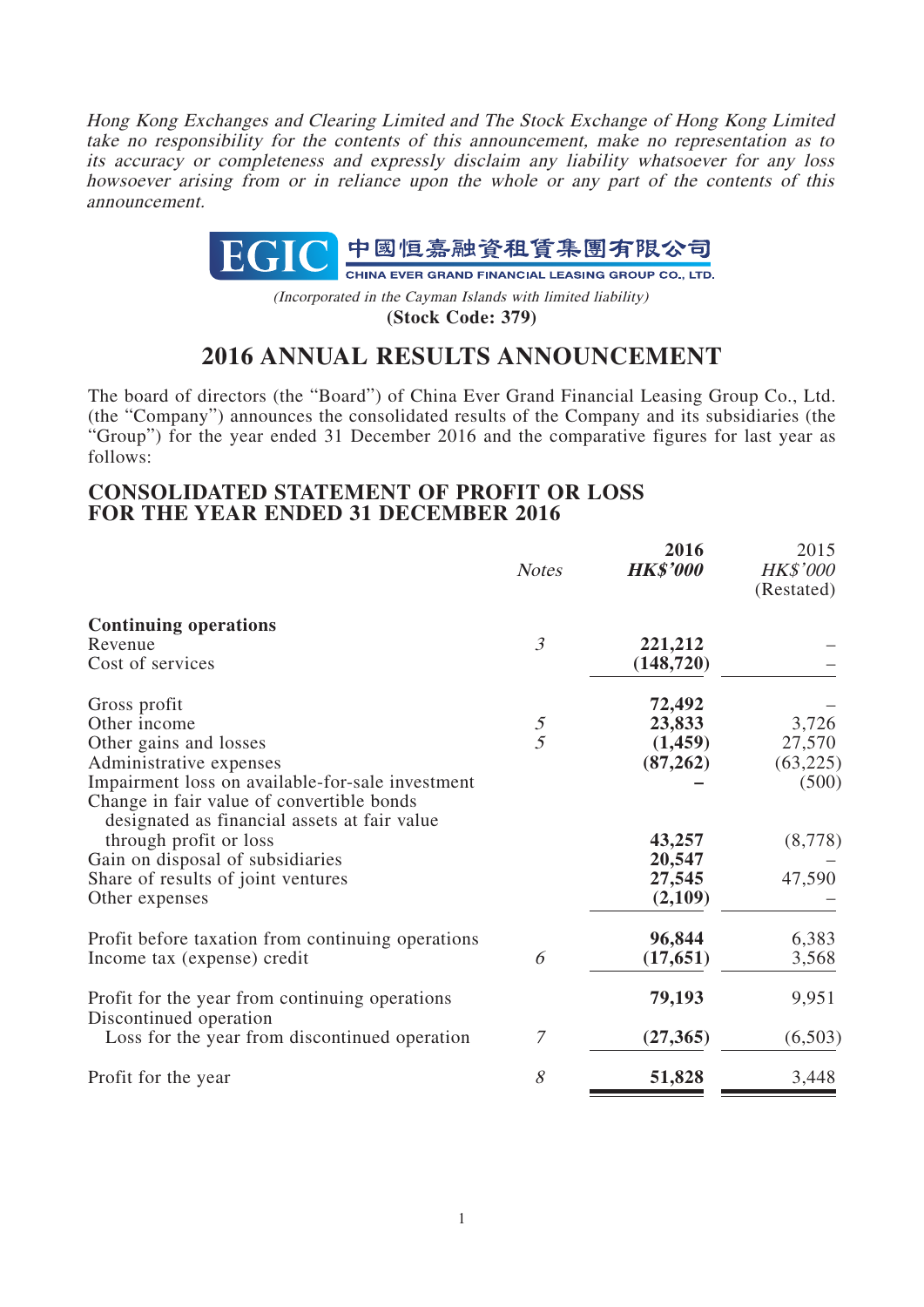|                                             |              | 2016            | 2015       |
|---------------------------------------------|--------------|-----------------|------------|
|                                             | <b>Notes</b> | <b>HK\$'000</b> | HK\$'000   |
|                                             |              |                 | (Restated) |
| Attributable to:                            |              |                 |            |
| Owners of the Company                       |              | 29,813          | 3,448      |
| Non-controlling interests                   |              | 22,015          |            |
|                                             |              | 51,828          | 3,448      |
| Earnings per share (HK cent)                | 10           |                 |            |
| From continuing and discontinued operations |              |                 |            |
| <b>Basic</b>                                |              | 0.25            | 0.03       |
| Diluted                                     |              | 0.25            | N/A        |
| From continuing operations                  |              |                 |            |
| <b>Basic</b>                                |              | 0.48            | 0.08       |
|                                             |              |                 |            |
| Diluted                                     |              | 0.48            | N/A        |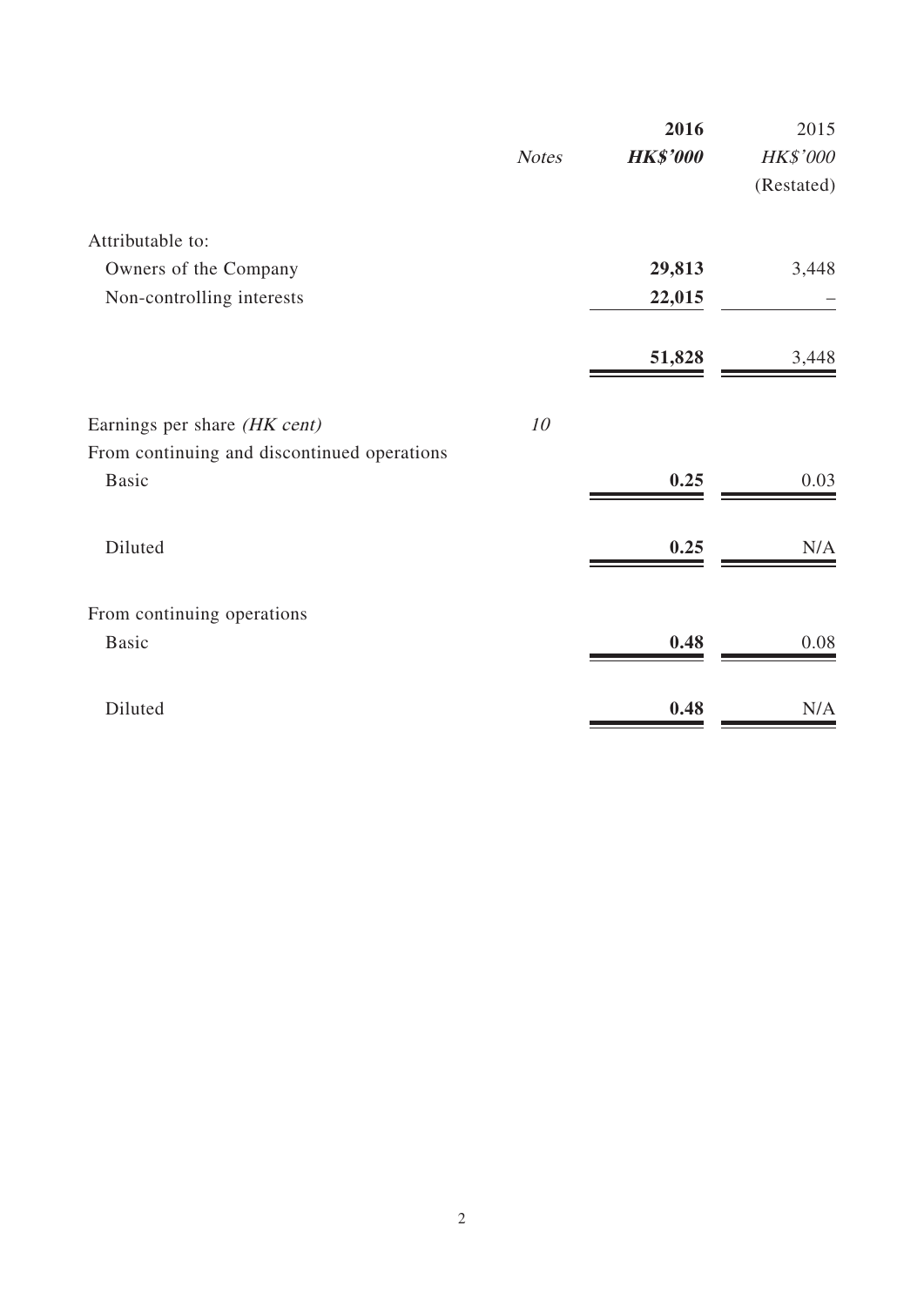# **CONSOLIDATED STATEMENT OF PROFIT OR LOSS AND OTHER COMPREHENSIVE INCOME FOR THE YEAR ENDED 31 DECEMBER 2016**

|                                                                | 2016            | 2015                          |
|----------------------------------------------------------------|-----------------|-------------------------------|
|                                                                | <b>HK\$'000</b> | <b>HK\$'000</b><br>(Restated) |
| Profit for the year                                            | 51,828          | 3,448                         |
| Other comprehensive expense                                    |                 |                               |
| Items that will not be reclassified to profit or loss:         |                 |                               |
| Exchange difference arising on translation to                  |                 |                               |
| presentation currency                                          | (59, 166)       |                               |
| Items that may be subsequently reclassified to profit or loss: |                 |                               |
| Exchange difference arising on translation of                  |                 |                               |
| foreign operations                                             |                 | (49,075)                      |
| Reclassification adjustments relating to                       |                 |                               |
| disposal of foreign operation during the year                  | (818)           |                               |
| Reclassification adjustments relating to investment            |                 |                               |
| revaluation reserve upon disposal of subsidiaries              | 285             |                               |
|                                                                | (533)           | (49,075)                      |
| Other comprehensive expense for the year, net of income tax    | (59, 699)       | (49,075)                      |
| Total comprehensive expense for the year                       | (7, 871)        | (45,627)                      |
| Total comprehensive expense attributable to:                   |                 |                               |
| Owners of the Company                                          | (22, 323)       | (45, 627)                     |
| Non-controlling interests                                      | 14,452          |                               |
|                                                                | (7, 871)        | (45, 627)                     |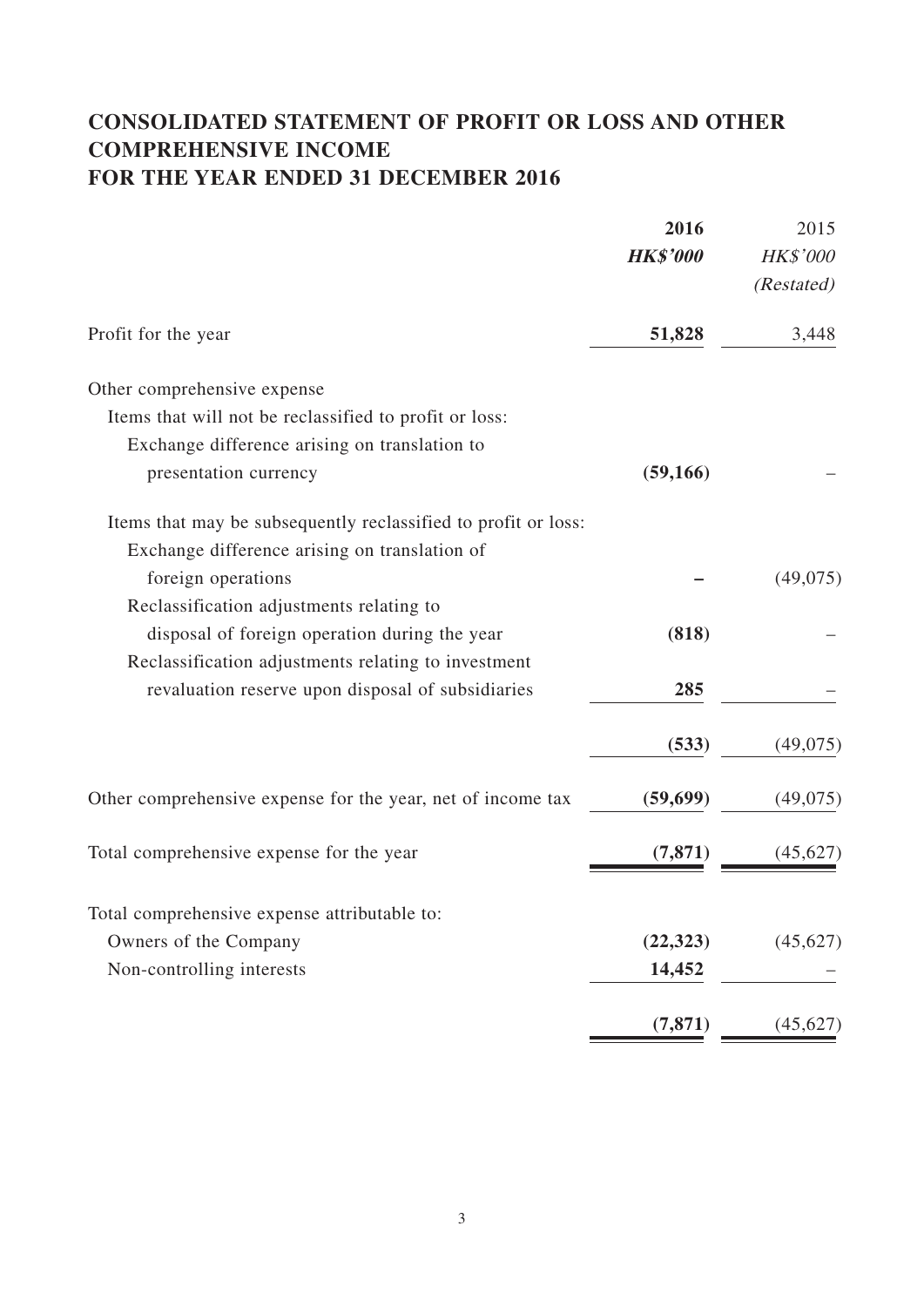# **CONSOLIDATED STATEMENT OF FINANCIAL POSITION AT 31 DECEMBER 2016**

| 2016            | 2015               |
|-----------------|--------------------|
| <b>HK\$'000</b> | HK\$'000           |
|                 |                    |
| 1,656           | 1,347              |
| 26,200          |                    |
| 103,373         |                    |
| 738,675         | 763,852            |
| 22,334          | 2,000              |
| 142,523         |                    |
| 33,501          |                    |
| 53,393          |                    |
| 10,782          |                    |
|                 | 350                |
| 1,132,437       | 767,549            |
|                 |                    |
|                 | 8,746              |
| 359,736         |                    |
| 35,584          |                    |
|                 |                    |
| 21,466          | 29,598             |
|                 |                    |
|                 | 36,450             |
| 112,964         | 44,117             |
|                 |                    |
| 17,763          | 54,720             |
| 52,219          |                    |
| 81,236          | 394,867            |
|                 | 568,498            |
| 20,470          |                    |
|                 | 568,498            |
|                 | 680,968<br>701,438 |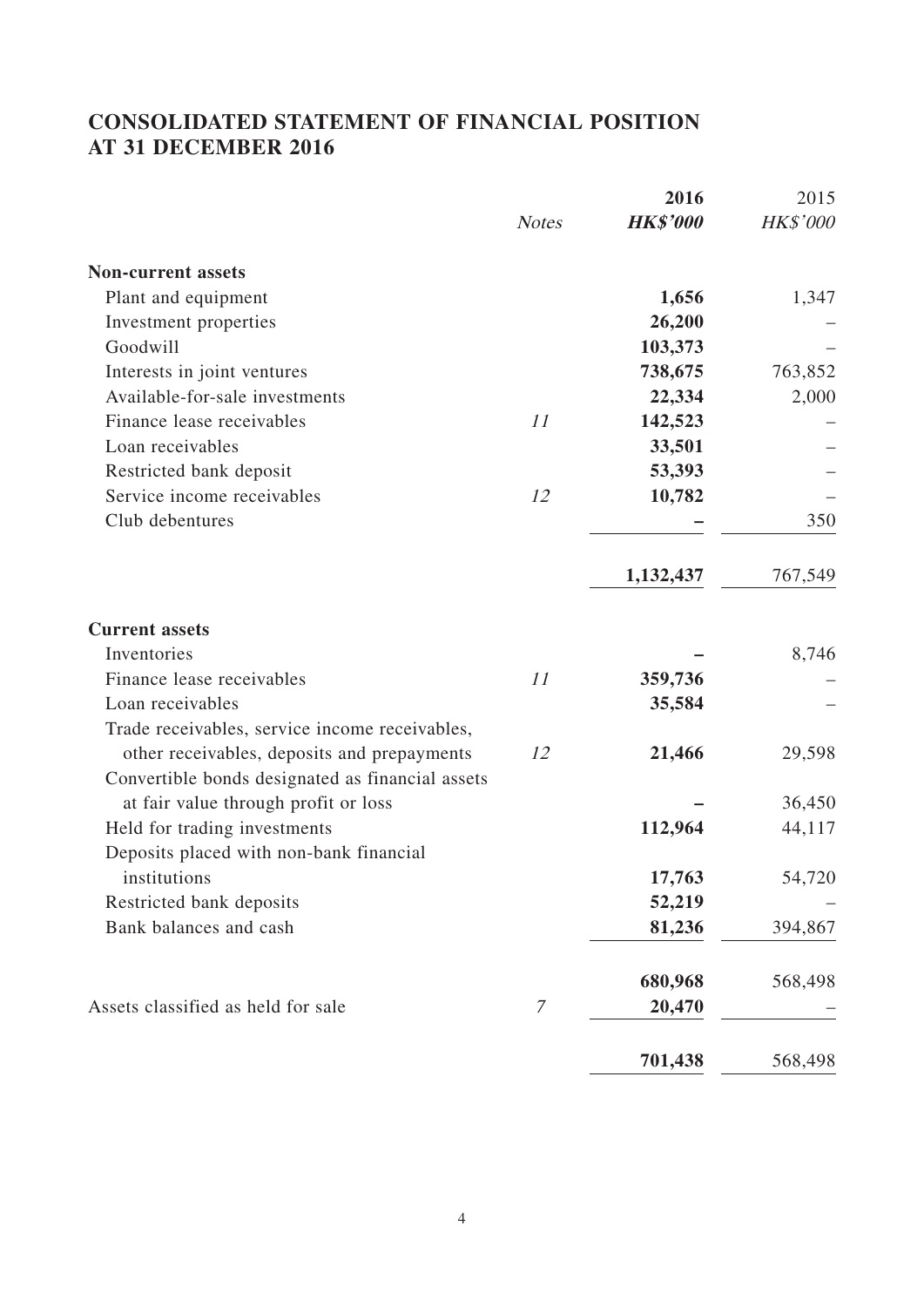|                                               | <b>Notes</b> | 2016<br><b>HK\$'000</b> | 2015<br>HK\$'000 |
|-----------------------------------------------|--------------|-------------------------|------------------|
| <b>Current liabilities</b>                    |              |                         |                  |
| Trade payables, service cost payables,        |              |                         |                  |
| other payables and accruals                   | 13           | 58,168                  | 72,754           |
| Deposits received from customers              | 11           | 62,221                  |                  |
| Tax payable                                   |              | 27,747                  | 36,982           |
| <b>Borrowings</b>                             |              | 135,346                 | 2,293            |
| Obligations under finance leases              |              |                         | 302              |
|                                               |              | 283,482                 | 112,331          |
| Liabilities associated with assets classified |              |                         |                  |
| as held for sale                              | $\mathcal I$ | 10,820                  |                  |
|                                               |              | 294,302                 | 112,331          |
| <b>Net current assets</b>                     |              | 407,136                 | 456,167          |
| <b>Total assets less current liabilities</b>  |              | 1,539,573               | 1,223,716        |
| <b>Capital and reserves</b>                   |              |                         |                  |
| Share capital                                 | 14           | 119,192                 | 119,192          |
| Reserves                                      |              | 1,068,010               | 1,088,351        |
| Equity attributable to owners of the Company  |              | 1,187,202               | 1,207,543        |
| Non-controlling interests                     |              | 152,695                 | 845              |
| Total equity                                  |              | 1,339,897               | 1,208,388        |
| <b>Non-current liabilities</b>                |              |                         |                  |
| Obligations under finance leases              |              |                         | 555              |
| Deposit received from customers               | 11           | 31,159                  |                  |
| <b>Borrowings</b>                             |              | 142,523                 |                  |
| Service cost payables                         |              | 8,800                   |                  |
| Deferred tax liabilities                      |              | 17,194                  | 14,773           |
|                                               |              | 199,676                 | 15,328           |
|                                               |              | 1,539,573               | 1,223,716        |

 $\equiv$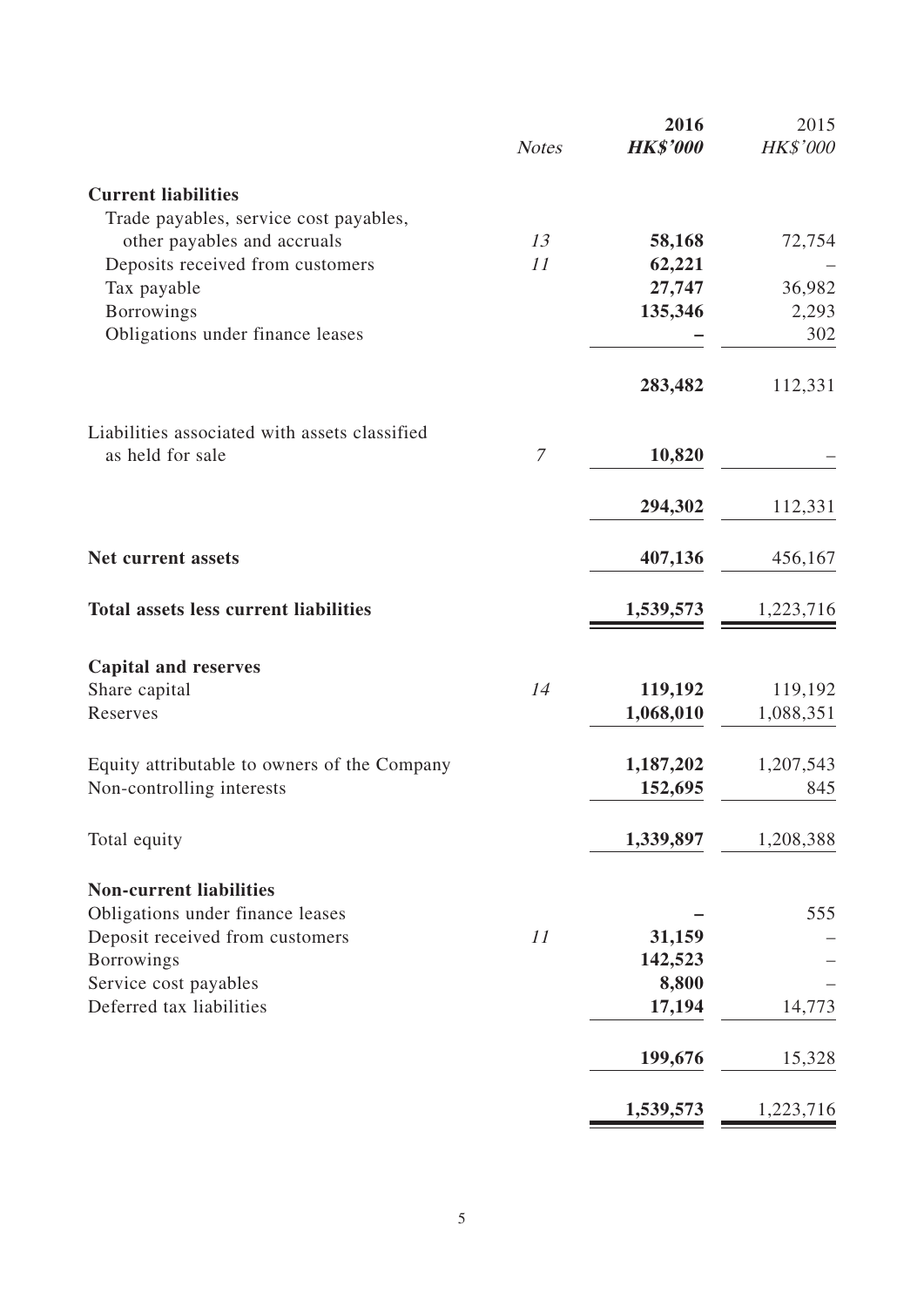#### Notes:

#### **1. GENERAL INFORMATION**

China Ever Grand Financial Leasing Group Co., Ltd (formerly known as PME Group Limited) (the "Company") is a public limited company incorporated in Cayman Islands as an exempted company with limited liability and its shares are listed on The Stock Exchange of Hong Kong Limited (the "Stock Exchange"). The addresses of the registered office and principal place of business of the Company are disclosed in the corporate information section to the annual report.

The principal activities of the Company and its subsidiaries (collectively referred to as the "Group") are provision of finance lease and related consulting services in the PRC, the trading of equity securities, investment in property, investment in terminal and logistics services business and investment holding. The Group was also engaged in the manufacture and trading of polishing materials and equipment which was discontinued in current year (see note 7).

In prior years, the Company's functional currency was Hong Kong dollars ("HK\$"). The directors of the Company had evaluated the underlying investment activities and strategy of the Company after the acquisition of China Ever Grand Capital Group Limited ("Ever Grand Capital") and have determined that the functional currency of the Company changed from HK\$ to Renminbi ("RMB"). The effects of the change of the functional currency of the Company had been accounted for prospectively during the year. The consolidated financial statements are presented in HK\$ as the directors consider that it is a more appropriate presentation for a company listed on the Stock Exchange and for the convenience of the shareholders.

Pursuant to a special resolution passed at the extraordinary general meeting of the Company held on 20 January 2016 and approved by the Registrars of Companies in the Cayman Islands and Hong Kong, the name of the Company was changed from PME Group Limited to China Ever Grand Financial Leasing Group Co., Ltd.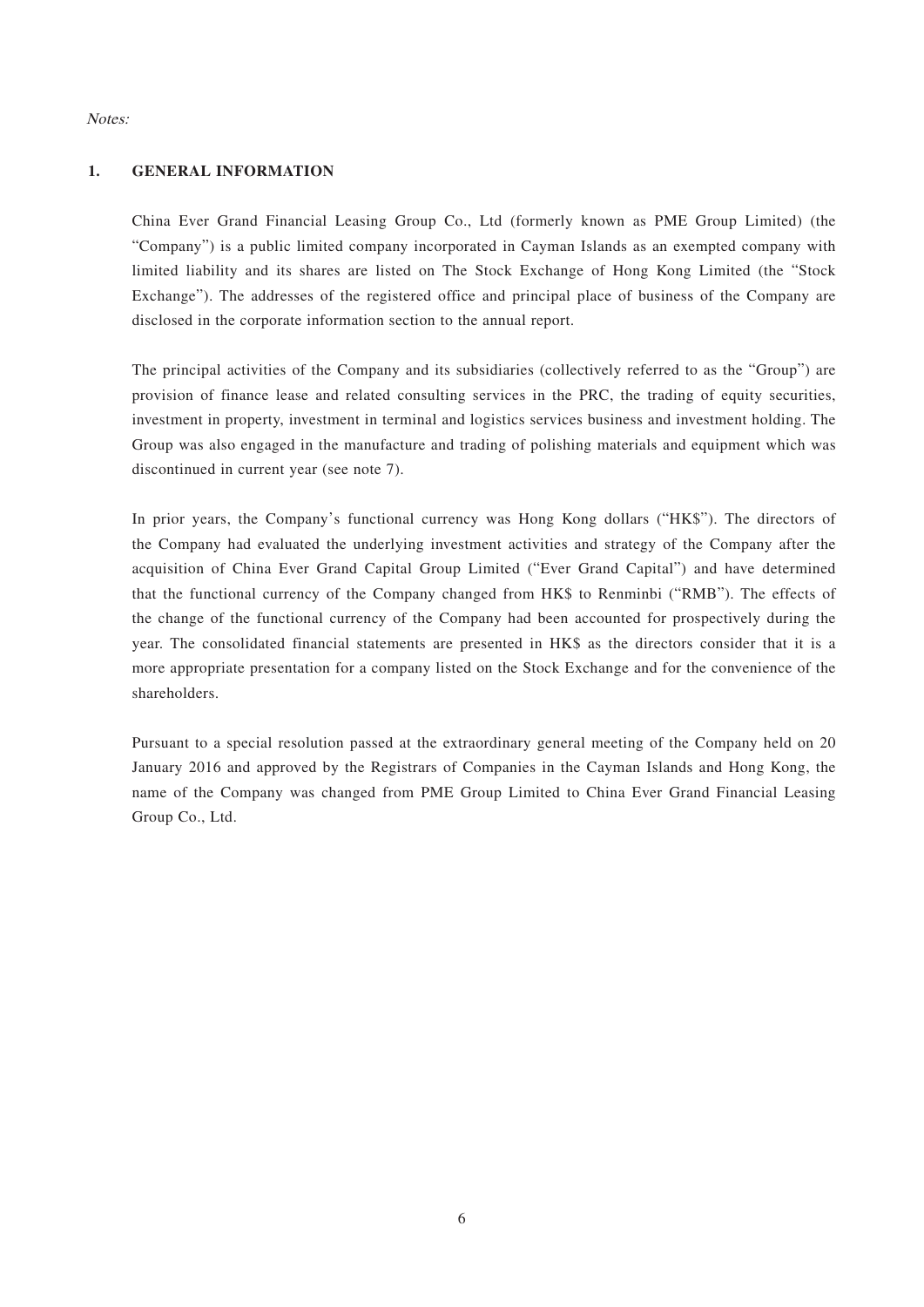### **2. APPLICATION OF NEW AND AMENDMENTS TO HONG KONG FINANCIAL REPORTING STANDARDS ("HKFRSs")**

#### **Amendments to HKFRSs that are mandatorily effective for the current year**

The Group has applied the following amendments to HKFRSs issued by the Hong Kong Institute of Certified Public Accountants (the "HKICPA") for the first time in the current year:

| Amendments to HKFRS 11            | Accounting for acquisitions of interests in joint operations |
|-----------------------------------|--------------------------------------------------------------|
| Amendments to HKAS 1              | Disclosure initiative                                        |
| Amendments to HKAS 16 and HKAS 38 | Clarification of acceptable methods of depreciation and      |
|                                   | amortisation                                                 |
| Amendments to HKAS 16 and HKAS 41 | Agriculture: Bearer plants                                   |
| Amendments to HKFRS 10,           | Investment entities: Applying the consolidation exception    |
| HKFRS 12 and HKAS 28              |                                                              |
| Amendments to HKFRSs              | Annual improvements to HKFRSs 2012-2014 cycle                |

Except as described below, the application of the amendments to HKFRSs in the current year has had no material impact on the Group's financial performance and positions for the current and prior years and/or on the disclosures set out in these consolidated financial statements.

#### **Amendments to HKAS 1 Disclosure initiative**

The Group has applied the amendments to HKAS 1 Disclosure Initiative for the first time in the current year. The amendments to HKAS 1 clarify that an entity need not provide a specific disclosure required by an HKFRS if the information resulting from that disclosure is not material, and give guidance on the bases of aggregating and disaggregating information. However, the amendments reiterate that an entity should consider providing additional disclosures when compliance with the specific requirements in HKFRS is insufficient to enable users of financial statements to understand the impact of particular transactions, events and conditions on the entity's financial position and financial performance.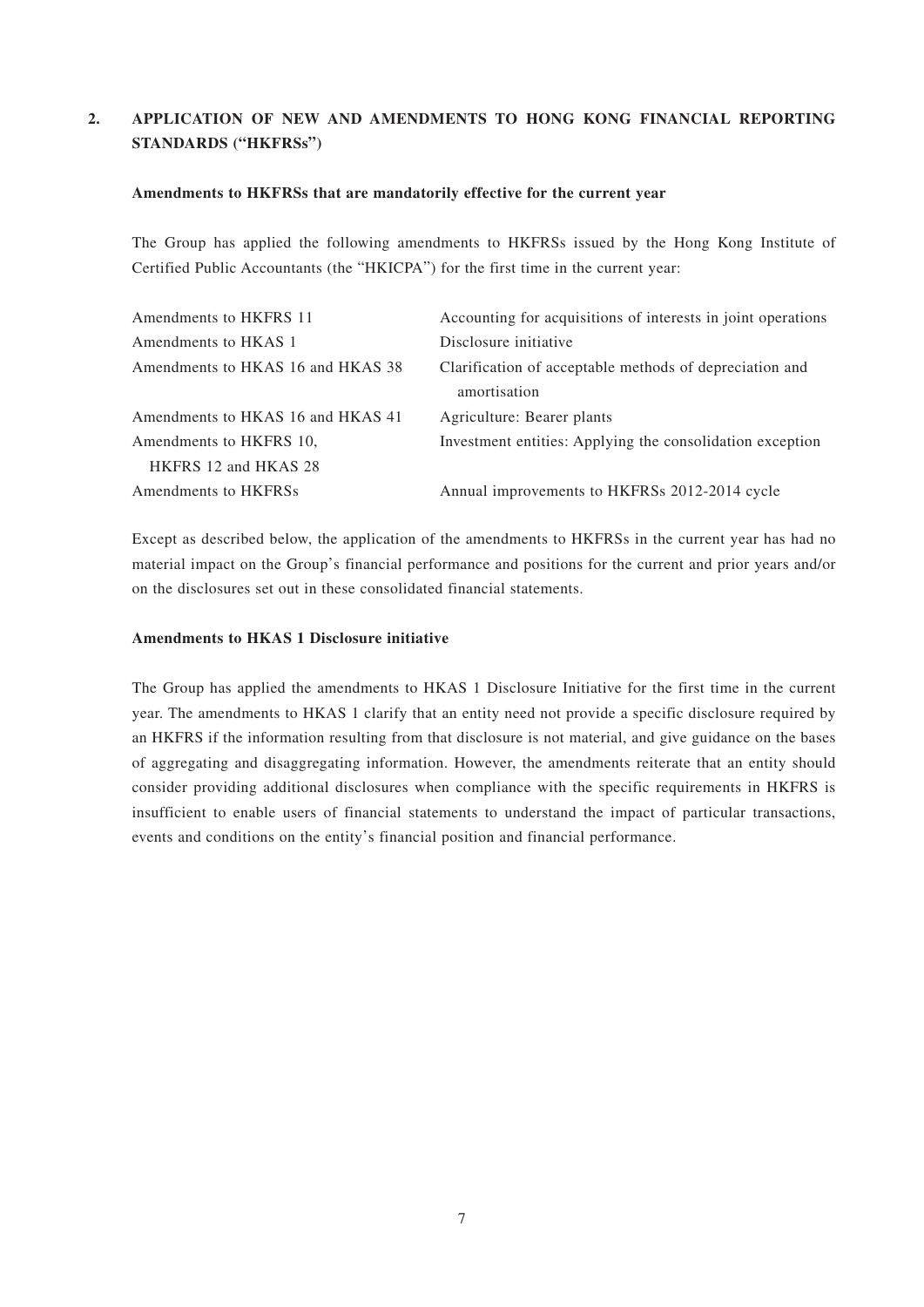As regards the structure of the financial statements, the amendments provide examples of systematic ordering or grouping of the notes.

The Group has applied these amendments retrospectively. Upon application of these amendments, the grouping and ordering of certain notes have been revised to give prominence to the areas of the Group's activities that management considers to be most relevant to an understanding of the Group's financial performance and financial position. Specifically, information to segment was reordered to note 4. Other than the change in presentation and disclosure set out above, the application of the amendments to HKAS 1 has not resulted in any impact on the financial performance or financial position of the Group in these consolidated financial statements.

#### **New and amendments to HKFRSs in issue but not yet effective**

The Group has not early applied the following new and amendments to HKFRSs that have been issued but are not yet effective:

| Financial instrument <sup>1</sup>                                     |
|-----------------------------------------------------------------------|
| Revenue from contracts with customers and the related                 |
| amendments <sup>1</sup>                                               |
| Leases <sup>2</sup>                                                   |
| Classification and measurement of share-based payment                 |
| transactions <sup>1</sup>                                             |
| Apply HKFRS 9 "Financial instruments" with HKFRS 4                    |
| "Insurance contracts"                                                 |
| Sale or contribution of assets between an investor and its            |
| joint venture <sup>3</sup>                                            |
| Disclosure initiative <sup>4</sup>                                    |
| Recognition of deferred tax assets for unrealised losses <sup>4</sup> |
|                                                                       |

<sup>1</sup> Effective for annual periods beginning on or after 1 January 2018.

<sup>2</sup> Effective for annual periods beginning on or after 1 January 2019.

 $3$  Effective for annual periods beginning on or after a date to be determined.

4 Effective for annual periods beginning on or after 1 January 2017.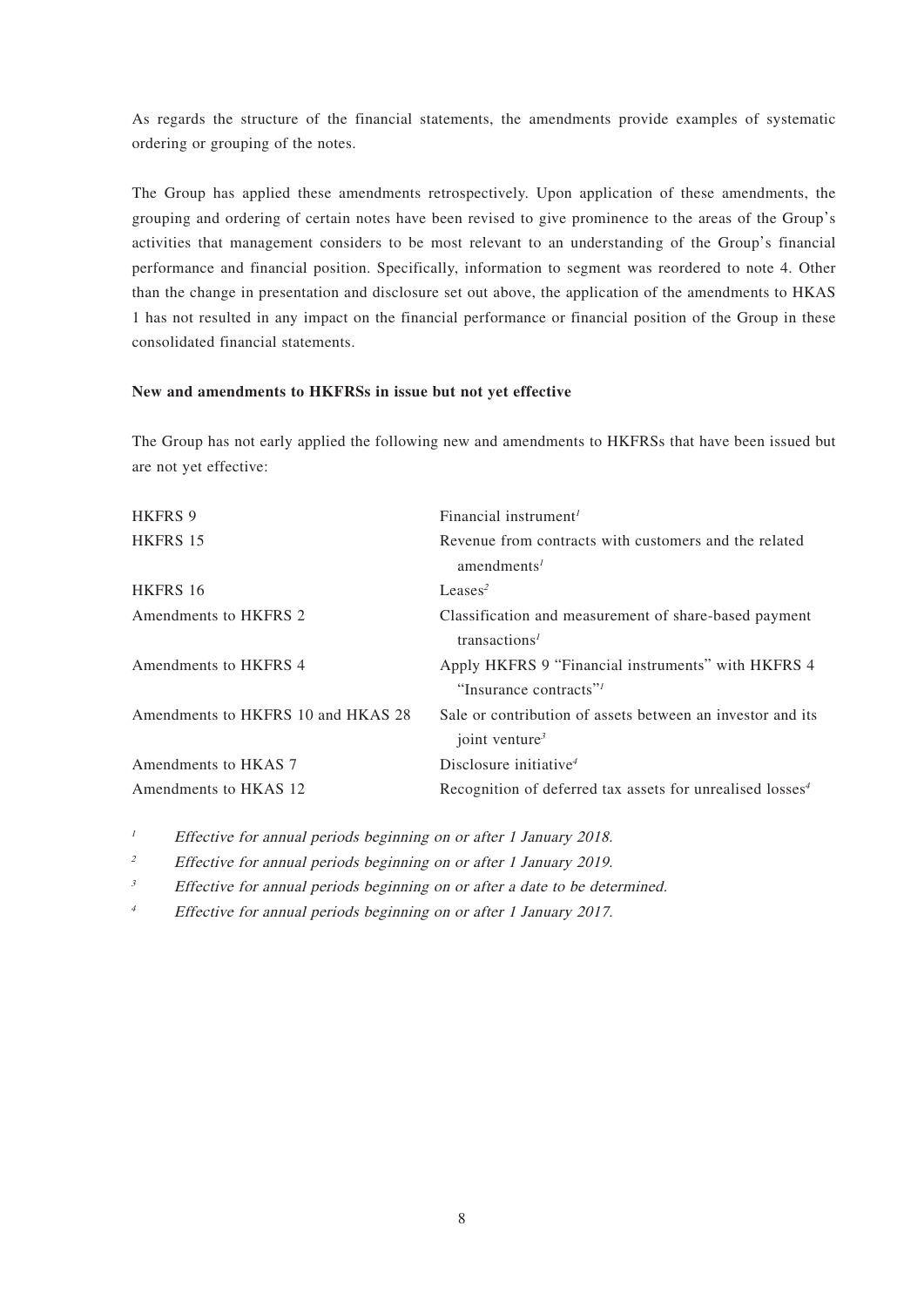#### **HKFRS 9 Financial instruments**

HKFRS 9 introduces new requirements for the classification and measurement of financial assets, financial liabilities, general hedge accounting and impairment requirements for financial assets.

Key requirements of HKFRS 9 which are relevant to the Group are:

- all recognised financial assets that are within the scope of HKFRS 9 are required to be subsequently measured at amortised cost or fair value. Specifically, debt investments that are held within a business model whose objective is to collect the contractual cash flows, and that have contractual cash flows that are solely payments of principal and interest on the principal outstanding are generally measured at amortised cost at the end of subsequent accounting periods. Debt instruments that are held within a business model whose objective is achieved both by collecting contractual cash flows and selling financial assets, and that have contractual terms that give rise on specified dates to cash flows that are solely payments of principal and interest on the principal amount outstanding, are generally measured at fair value through other comprehensive income ("FVTOCI"). All other financial assets are measured at their fair value at the end of subsequent accounting periods. In addition, under HKFRS 9, entities may make an irrevocable election to present subsequent changes in the fair value of an equity investment (that is not held for trading) in other comprehensive income, with only dividend income generally recognised in profit or loss.
- in relation to the impairment of financial assets, HKFRS 9 requires an expected credit loss model, as opposed to an incurred credit loss model under HKAS 39 Financial instruments: Recognition and measurement. The expected credit loss model requires an entity to account for expected credit losses and changes in those expected credit losses at each reporting date to reflect changes in credit risk since initial recognition. In other words, it is no longer necessary for a credit event to have occurred before credit losses are recognised.

Based on the Group's financial instruments and risk management policies as at 31 December 2016, application of HKFRS 9 in the future may have a material impact on the classification and measurement of the Group's financial assets. The Group's available-for-sale investments, including those currently stated at cost less impairment, will either be measured as fair value through profit or loss or be designated as FVTOCI (subject to fulfillment of the designation criteria). In addition, the expected credit loss model may result in early provision of credit losses which are not yet incurred in relation to the Group's financial assets measured at amortised cost. However, it is not practicable to provide a reasonable estimate of the effect of HKFRS 9 until the Group performs a detailed review.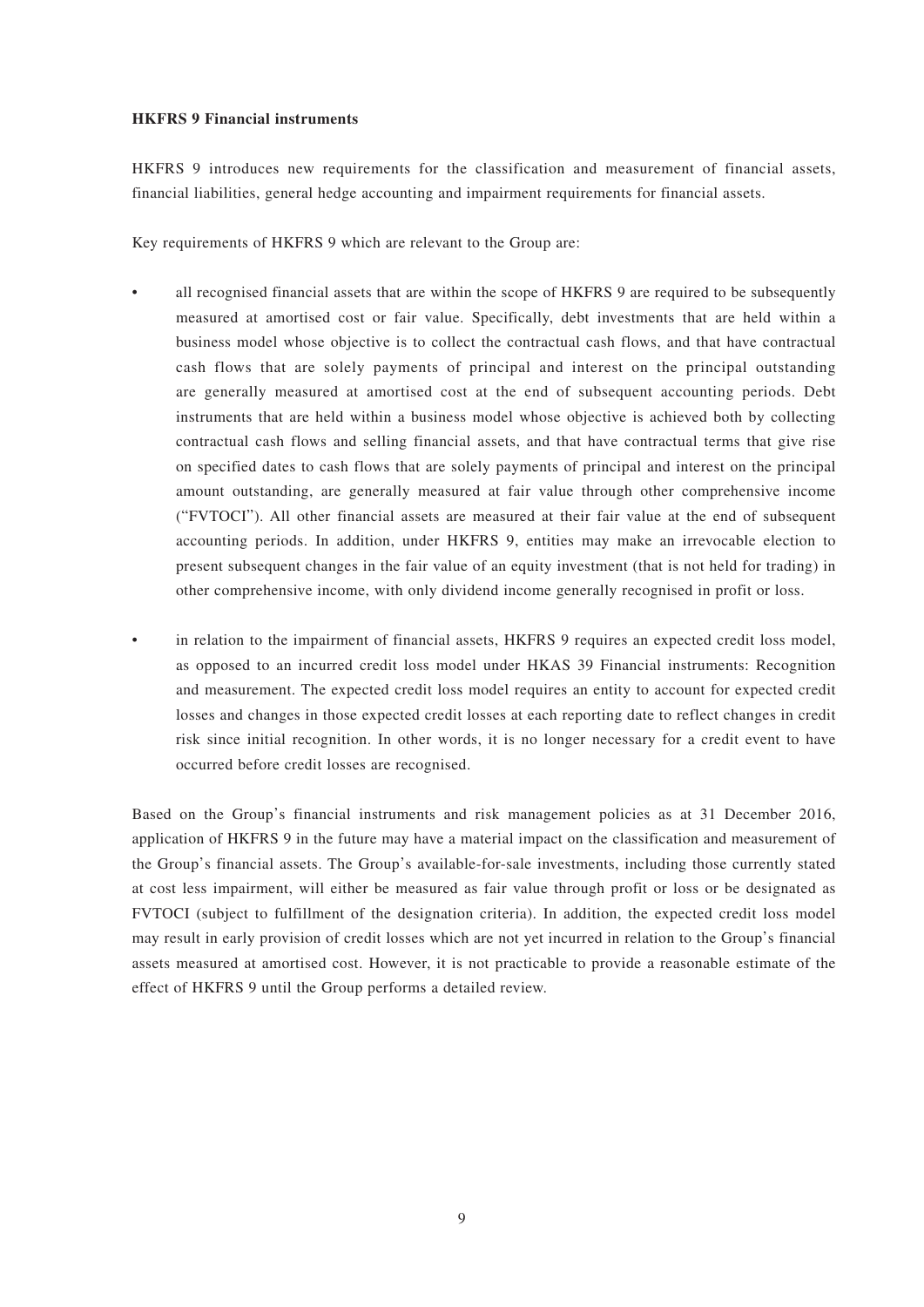#### **HKFRS 15 Revenue from contracts with customers**

HKFRS 15 was issued which establishes a single comprehensive model for entities to use in accounting for revenue arising from contracts with customers. HKFRS 15 will supersede the current revenue recognition guidance including HKAS 18 Revenue, HKAS 11 Construction contracts and the related interpretations when it becomes effective.

The core principle of HKFRS 15 is that an entity should recognise revenue to depict the transfer of promised goods or services to customers in an amount that reflects the consideration to which the entity expects to be entitled in exchange for those goods or services. Specifically, the Standard introduces a 5-step approach to revenue recognition:

- Step 1: Identify the contract(s) with a customer
- Step 2: Identify the performance obligations in the contract
- Step 3: Determine the transaction price
- Step 4: Allocate the transaction price to the performance obligations in the contract
- Step 5: Recognise revenue when (or as) the entity satisfies a performance obligation

Under HKFRS 15, an entity recognises revenue when (or as) a performance obligation is satisfied, i.e. when 'control' of the goods or services underlying the particular performance obligation is transferred to the customer. Far more prescriptive guidance has been added in HKFRS 15 to deal with specific scenarios. Furthermore, extensive disclosures are required by HKFRS 15.

In 2016, the HKICPA issued clarifications to HKFRS 15 in relation to the identification of performance obligations, principal versus agent considerations, as well as licensing application guidance.

The directors of the Company anticipate that the application of HKFRS 15 in the future may result in more disclosures, however, the directors of the Company do not anticipate that the application of HKFRS 15 will have a material impact on the timing and amounts of revenue recognised in the respective reporting periods.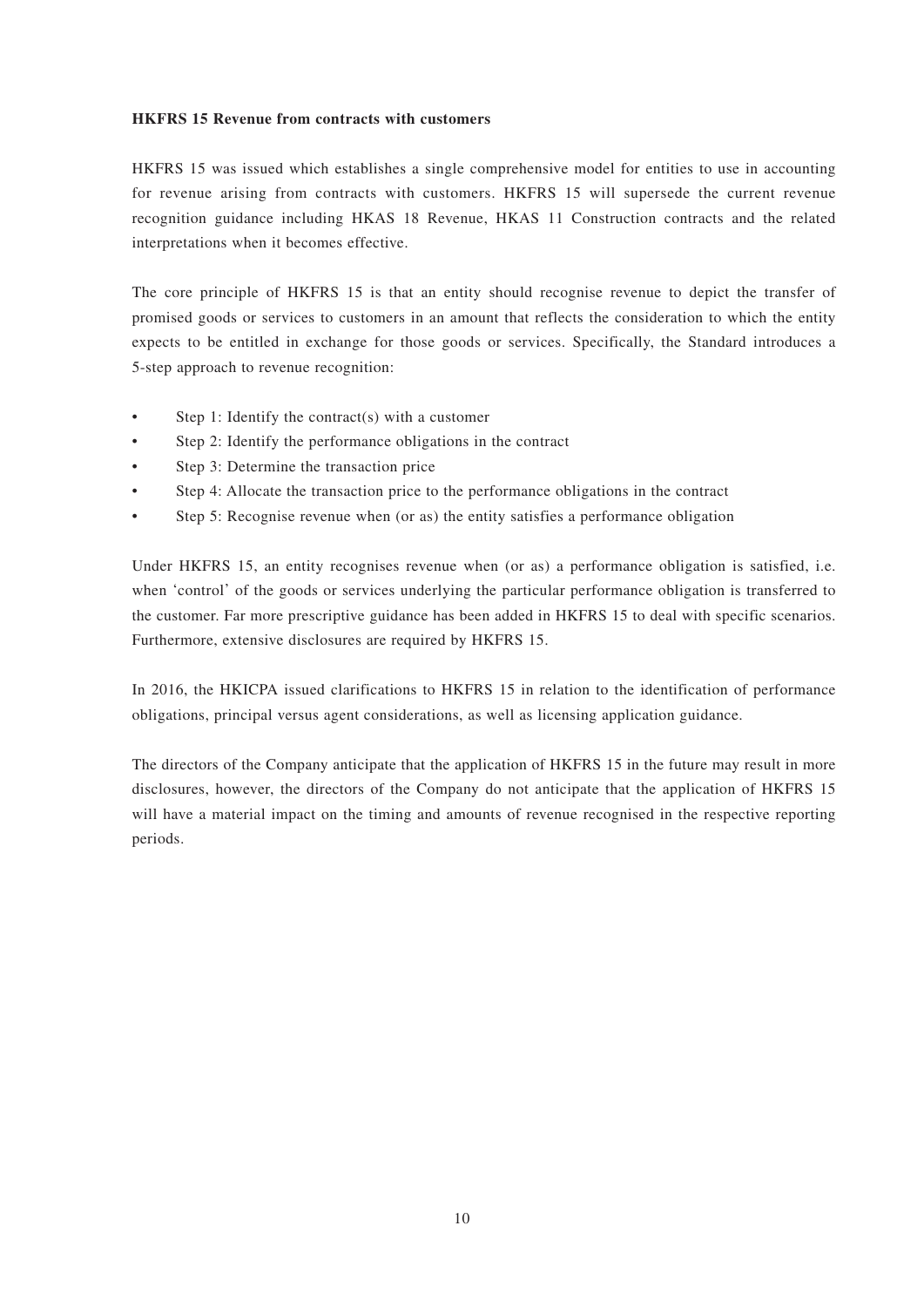#### **HKFRS 16 Leases**

HKFRS 16 introduces a comprehensive model for the identification of lease arrangements and accounting treatments for both lessors and lessees. HKFRS 16 will supersede HKAS 17 Leases and the related interpretations when it becomes effective.

HKFRS 16 distinguishes lease and service contracts on the basis of whether an identified asset is controlled by a customer. Distinctions of operating leases and finance leases are removed for lessee accounting, and is replaced by a model where a right-of-use asset and a corresponding liability have to be recognised for all leases by lessees, except for short-term leases and leases of low value assets.

The right-of-use asset is initially measured at cost and subsequently measured at cost (subject to certain exceptions) less accumulated depreciation and impairment losses, adjusted for any remeasurement of the lease liability. The lease liability is initially measured at the present value of the lease payments that are not paid at that date. Subsequently, the lease liability is adjusted for interest and lease payments, as well as the impact of lease modifications, amongst others. For the classification of cash flows, cash flows in relation to operating lease payments are currently presented as operating cash flows. Under the HKFRS 16, lease payments in relation to lease liability will be allocated into a principal and an interest portion which will be presented as financing cash flows.

Under HKAS 17, the Group has already recognised an asset and a related finance lease liability for finance lease arrangement where the Group is a lessee. The application of HKFRS 16 may result in potential changes in classification of these assets depending on whether the Group presents right-of-use assets separately or within the same line item at which the corresponding underlying assets would be presented if they were owned.

In contrast to lessee accounting, HKFRS 16 substantially carries forward the lessor accounting requirements in HKAS 17, and continues to require a lessor to classify a lease either as an operating lease or a finance lease.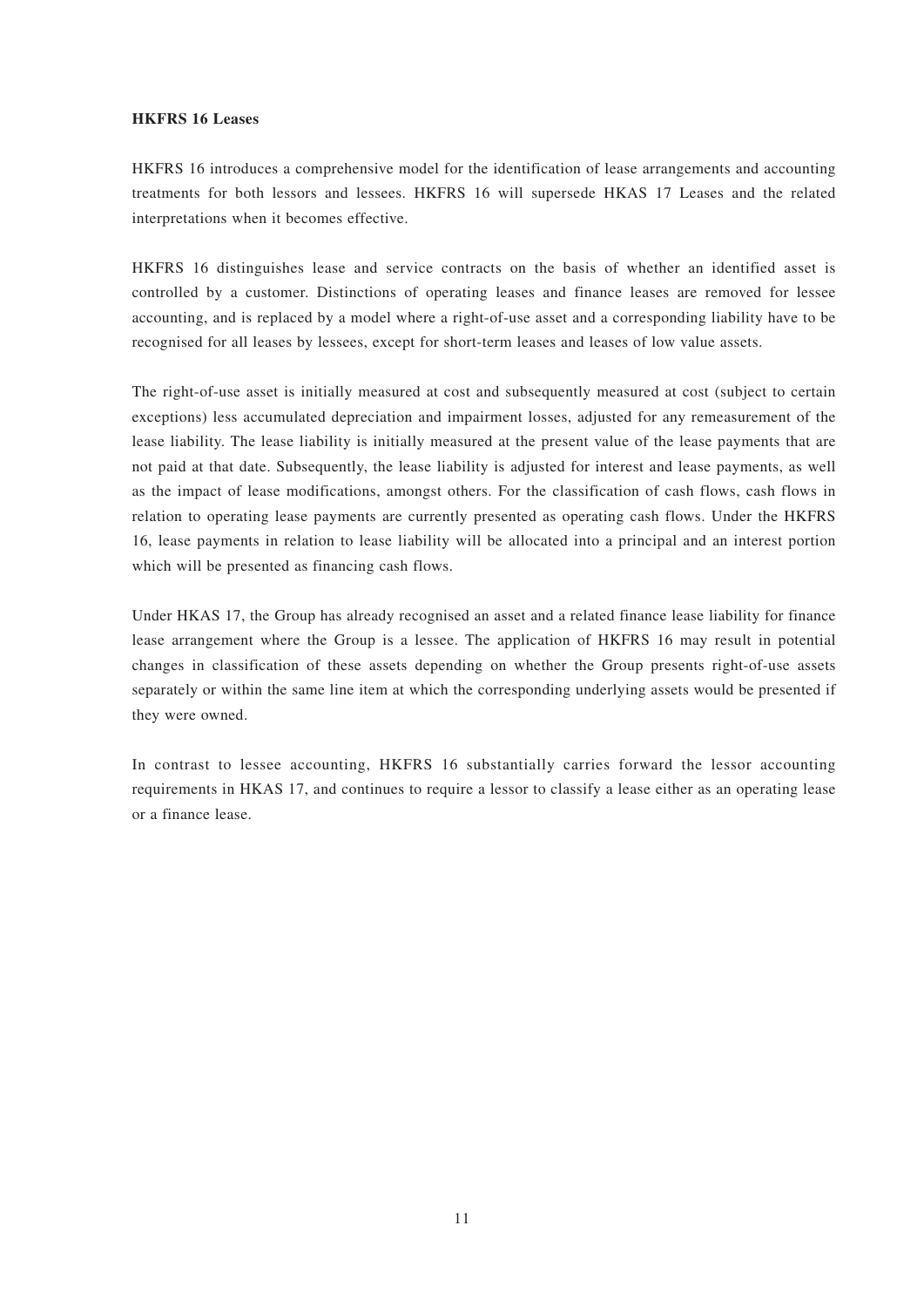Furthermore, extensive disclosures are required by HKFRS 16.

As at 31 December 2016, the Group has non-cancellable operating lease commitments of HK\$7,580,000 as disclosed in note 15. A preliminary assessment indicates that these arrangements will meet the definition of a lease under HKFRS 16, and hence the Group will recognise a right-of-use asset and a corresponding liability in respect of all these leases unless they qualify for low value or short-term leases upon the application of HKFRS 16. In addition, the application of new requirements may result changes in measurement, presentation and disclosure as indicated above. However, it is not practicable to provide a reasonable estimate of the financial effect until the directors of the Company complete a detailed review.

#### **Amendments to HKAS 7 Disclosure initiative**

The amendments require an entity to provide disclosures that enable users of financial statements to evaluate changes in liabilities arising from financing activities including both changes arising from cash flows and non-cash changes. Specially, the amendments require the following changes in liabilities arising from financing activities to be disclosed: (i) changes from financing cash flows; (ii) changes arising from obtaining or losing control of subsidiaries or other businesses; (iii) the effect of changes in foreign exchange rates; (iv) changes in fair values; and (v) other changes.

The amendments apply prospectively for annual periods beginning on or after 1 January 2017 with earlier application permitted. The application of the amendments will result in additional disclosures on the Group's financing activities, specifically reconciliation between the opening and closing balances in the consolidated statement of financial position for liabilities arising from financing activities will be provided on application.

The Group considers that the other new and amendments to HKFRSs are unlikely to have a significant impact on the Group's results of operations and financial position.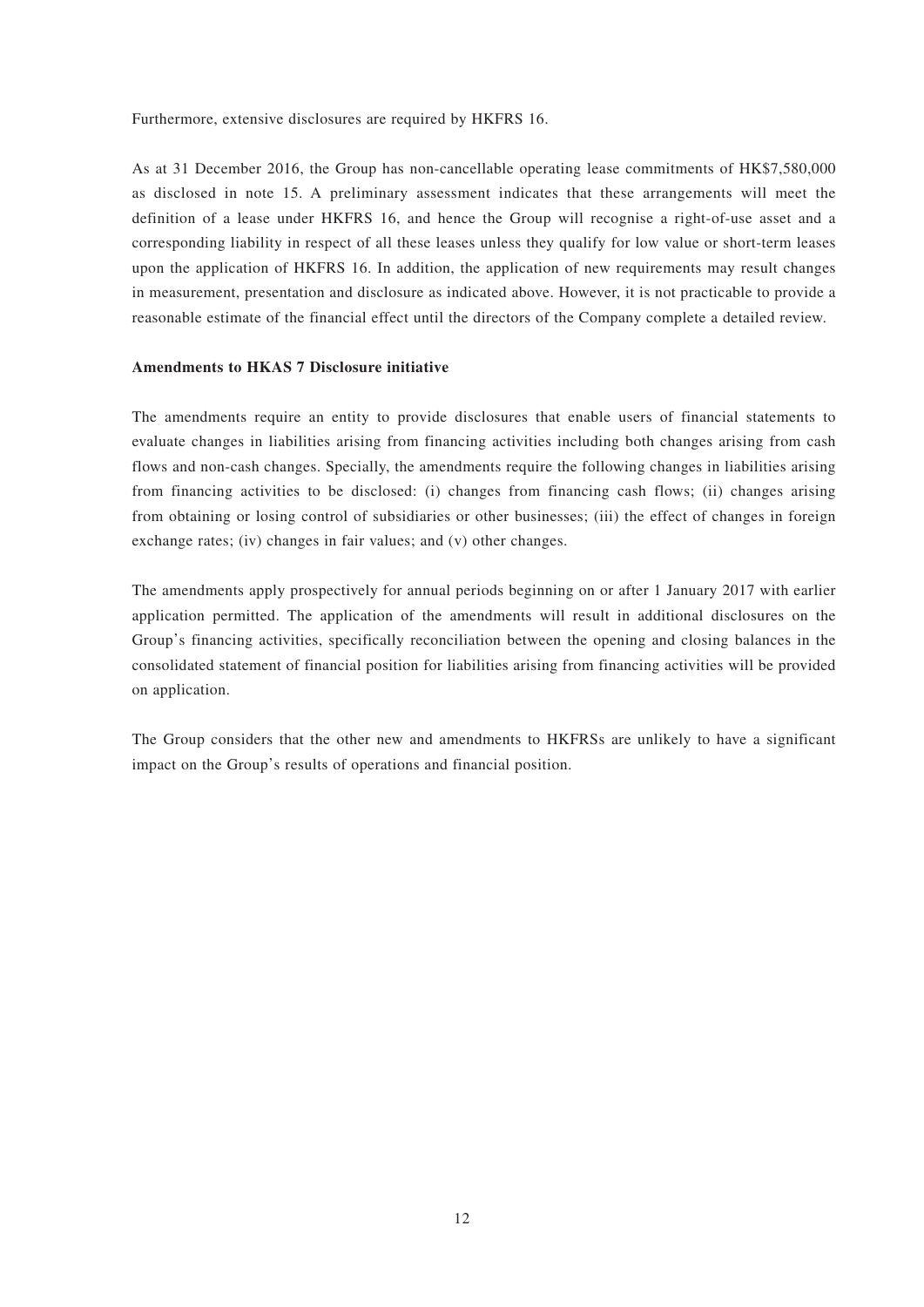#### **3. REVENUE**

Revenue represents finance lease interest income generated from financial leasing and service fee income provided to outsiders.

|                               | 2016<br><b>HK\$'000</b> | 2015<br>HK\$'000 |
|-------------------------------|-------------------------|------------------|
|                               |                         |                  |
| Continuing operations         |                         |                  |
| Service fee income            | 192,479                 |                  |
| Finance lease interest income | 28,733                  |                  |
|                               | 221,212                 |                  |

#### **4. SEGMENT INFORMATION**

Information reported to the chief executive officer, being the chief operating decision maker ("CODM"), for the purposes of resource allocation and assessment of segment performance focuses on the nature of the operations of the Group.

Specifically, the Group's reportable and operating segments under HKFRS 8 Operating segements are as follows:

| Financial leasing               | -                        | provision of finance lease and related consulting services in |
|---------------------------------|--------------------------|---------------------------------------------------------------|
|                                 |                          | the PRC                                                       |
| Terminal and logistics services | $\overline{\phantom{m}}$ | loading and discharging services, storage services, and       |
|                                 |                          | leasing of terminal facilities and equipment through          |
|                                 |                          | interest in a joint venture                                   |
| Investment                      | $\qquad \qquad -$        | investments in held for trading investments, convertible      |
|                                 |                          | bonds, available-for-sale investments, investment             |
|                                 |                          | property and money lending business                           |

During the year, the Group acquired subsidiaries which engaged in provision of finance lease and related consulting services in the PRC (the "Financial Leasing Segment"), which has been regarded as a reportable segment of the Group since then. There was no aggregation of reporting segments to derive the reportable segments of the Group.

During the year, the Group has committed to dispose of its sale of polishing materials and equipment segment (the "Polishing Segment"). The Polishing Segment was classified as discontinued operation.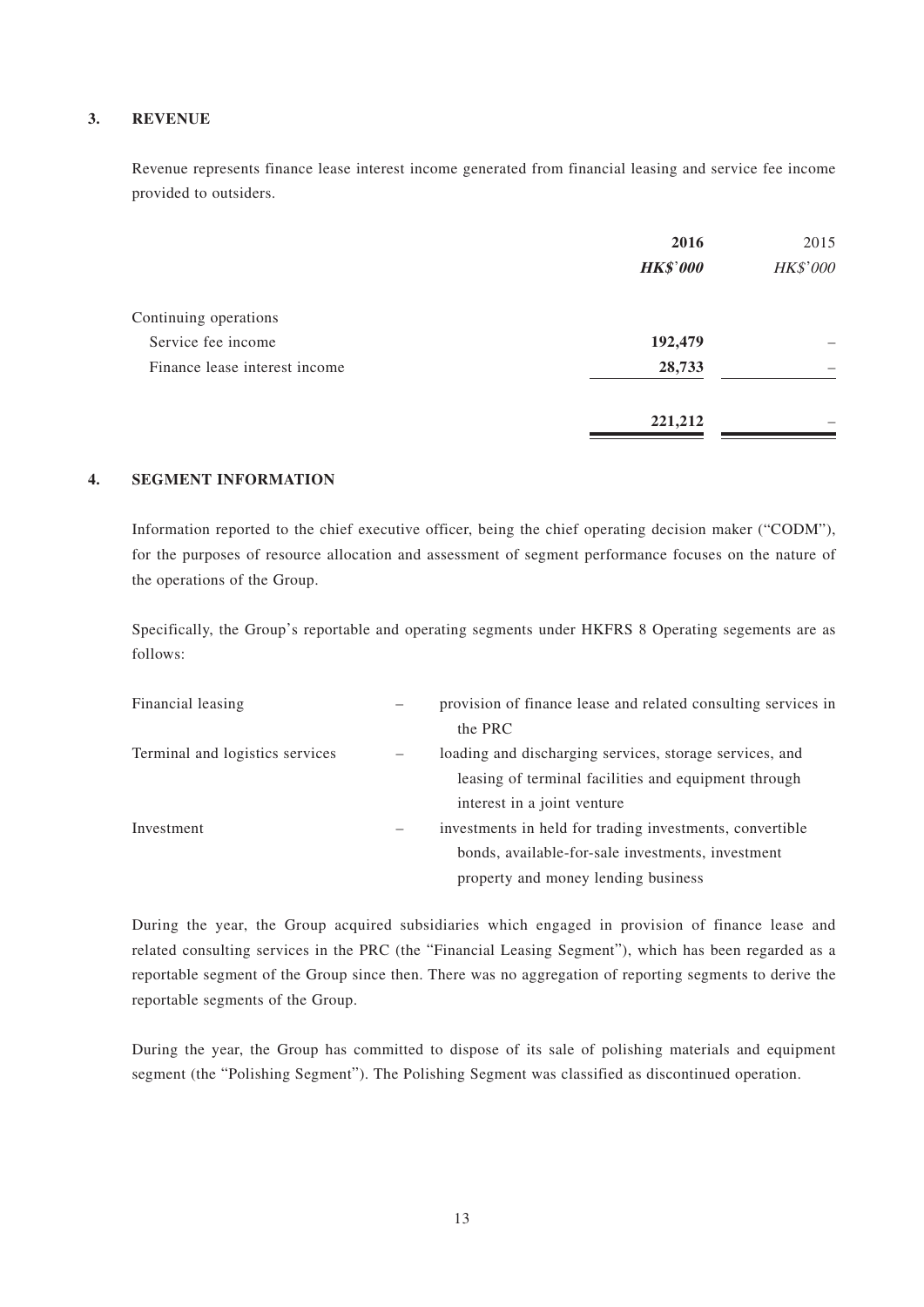## **Segment revenue and results**

The following is an analysis of the Group's revenue and results by reportable and operating segment.

## **For the year ended 31 December 2016**

|                                  | <b>Continuing operations</b>            |                                                                 |                                      |                                 |
|----------------------------------|-----------------------------------------|-----------------------------------------------------------------|--------------------------------------|---------------------------------|
|                                  | Financial<br>leasing<br><b>HK\$'000</b> | <b>Terminal</b><br>and logistics<br>services<br><b>HK\$'000</b> | <b>Investment</b><br><b>HK\$'000</b> | <b>Total</b><br><b>HK\$'000</b> |
| Revenue                          |                                         |                                                                 |                                      |                                 |
| External sales                   | 221,212                                 |                                                                 |                                      | 221,212                         |
| Segment profit                   | 61,045                                  | 27,545                                                          | 44,833                               | 133,423                         |
| Other income and gains           |                                         |                                                                 |                                      | 2,617                           |
| Gain on disposal of subsidiaries |                                         |                                                                 |                                      | 20,547                          |
| Corporate expenses               |                                         |                                                                 |                                      | (57, 634)                       |
| Other expenses                   |                                         |                                                                 |                                      | (2,109)                         |
| Profit before taxation           |                                         |                                                                 |                                      | 96,844                          |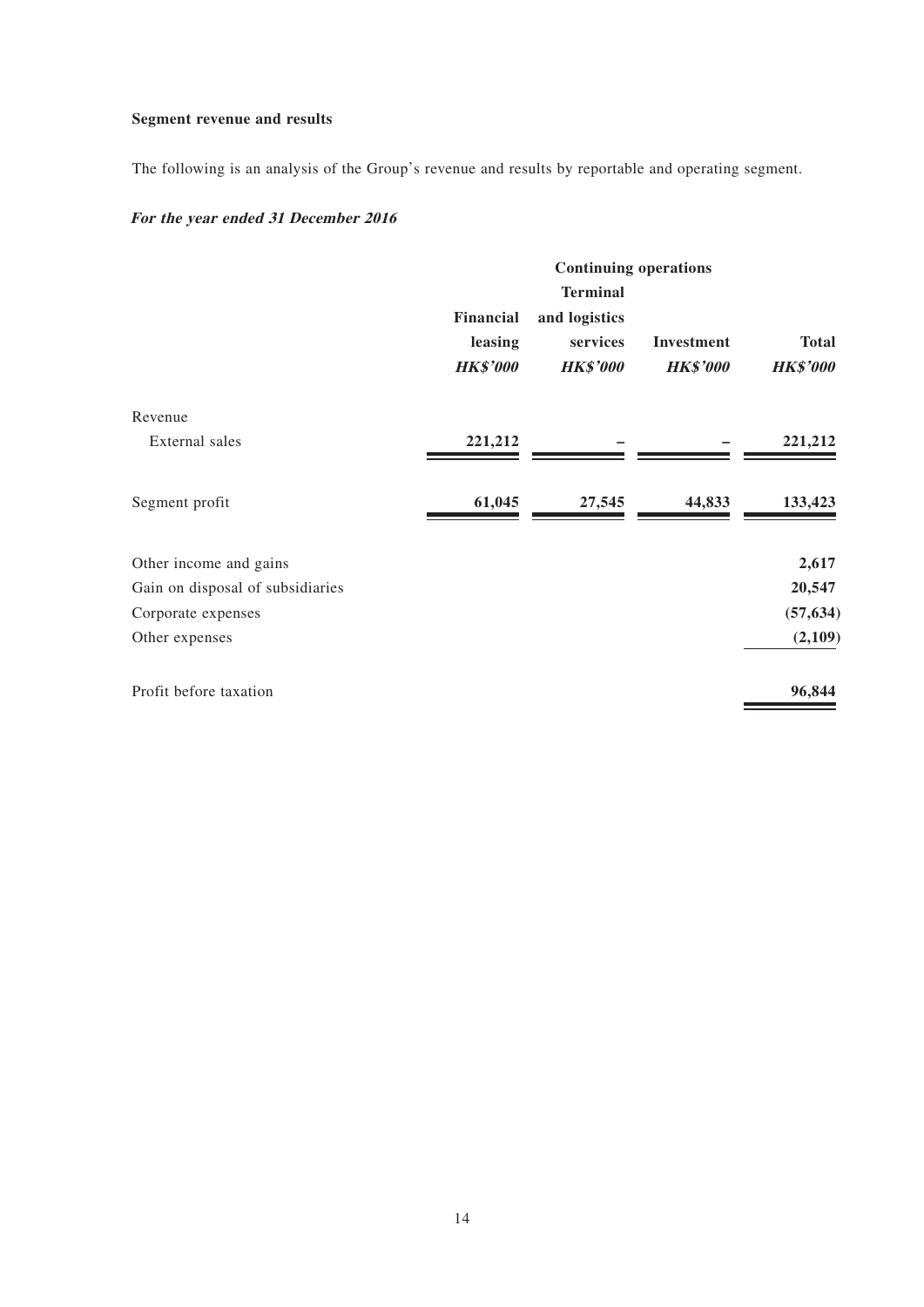For the year ended 31 December 2015

|                        | Continuing operations |                 |                 |
|------------------------|-----------------------|-----------------|-----------------|
|                        | Terminal              |                 |                 |
|                        | and logistics         |                 |                 |
|                        | services              | Investment      | Total           |
|                        | <b>HK\$'000</b>       | <b>HK\$'000</b> | <b>HK\$'000</b> |
| Revenue                |                       |                 |                 |
| External sales         |                       |                 |                 |
| Segment profit         | 47,590                | 9,125           | 56,715          |
| Other income and gains |                       |                 | 2,101           |
| Corporate expenses     |                       |                 | (52, 433)       |
| Profit before taxation |                       |                 | 6,383           |

The accounting policies of the reportable and operating segments are the same as the Group's accounting policies. Segment result represents the profit earned or loss incurred by each segment without allocation of certain other income, certain other gains and losses, gain on disposal of subsidiaries and corporate expenses. This is the measure reported to the CODM for the purposes of resource allocation and performance assessment.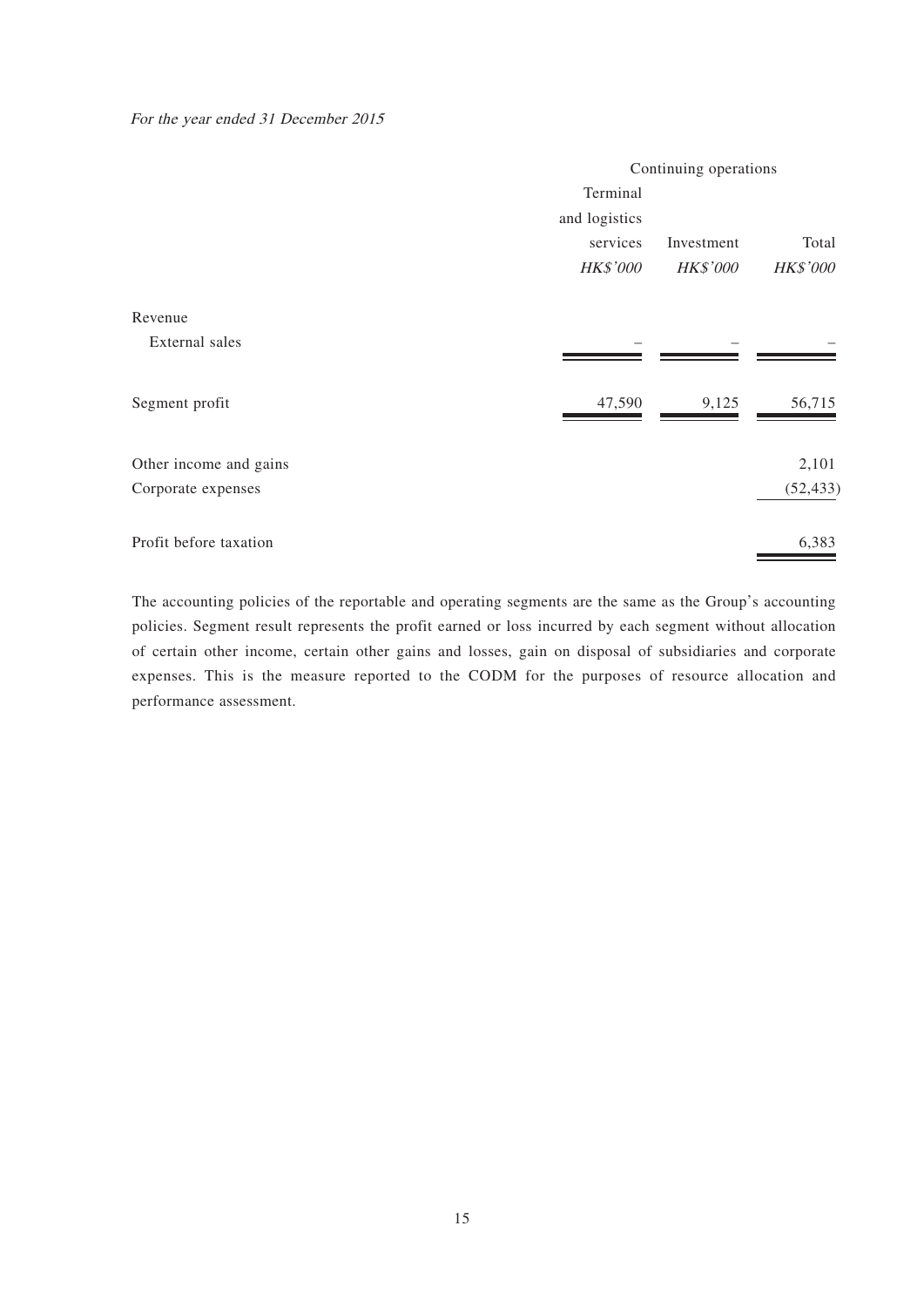## **Segment assets and liabilities**

The following is an analysis of the Group's assets and liabilities by reportable and operating segment:

### **At 31 December 2016**

|                                          | <b>Continuing operations</b>                   |                                                                 |                                      |                                 |
|------------------------------------------|------------------------------------------------|-----------------------------------------------------------------|--------------------------------------|---------------------------------|
|                                          | <b>Financial</b><br>leasing<br><b>HK\$'000</b> | <b>Terminal</b><br>and logistics<br>services<br><b>HK\$'000</b> | <b>Investment</b><br><b>HK\$'000</b> | <b>Total</b><br><b>HK\$'000</b> |
| Segment assets                           | 810,314                                        | 738,719                                                         | 160,308                              | 1,709,341                       |
| Assets related to Polishing Segment      |                                                |                                                                 |                                      | 20,470                          |
| Unallocated corporate assets             |                                                |                                                                 |                                      | 104,064                         |
| Consolidated assets                      |                                                |                                                                 |                                      | 1,833,875                       |
| Segment liabilities                      | 406,749                                        |                                                                 | 31,393                               | 438,142                         |
| Liabilities related to Polishing Segment |                                                |                                                                 |                                      | 10,820                          |
| Unallocated corporate liabilities        |                                                |                                                                 |                                      | 45,016                          |
| Consolidated liabilities                 |                                                |                                                                 |                                      | 493,978                         |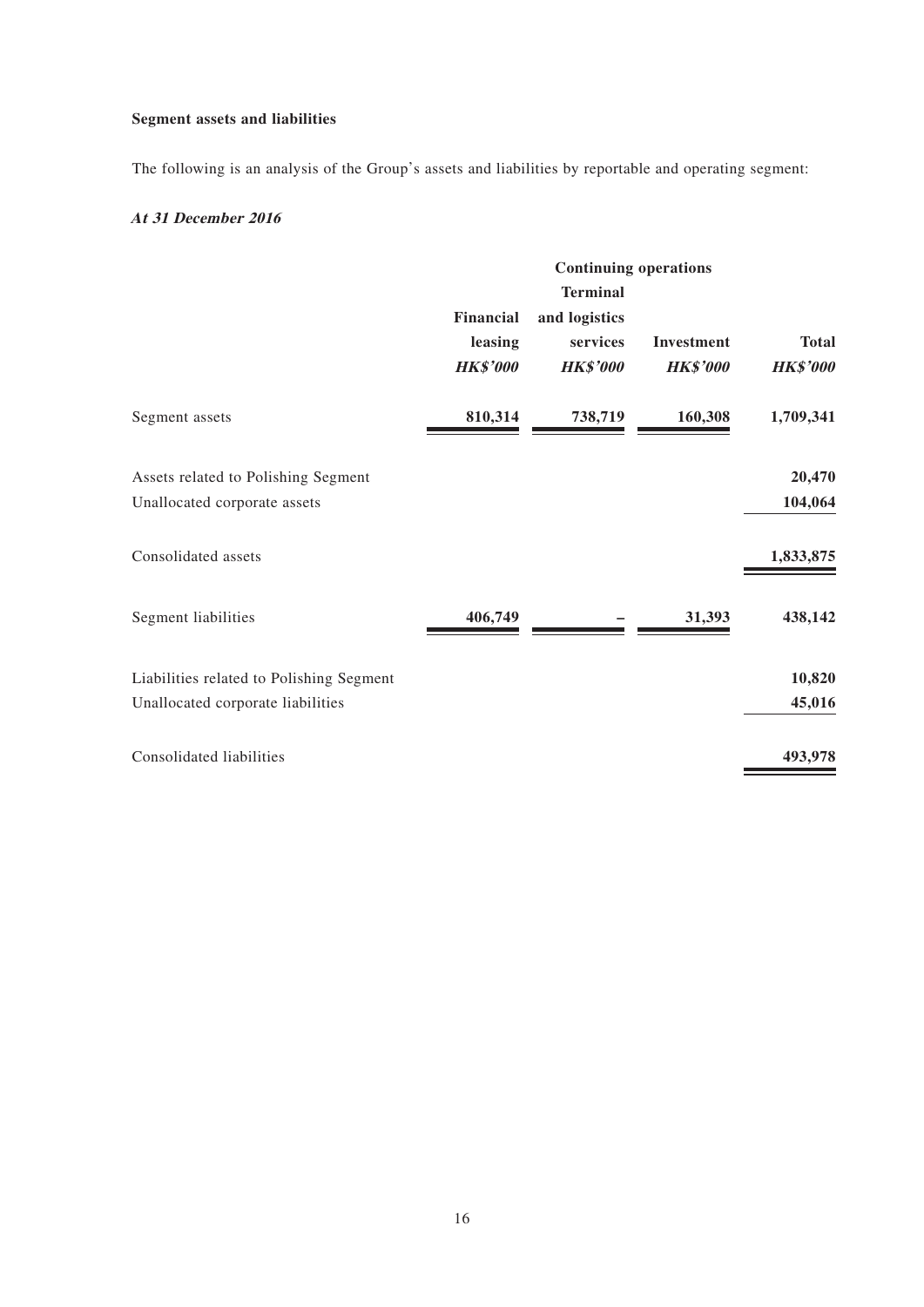#### At 31 December 2015

|                                          | Continuing operations |            |           |
|------------------------------------------|-----------------------|------------|-----------|
|                                          | Terminal              |            |           |
|                                          | and logistics         |            |           |
|                                          | services              | Investment | Total     |
|                                          | HK\$'000              | HK\$'000   | HK\$'000  |
| Segment assets                           | 940,905               | 160,009    | 1,100,914 |
| Assets related to Polishing Segment      |                       |            | 51,377    |
| Unallocated corporate assets             |                       |            | 183,756   |
| Consolidated assets                      |                       |            | 1,336,047 |
| Segment liabilities                      | 14,606                | 67,286     | 81,892    |
| Liabilities related to Polishing Segment |                       |            | 13,641    |
| Unallocated corporate liabilities        |                       |            | 32,126    |
| Consolidated liabilities                 |                       |            | 127,659   |

For the purposes of monitoring segment performances and allocating resources between segments:

- all assets are allocated to reportable and operating segments other than certain other receivables and bank balances and cash; and
- all liabilities are allocated to reportable and operating segments other than certain other payables, tax payables and deferred tax liabilities.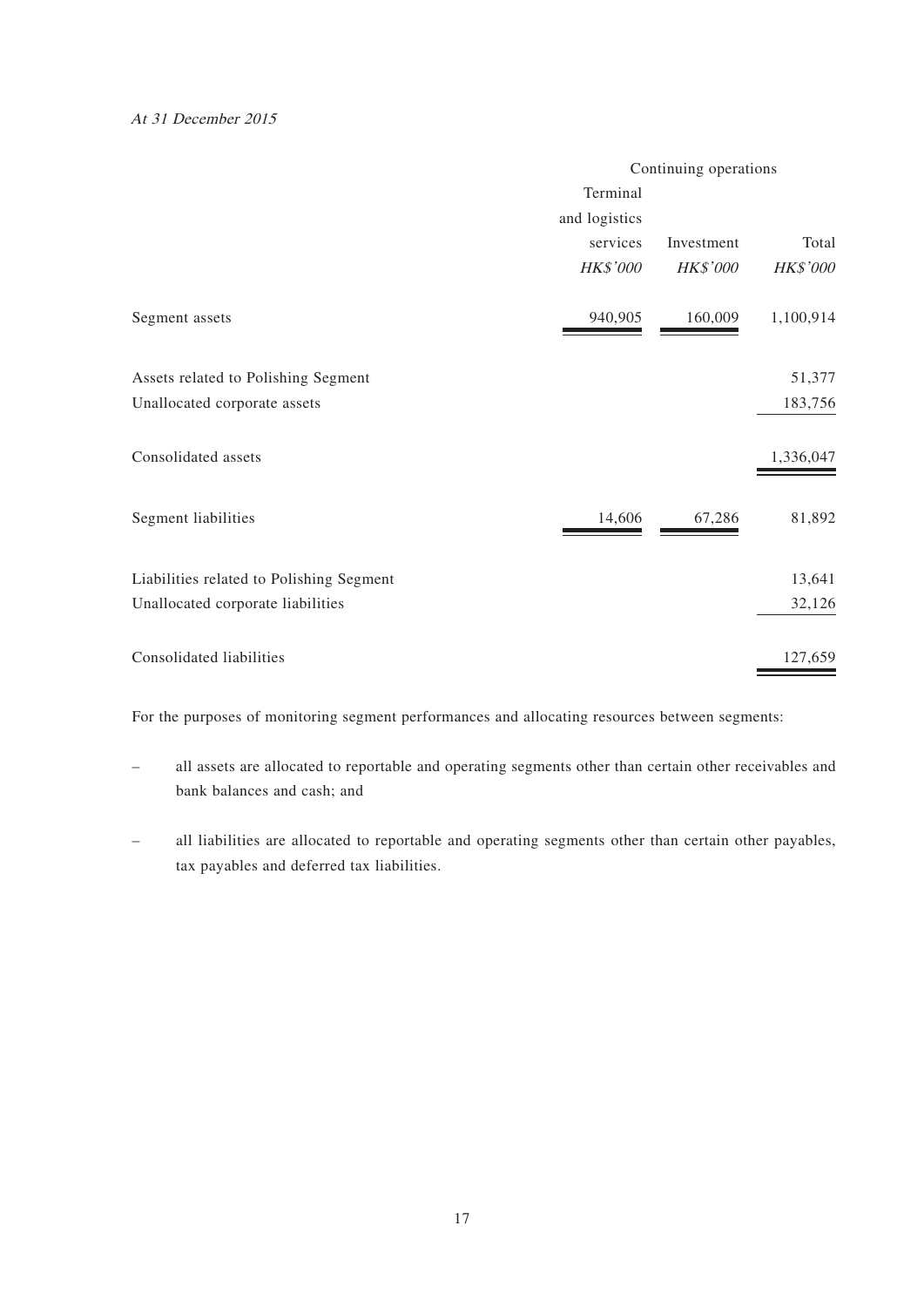## **Other segment information**

## **For the year ended 31 December 2016**

|                                           | <b>Continuing operations</b> |                 |                 |                                |
|-------------------------------------------|------------------------------|-----------------|-----------------|--------------------------------|
|                                           |                              | <b>Terminal</b> |                 |                                |
|                                           | Financial                    | and logistics   |                 |                                |
|                                           | leasing                      | services        |                 | <b>Investment</b> Consolidated |
|                                           | <b>HK\$'000</b>              | <b>HK\$'000</b> | <b>HK\$'000</b> | <b>HK\$'000</b>                |
| Amounts included in the measure of        |                              |                 |                 |                                |
| segment profit or loss or segment assets: |                              |                 |                 |                                |
| Additions of plant and equipment          | 17                           |                 | 38              | 55                             |
| Depreciation of plant and equipment       | 833                          |                 | 228             | 1,061                          |
| Change in fair value of held for trading  |                              |                 |                 |                                |
| investments                               | 2,060                        |                 | 3,203           | 5,263                          |
| Change in fair value of investment        |                              |                 |                 |                                |
| properties                                |                              |                 | (3,250)         | (3,250)                        |
| Change in fair value of convertible bonds |                              |                 |                 |                                |
| designated as financial assets at FVTPL   |                              |                 | (43, 257)       | (43, 257)                      |
| Interest income from non-banks            |                              |                 |                 |                                |
| financial institutions                    |                              |                 | (8)             | (8)                            |
| Interest income from convertible bonds    |                              |                 |                 |                                |
| designated as financial assets at FVTPL   |                              |                 | (820)           | (820)                          |
| Interest income from loan receivables     | (3,797)                      |                 | (747)           | (4, 544)                       |
| Realised gain on disposal of              |                              |                 |                 |                                |
| available-for-sale investments            |                              |                 | (550)           | (550)                          |
| Finance lease interest income             | (28, 733)                    |                 |                 | (28, 733)                      |
| Interest expenses                         |                              |                 |                 |                                |
| (included in cost of services)            | 25,937                       |                 |                 | 25,937                         |
| Interest in joint venture                 |                              | 738,675         |                 | 738,675                        |
| Share of results of joint venture         |                              | (27, 545)       |                 | (27, 545)                      |
| Amounts regularly provided to the chief   |                              |                 |                 |                                |
| operating decision maker but not          |                              |                 |                 |                                |
| included in the measure of segment        |                              |                 |                 |                                |
| profit or loss or segment assets:         |                              |                 |                 |                                |
| Income tax expense                        | 17,184                       | <b>116</b>      | 351             | 17,651                         |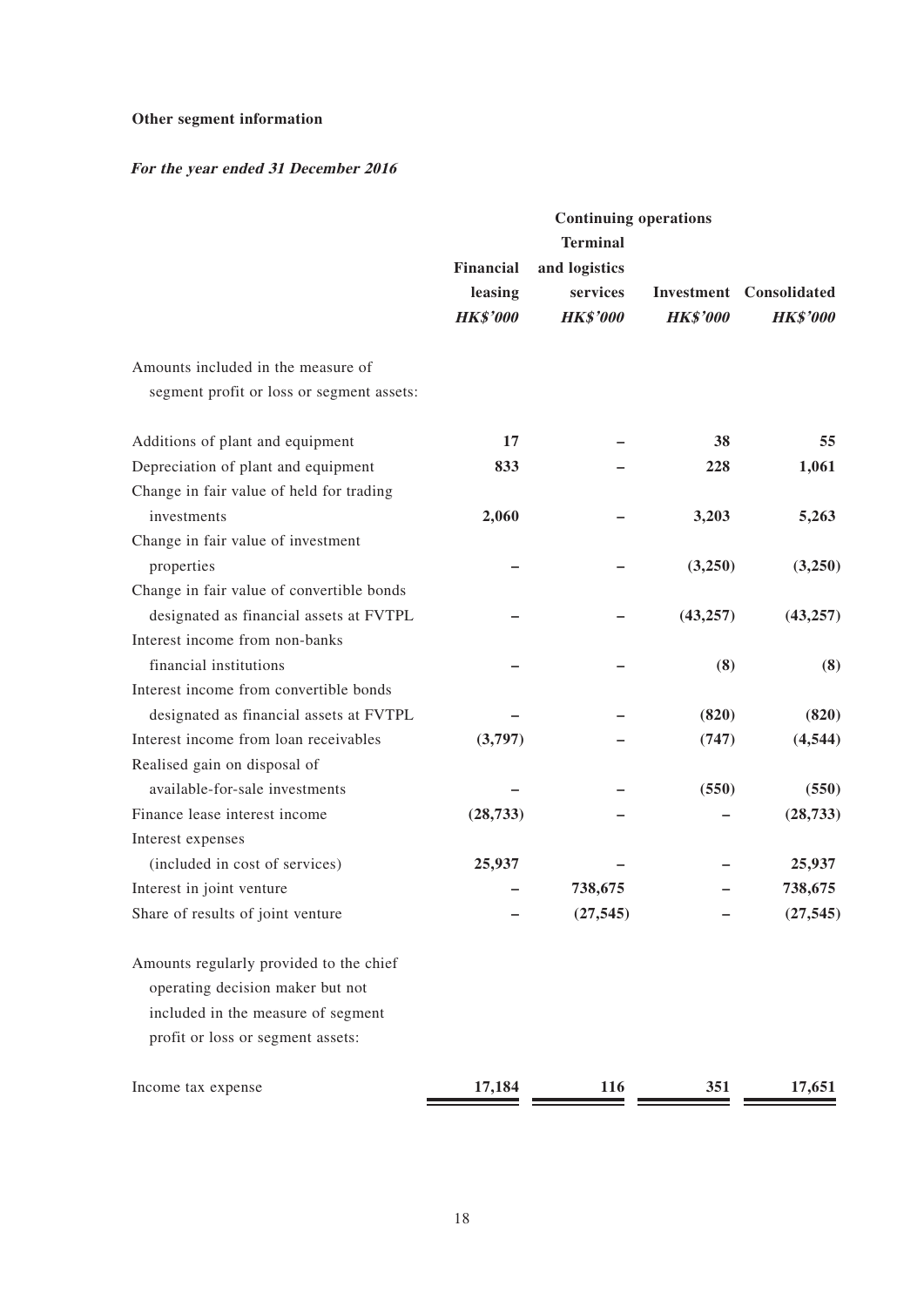For the year ended 31 December 2015

|                                                            | Continuing operations |                 |                         |
|------------------------------------------------------------|-----------------------|-----------------|-------------------------|
|                                                            | Terminal              |                 |                         |
|                                                            | and logistics         |                 |                         |
|                                                            | services              |                 | Investment Consolidated |
|                                                            | HK\$'000              | <b>HK\$'000</b> | <b>HK\$'000</b>         |
| Amounts included in the measure of segment profit or       |                       |                 |                         |
| loss or segment assets:                                    |                       |                 |                         |
| Depreciation of plant and equipment                        |                       | 480             | 480                     |
| Change in fair value of convertible bonds designated as    |                       |                 |                         |
| financial assets at FVTPL                                  |                       | 8,778           | 8,778                   |
| Change in fair value of held for trading investments       |                       | (27,570)        | (27,570)                |
| Interest income from non-banks financial institutions      |                       | (25)            | (25)                    |
| Interest income from convertible bonds designated as       |                       |                 |                         |
| financial assets at FVTPL                                  |                       | (1,600)         | (1,600)                 |
| Interest in a joint venture                                | 753,983               |                 | 753,983                 |
| Share of results of a joint venture                        | (47,590)              |                 | (47, 590)               |
| Impairment loss on available-for-sale investments          |                       | 500             | 500                     |
| Amounts regularly provided to the chief operating decision |                       |                 |                         |
| maker but not included in the measure of segment profit or |                       |                 |                         |
| loss or segment assets:                                    |                       |                 |                         |
| Income tax credit                                          | (3,568)               |                 | (3,568)                 |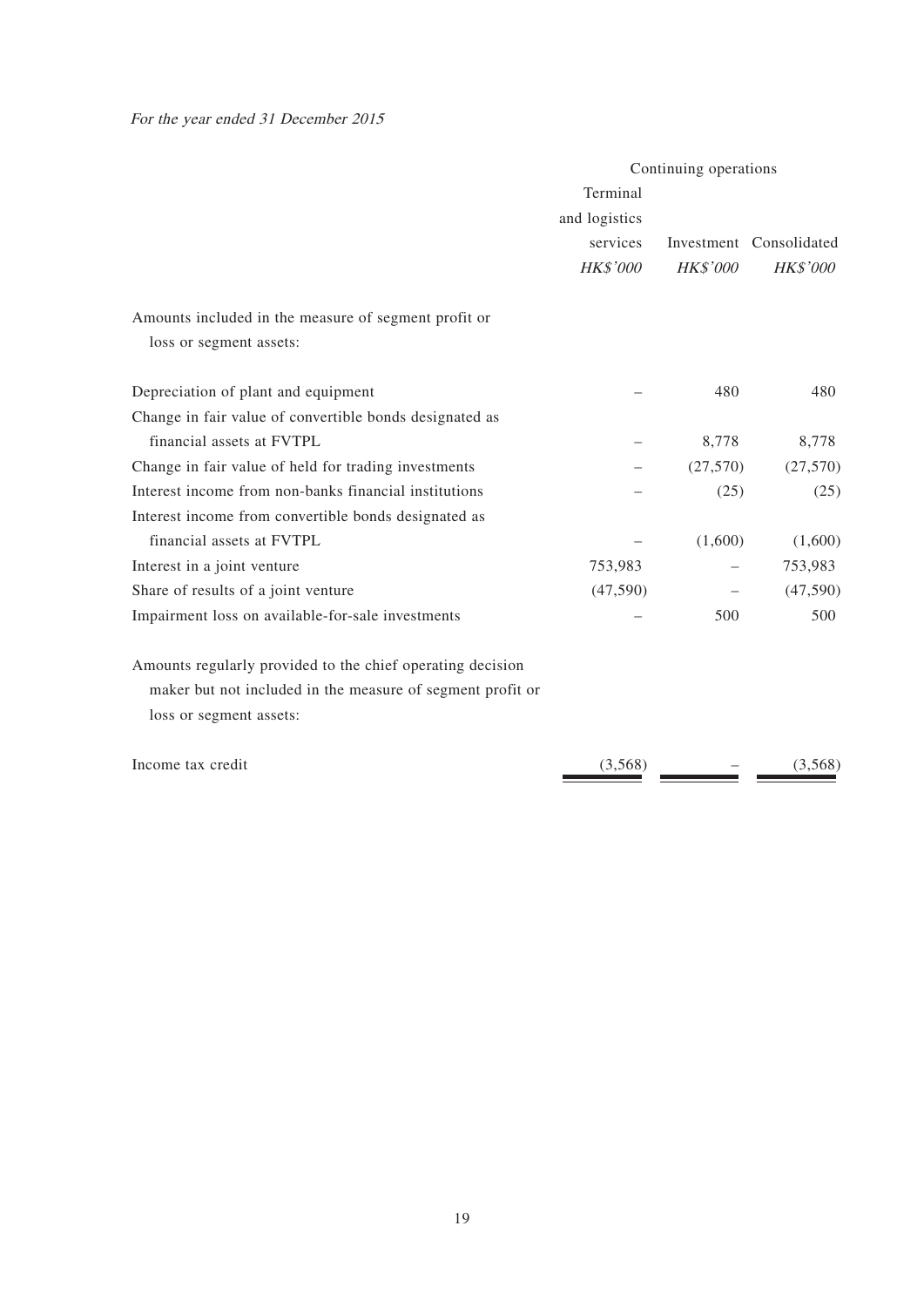#### **Information about major customers**

Revenue from customers of the financial leasing segment of corresponding years contributing over 10% of total sales of the Group are as follows:

|               |                 | <b>Continuing operations</b> |  |
|---------------|-----------------|------------------------------|--|
|               | 2016            | 2015                         |  |
|               | <b>HK\$'000</b> | HK\$'000                     |  |
| Customer $A1$ | 35,472          | N/A <sup>2</sup>             |  |
| Customer $B1$ | 32,998          | N/A <sup>2</sup>             |  |
| Customer $C1$ | 23,278          | N/A <sup>2</sup>             |  |

 $<sup>1</sup>$  The corresponding revenue is from the financial leasing segment.</sup>

 $2$  The corresponding revenue did not contribute over 10% of the total revenue of the Group.

#### **Geographical information**

The Group's financial leasing and terminal and logistics services divisions are located in the PRC. Investment division is located in Hong Kong. Locations are determined according to principal place of operating the businesses. Revenue was generated in respective locations.

The following is an analysis of the carrying amount of non-current assets analysed by the geographical location and in which the assets are located:

|            | 2016<br><b>HK\$'000</b> | 2015<br>HK\$'000 |
|------------|-------------------------|------------------|
| <b>PRC</b> | 842,092                 | 763,852          |
| Hong Kong  | 27,812                  | 1,697            |
|            | 869,904                 | 765,549          |

Note: Non-current assets excluded finance lease receivables and other financial instruments.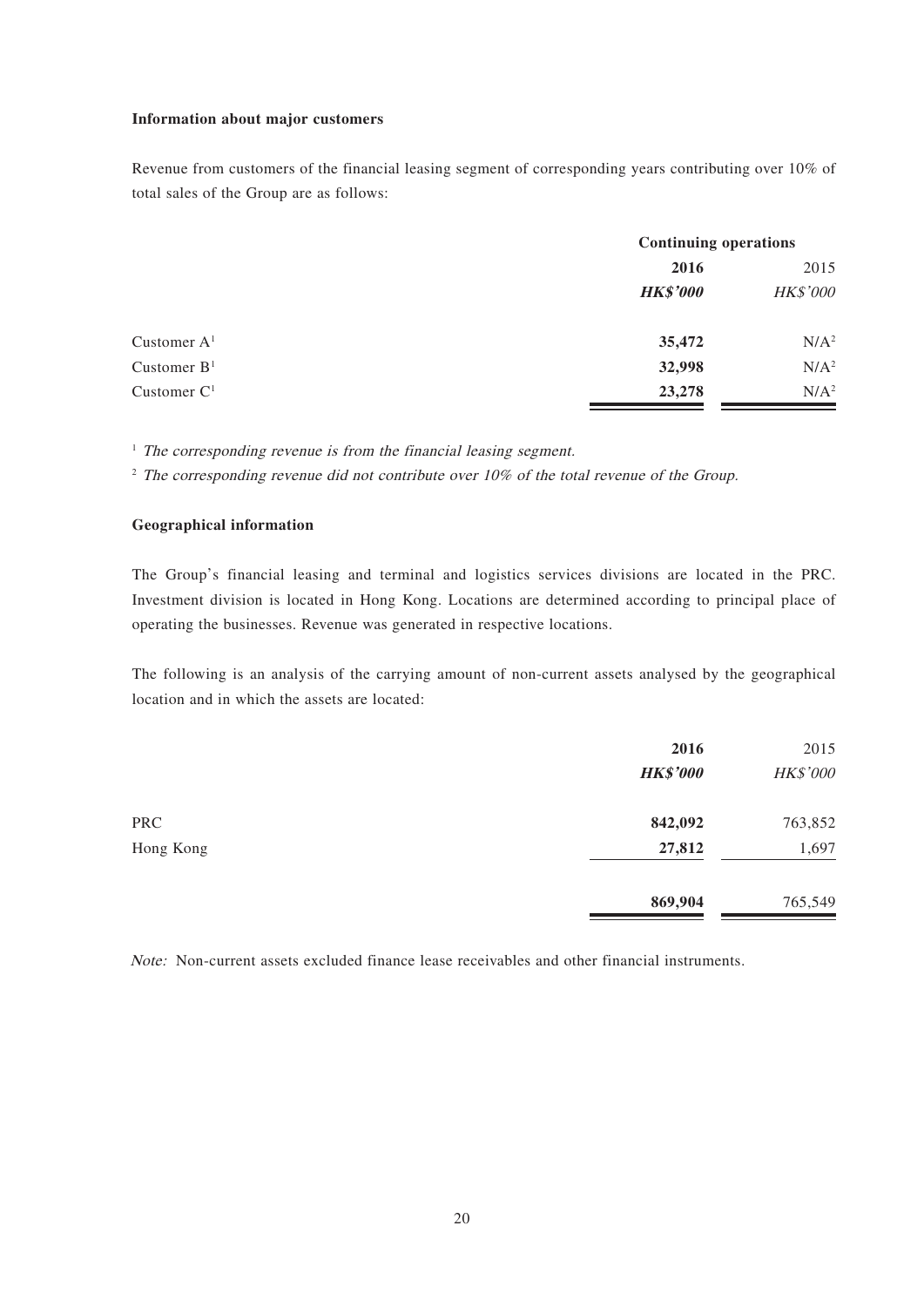#### **5. OTHER INCOME, GAINS AND LOSSES**

### **Continuing operations**

|                                                                | 2016            | 2015       |
|----------------------------------------------------------------|-----------------|------------|
|                                                                | <b>HK\$'000</b> | HK\$'000   |
|                                                                |                 | (Restated) |
| Other income                                                   |                 |            |
| Interest income from loan receivables                          | 4,544           |            |
| Interest income from banks and non-bank financial institutions | 1,934           | 1,982      |
| Interest income from convertible bonds designated as           |                 |            |
| financial assets at FVTPL                                      | 820             | 1,600      |
| Rental income                                                  | 691             | 144        |
| Government grants (Note)                                       | 13,080          |            |
| Sundry income                                                  | 2,764           |            |
|                                                                | 23,833          | 3,726      |
|                                                                | 2016            | 2015       |
|                                                                | <b>HK\$'000</b> | HK\$'000   |
|                                                                |                 | (Restated) |
| Other gains and losses                                         |                 |            |
| Change in fair value of held for trading investments           | (5,263)         | 27,570     |
| Net foreign exchange gains                                     | 12              |            |
| Loss on disposal of plant and equipment                        | (8)             |            |
| Realised gain on disposal of available-for-sale investments    | 550             |            |
| Change in fair value of investment properties                  | 3,250           |            |
|                                                                | (1, 459)        | 27,570     |

Note: The amount represents government subsidies from local finance bureau which are calculated by reference to the amount of tax paid and based on fulfillment of certain conditions in accordance with the rules and regulations issued by the local government.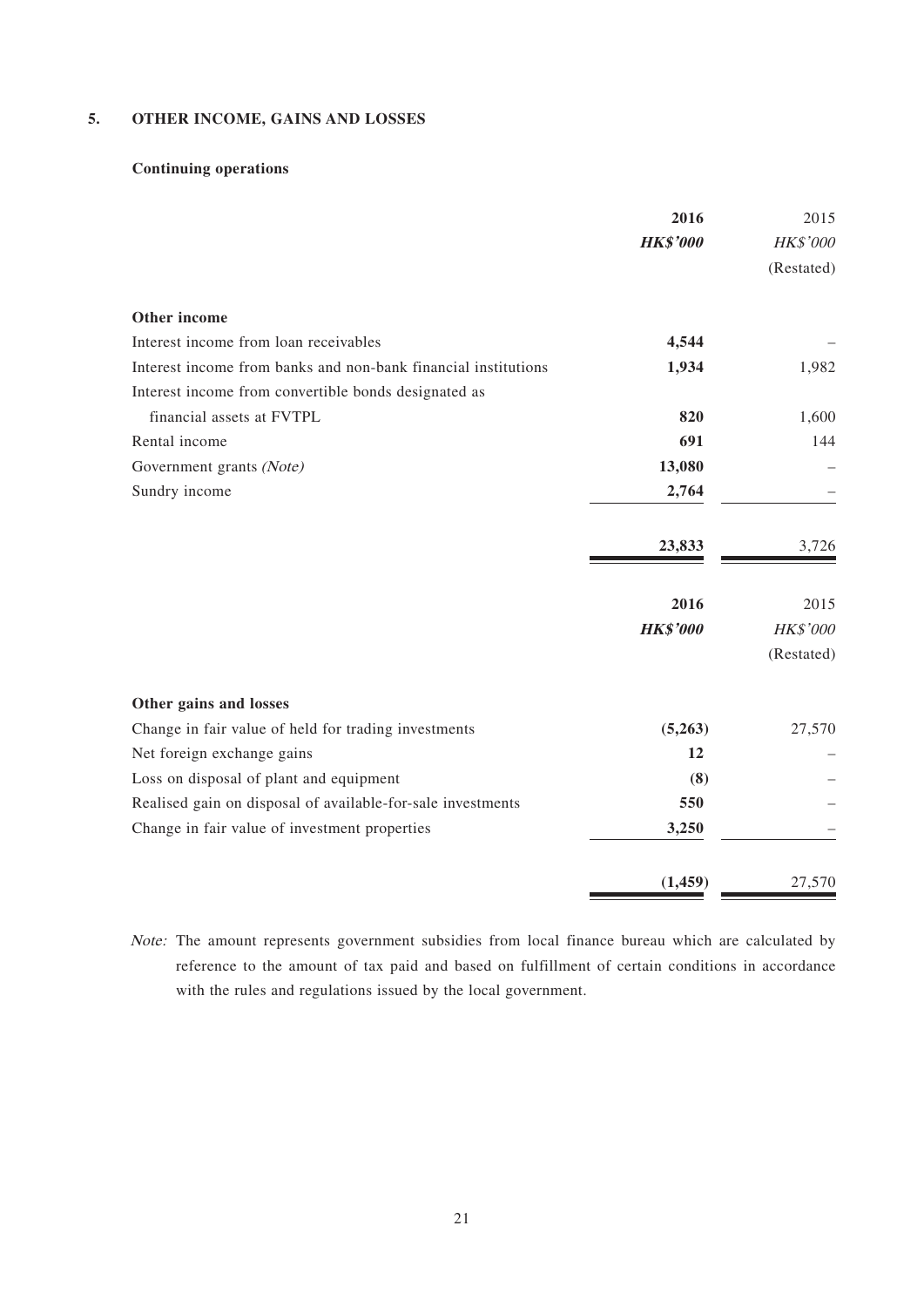#### **6. TAXATION**

|                                                      | 2016            | 2015            |
|------------------------------------------------------|-----------------|-----------------|
|                                                      | <b>HK\$'000</b> | <b>HK\$'000</b> |
|                                                      |                 | (Restated)      |
| <b>Continuing operations</b>                         |                 |                 |
| Current tax:                                         |                 |                 |
| Hong Kong                                            | 351             |                 |
| PRC Enterprise Income Tax ("EIT")                    | 16,172          | 135             |
| Withholding tax for dividend from PRC joint ventures |                 | 5,506           |
| Overprovisions of withholding tax in previous years  |                 | (6, 124)        |
|                                                      | 16,523          | (483)           |
| Deferred tax expense (credit) for current year       | 1,128           | (3,085)         |
| Taxation for the year                                | 17,651          | (3,568)         |

#### **7. DISPOSAL GROUP HELD FOR SALE**

On 17 November 2016, the Group entered into a disposal agreement to dispose of the entire 100% equity interest in Teamcom Group Limited, which operated the Polishing Segment, at a consideration of HK\$10,000,000. The assets and liabilities attributable to the Polishing Segment, which are expected to be disposed within twelve months, have been classified as a disposal group held for sale and are presented separately in the consolidated statement of financial position (see below). The net proceeds of disposal are expected to be lower than the net carrying amount of the relevant assets and liabilities and accordingly, impairment loss has been recognised as follows.

|                           | HK\$'000 |
|---------------------------|----------|
| Impairment loss on:       |          |
| Plant and equipment       | 932      |
| Interest in joint venture | 9,281    |
| Club debentures           | 350      |
| Inventories               | 8,587    |
|                           | 19,150   |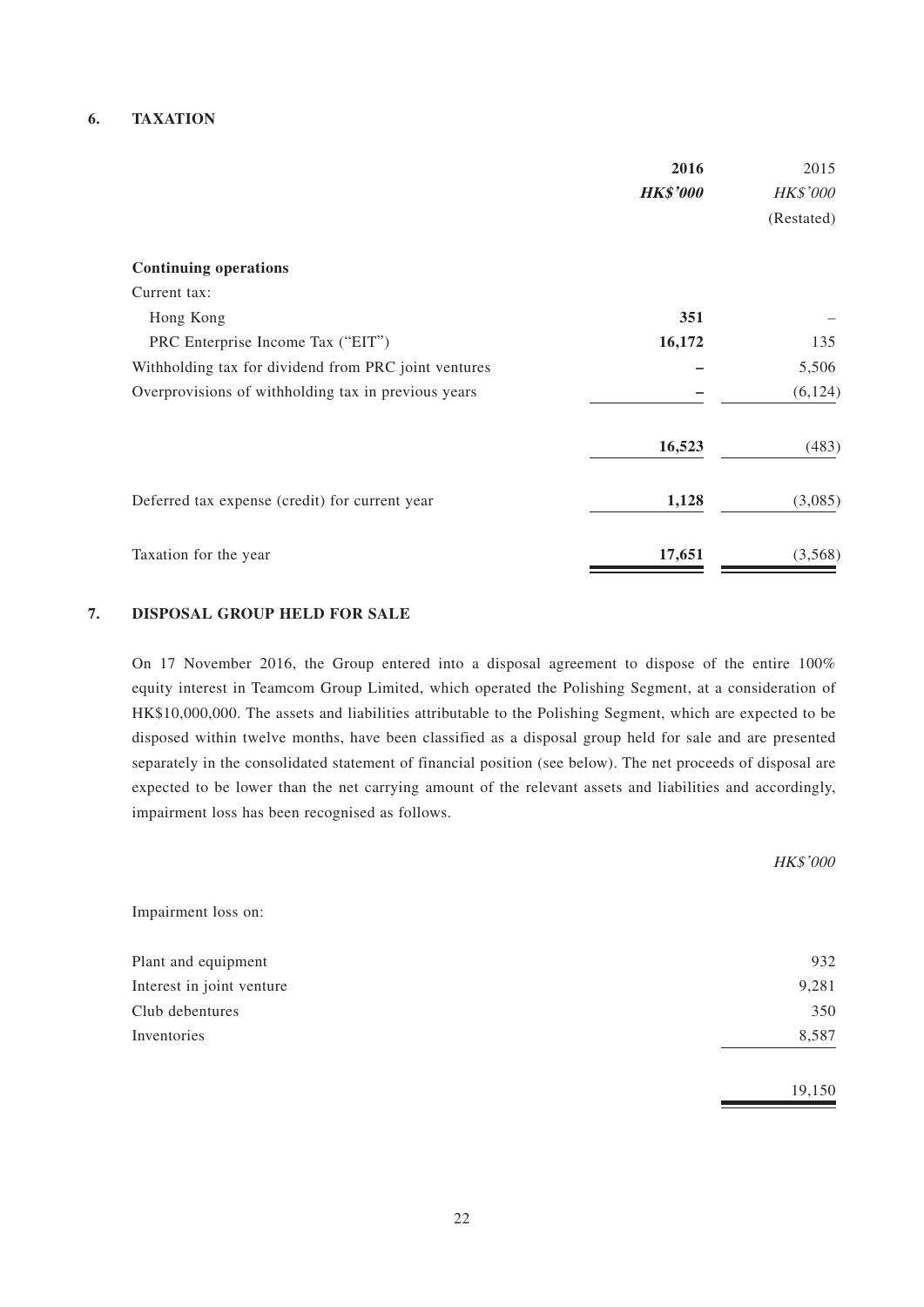The loss for the year from the Polishing Segment is set out below. The comparative figures in the consolidated statement of profit or loss have been restated to re-present the Polishing Segment as a discontinued operation.

|                                    | 2016            | 2015      |
|------------------------------------|-----------------|-----------|
|                                    | <b>HK\$'000</b> | HK\$'000  |
| Revenue                            | 74,347          | 82,767    |
| Cost of sales                      | (71, 533)       | (78, 425) |
| Other income, gains and losses     | 931             | 674       |
| Selling and distribution expenses  | (4,740)         | (8, 873)  |
| Administrative expenses            | (7, 955)        | (3,646)   |
| Share of result of a joint venture | 971             | 1,108     |
| Finance costs                      | (229)           | (94)      |
| Impairment loss                    | (19, 150)       |           |
| Loss before tax                    | (27, 358)       | (6, 489)  |
| Income tax expense                 | (7)             | (14)      |
| Loss for the year                  | (27, 365)       | (6,503)   |

Loss for the year from discontinued operation include the following:

|                                                                   | 2016            | 2015            |
|-------------------------------------------------------------------|-----------------|-----------------|
|                                                                   | <b>HK\$'000</b> | <b>HK\$'000</b> |
| Auditor's remuneration                                            |                 | 240             |
| Depreciation of plant and equipment                               | 566             | 88              |
| Costs of inventories recognised as an expense                     |                 |                 |
| (included in cost of sales)                                       | 71,533          | 79,264          |
| Reversal of allowance for inventories (included in cost of sales) |                 | (839)           |
| Minimum lease payment in respect of rental premises               | 970             | 807             |
| Staff costs:                                                      |                 |                 |
| Director's emoluments                                             | 1,166           | 1,113           |
| Other staff costs                                                 |                 |                 |
| - Salaries and other benefits                                     | 5,231           | 5,154           |
| - Retirement benefits scheme contributions                        | 245             | 245             |
|                                                                   | 6,642           | 6,512           |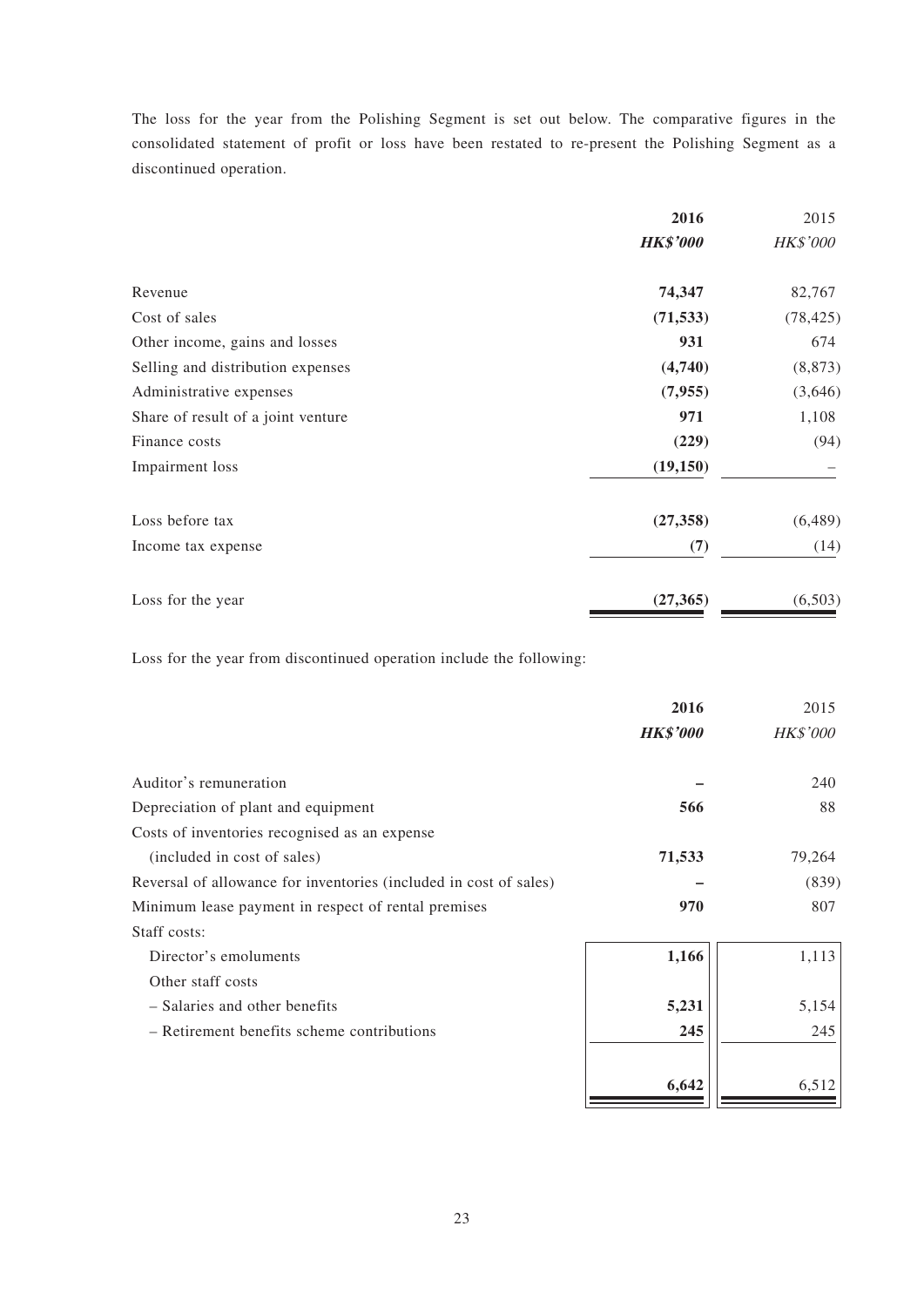The major classes of assets and liabilities of the Polishing Segment as at 31 December 2016, which have been presented separately in the consolidated statement of financial position, are as follows:

|                                                       | HK\$'000 |
|-------------------------------------------------------|----------|
| Inventories                                           | 2,916    |
| Trade and other receivables, deposits and prepayments | 13,556   |
| Bank balances and cash                                | 3,998    |
| Total assets classified as held for sale              | 20,470   |
| Trade and other payables and accruals                 | 4,265    |
| Obligations under finance leases                      | 1,556    |
| <b>Borrowings</b>                                     | 2,780    |
| Tax payables                                          | 1,915    |
| Deferred tax liabilities                              | 304      |
| Total liabilities classified as held for sale         | 10,820   |

### **8. PROFIT FOR THE YEAR**

|                                                           | 2016            | 2015            |
|-----------------------------------------------------------|-----------------|-----------------|
|                                                           | <b>HK\$'000</b> | <b>HK\$'000</b> |
|                                                           |                 | (Restated)      |
| Profit for the year from continuing operations is arrived |                 |                 |
| at after charging:                                        |                 |                 |
| Auditor's remuneration                                    | 1,100           | 440             |
| Depreciation of plant and equipment                       | 1,061           | 480             |
| Interest expenses (included in cost of services)          | 25,937          |                 |
| Minimum lease payment in respect of rental premises       | 4,462           | 2,150           |
| Staff costs:                                              |                 |                 |
| Directors' and chief executive emoluments                 | 30,819          | 21,583          |
| Other staff costs                                         |                 |                 |
| - Salaries and other benefits                             | 23,861          | 9,878           |
| - Retirement benefits scheme contributions                | 2,342           | 547             |
| - Share-based payments                                    | 1,534           |                 |
|                                                           | 58,556          | 32,008          |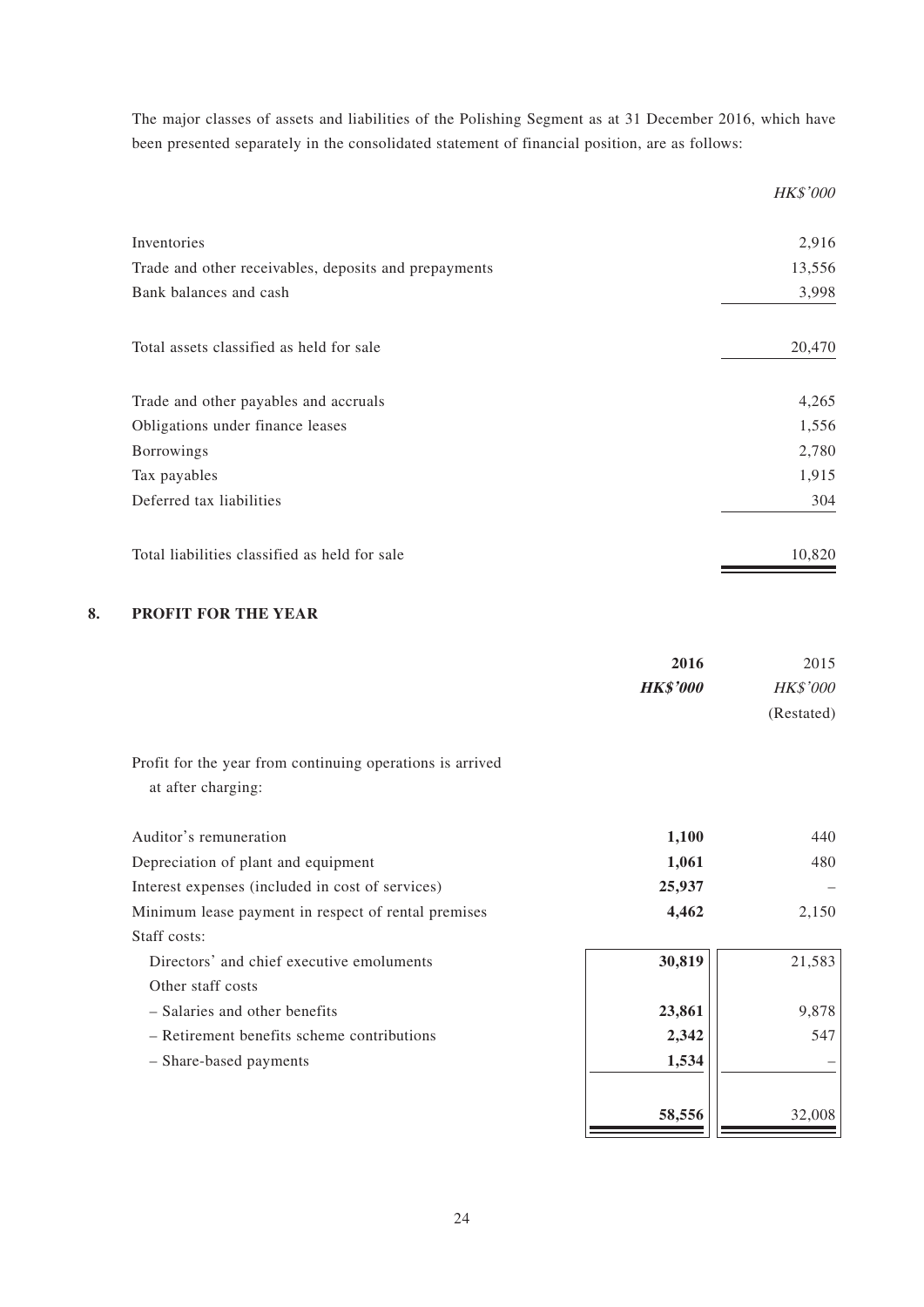#### **9. DIVIDENDS**

No dividend was paid or proposed for ordinary shareholders of the Company during the year ended 31 December 2016, nor was any dividend been proposed since the end of the reporting period (2015: Nil).

#### **10. EARNINGS PER SHARE**

#### **For continuing operations**

The calculation of the basic and diluted earnings per share attributable to the owners of the Company is based on the following data:

|                                                                  | 2016                  | 2015       |
|------------------------------------------------------------------|-----------------------|------------|
|                                                                  | <b>HK\$'000</b>       | HK\$'000   |
| Earnings figures are calculated as follows:                      |                       |            |
| Profit for the year attributable to the owners of the Company    | 29,813                | 3,448      |
| Add: Loss for the year from discontinued operation               | 27,365                | 6,503      |
| Earnings for the purpose of basic and diluted earnings per share |                       |            |
| from continuing operation                                        | 57,178                | 9,951      |
|                                                                  | 2016                  | 2015       |
|                                                                  | $\boldsymbol{\delta}$ | '000       |
| <b>Number of shares</b>                                          |                       |            |
| Number of ordinary shares for the                                |                       |            |
| purpose of basic earnings per share                              | 11,919,198            | 11,919,198 |
| Number of ordinary shares for the                                |                       |            |
| purpose of diluted earnings per share                            | 11,919,198            | N/A        |

The computation of diluted earnings per share for the year ended 31 December 2016 does not assume the exercise of share options granted by the Company as the exercise price of those options was higher than the average market price for shares.

No diluted earnings per share was presented for the year ended 31 December 2015 as there were no potential ordinary shares in issue during the year ended 31 December 2015.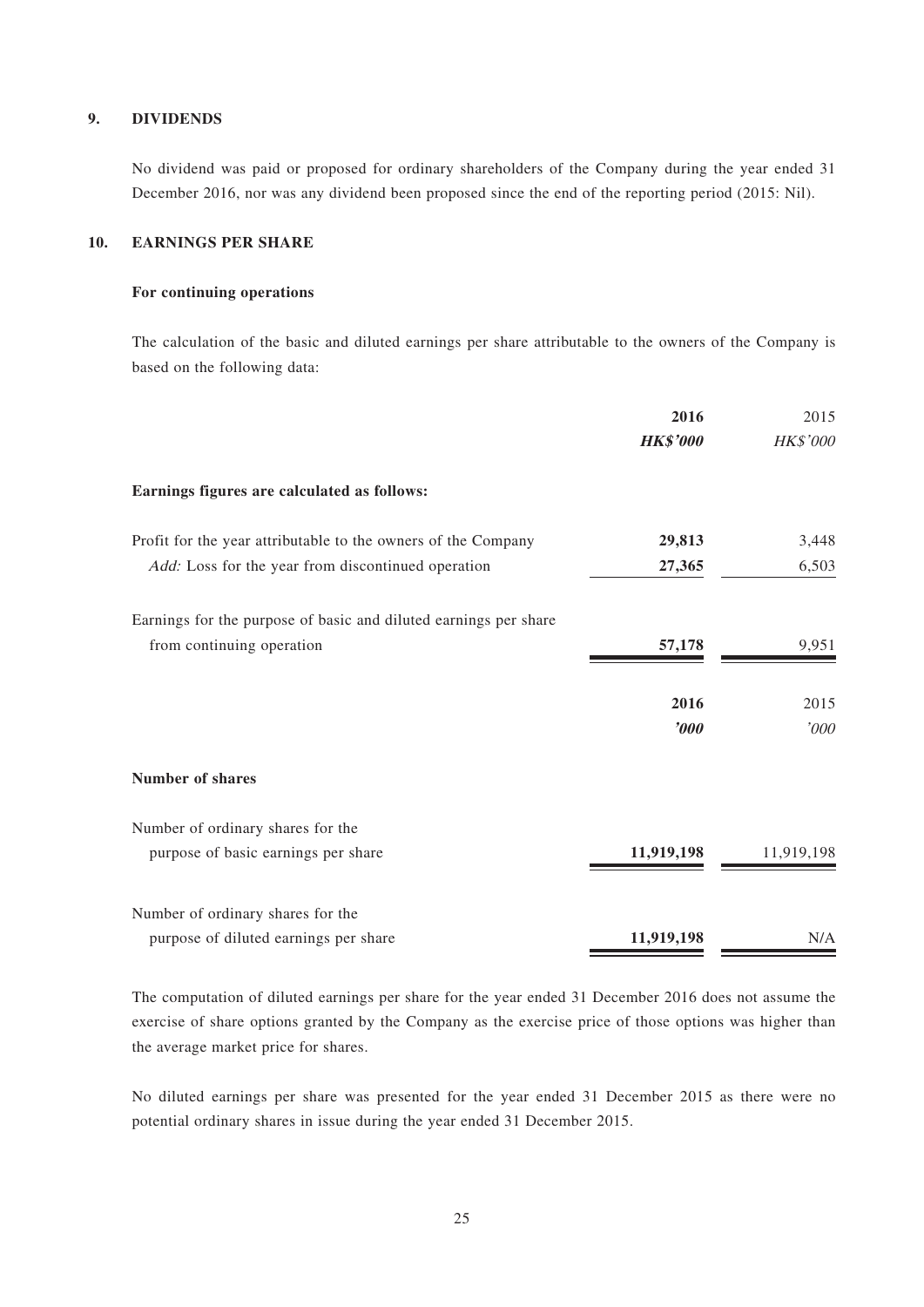#### **For continuing and discontinued operations**

The calculation of the basic and diluted earnings per share attributable to the owners of the Company is based on the following data:

|                                                             | 2016            | 2015     |
|-------------------------------------------------------------|-----------------|----------|
|                                                             | <b>HK\$'000</b> | HK\$'000 |
| <b>Earnings</b>                                             |                 |          |
| Earnings for the purpose of basic and                       |                 |          |
| diluted earnings per share                                  |                 |          |
| (profit for the year attributable to owners of the company) | 29,813          | 3,448    |

The denominators used are the same as those detailed above for both basic and diluted earnings per share.

#### **For discontinued operations**

Basic and diluted loss per share for the discontinued operations is HK0.23 cents per share (2015: basic loss per share is HK0.05 cent per share), based on the loss for the year from the discontinued operations of HK\$27,365,000 (2015: HK\$6,503,000) and the denominators detailed above.

#### **11. FINANCE LEASE RECEIVABLES/DEPOSITS RECEIVED FROM CUSTOMERS**

|                                       | 2016<br><b>HK\$'000</b> | 2015<br>HK\$'000 |
|---------------------------------------|-------------------------|------------------|
| Current finance lease receivables     | 359,736                 |                  |
| Non-current finance lease receivables | 142,523                 |                  |
|                                       | 502,259                 |                  |

#### **Leasing arrangements**

Certain of the Group's storage equipment are leased out under finance leases. All leases are denominated in RMB. The average term of finance leases entered into is 4.5 years.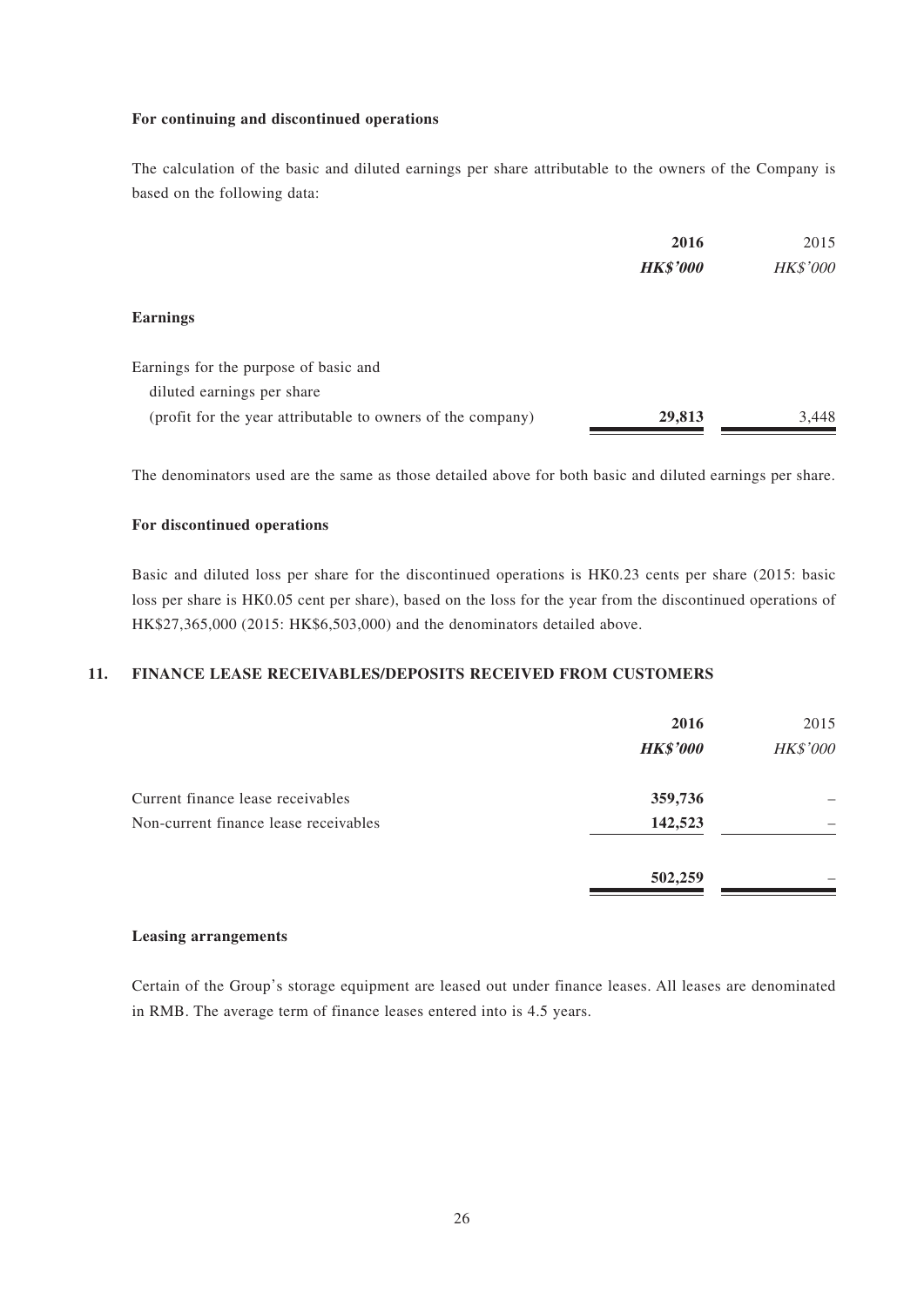#### **Amounts receivable under finance leases**

|                                         | <b>Minimum</b>  |                 | Present value of |                 |
|-----------------------------------------|-----------------|-----------------|------------------|-----------------|
|                                         | lease payments  |                 | lease payments   |                 |
|                                         | 2016            | 2015            | 2016             | 2015            |
|                                         | <b>HK\$'000</b> | <b>HK\$'000</b> | <b>HK\$'000</b>  | <b>HK\$'000</b> |
| Not later than one year                 | 369,935         |                 | 359,736          |                 |
| Later than one year and not later than  |                 |                 |                  |                 |
| two years                               | 52,035          |                 | 46,768           |                 |
| Later than two years and not later than |                 |                 |                  |                 |
| five years                              | 100,945         |                 | 95,755           |                 |
|                                         | 522,915         |                 | 502,259          |                 |
| Less: unearned finance income           | (20, 656)       |                 | N/A              | N/A             |
| Present value of minimum lease          |                 |                 |                  |                 |
| payments receivable                     | 502,259         |                 | 502,259          |                 |

The Group's finance leases receivable are denominated in RMB. The effective interest rates of the finance leases as at 31 December 2016 range from 4.28% to 7.05% per annum.

As at 31 December 2016, finance lease receivables amounting to RMB201,725,613 were guaranteed by related parties of customers and secured by leased assets, customers' deposits and pledged assets of a related party of a customer.

There was no unguaranteed residual value in connection with finance lease arrangements or contingent lease arrangements that needed to be recorded as at the end of the reporting period.

As at 31 December 2016, the finance lease receivables with carrying amounts of RMB230,349,530 were pledged as security for the Group's borrowings.

Deposits of HK\$93,380,000 (2015: nil) have been received by the Group to secure certain finance lease receivables and classified into current or non-current liabilities based on the final lease instalment due date stipulated in the finance lease agreements. The deposits are non-interest bearing, carried effective interest rate at 4.75% per annum. In addition, the finance lease receivables are secured over the leased assets, mainly plant and machinery leased, as at 31 December 2016. The Group is not permitted to sell, or repledge the collateral of the finance lease receivables without consent from the lessee in the absence of default by the lessee.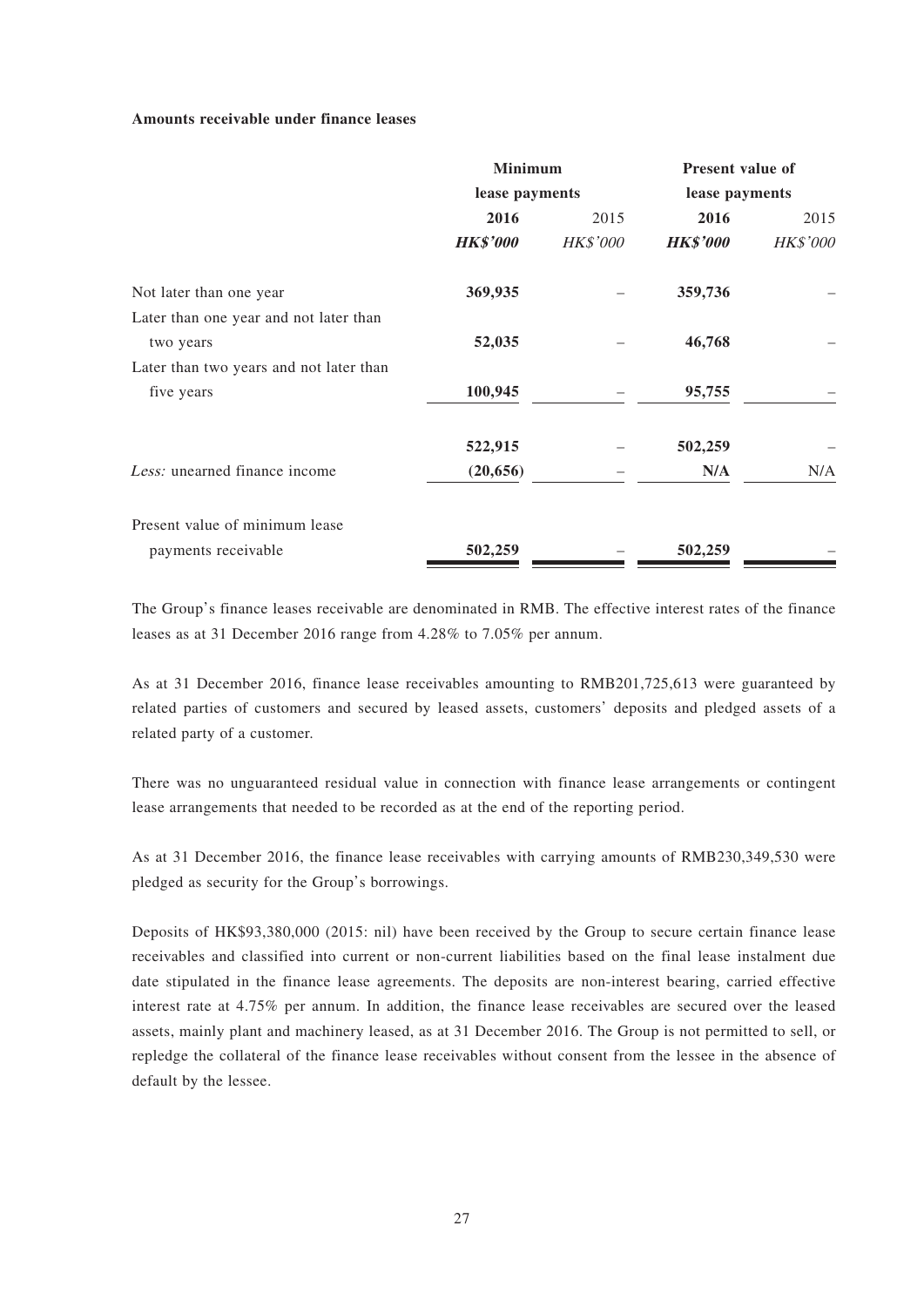Estimates of fair value of collateral are made during the credit approval process. These estimates of valuations are made at the inception of finance lease, and generally not updated except when the receivable is individually impaired. When a finance lease receivable is identified as impaired, the corresponding fair value of collateral of that receivable is updated by reference to market value such as recent transaction price of the assets. As at 31 December 2016, with the consent from the relevant lessees, certain of these assets have been repledged to secure borrowings of the Group

### **12. TRADE RECEIVABLES, SERVICE INCOME RECEIVABLES, OTHER RECEIVABLES, DEPOSITS AND PREPAYMENTS**

The normal credit period given on service income is  $0 - 5$  days. The credit period relating to service income receivables provided to customers can be longer based on a number of factors including the customer's credit profile and relationship with the customers. The normal credit period given on the sale of goods relating to the Polishing Segment is  $0 - 90$  days.

The following is an aged analysis of trade receivables and service income receivables, net of allowance for bad and doubtful debts, presented based on the date of recognition of revenue for service income relating to service income receivables, or based on invoice dates for the sale of goods relating to the Polishing Segment at the end of the reporting period, which approximated the revenue recognition dates:

|                                                         | 2016            | 2015     |
|---------------------------------------------------------|-----------------|----------|
|                                                         | <b>HK\$'000</b> | HK\$'000 |
| Trade and service income receivables                    |                 |          |
| $0 - 30$ days                                           |                 | 9,558    |
| $31 - 60$ days                                          | 3,853           | 4,935    |
| $61 - 90$ days                                          |                 | 5,394    |
| $91 - 180$ days                                         | 2,983           | 6,636    |
| $181 - 365$ days                                        | 7,767           |          |
| Over 365 days                                           | 10,782          |          |
| Trade and service income receivables                    | 25,385          | 26,523   |
| Less: Amount not receivable within one year shown under |                 |          |
| non-current asset                                       | (10, 782)       |          |
|                                                         | 14,603          | 26,523   |
| Other receivables, deposits and prepayments             | 6,863           | 3,075    |
|                                                         | 21,466          | 29,598   |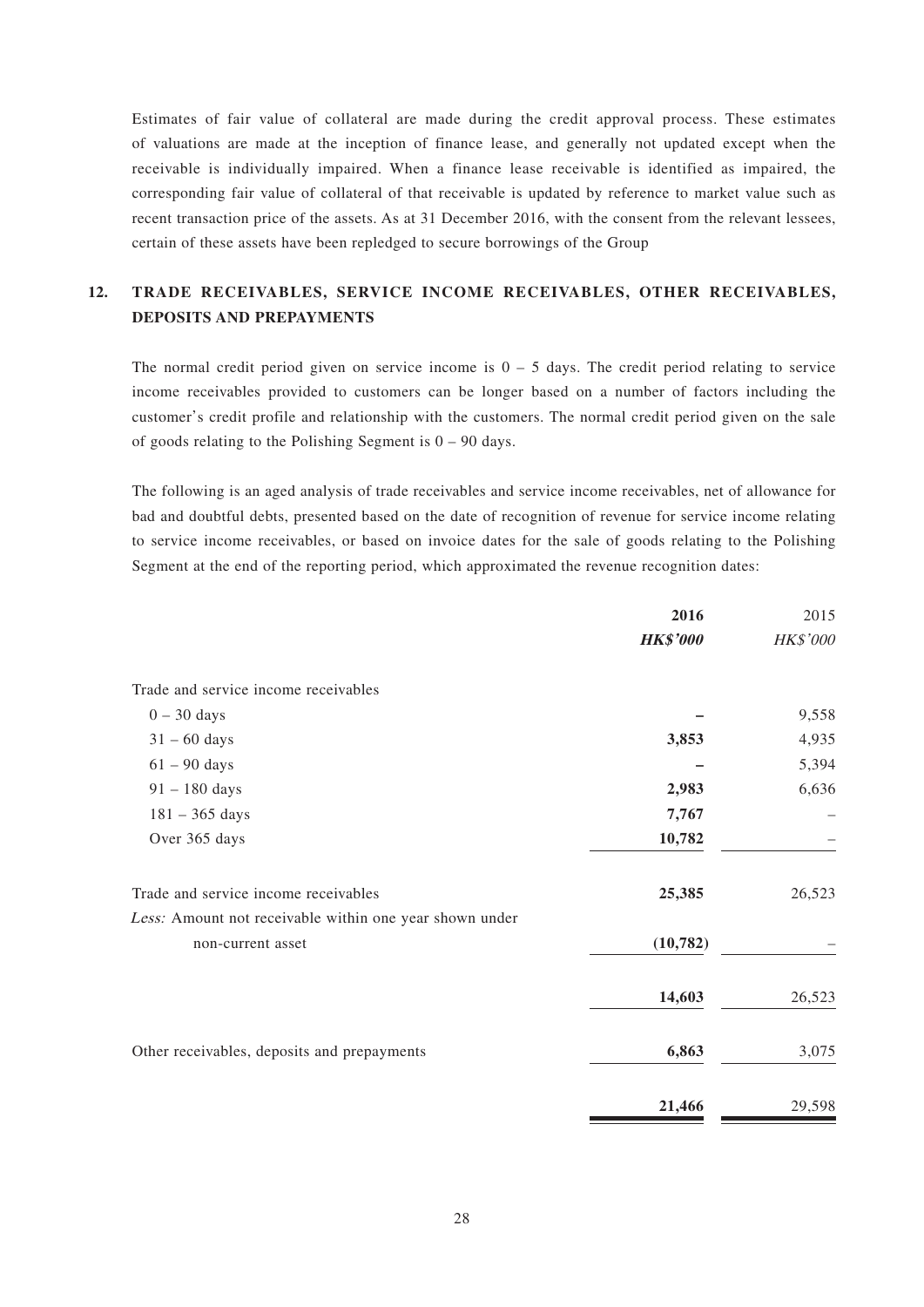Before accepting any new customer, the Group assesses the potential customer's credit quality and defines credit limits by customer. Limits attributed to customers are reviewed regularly. The Group has policy for allowance of bad and doubtful debts which is based on an evaluation of the collectability and age analysis of accounts on every individual trade debtor basis and on management's judgment including creditworthiness and the past collection history of each customer.

As at 31 December 2016, the Group's trade and service income receivables are neither past due nor impaired. As at 31 December 2015, included in the Group's trade receivable balance were debtors with aggregate carrying amount of HK\$6,636,000 which were past due for which the Group had not provided for impairment loss because they were either subsequently settled or there was no historical default of payments by the respective customers. The Group did not hold any collateral over these balances. The average age of these receivables was 150 days.

#### **Ageing of trade receivables which are past due but not impaired**

|                                                      | 2016            | 2015     |
|------------------------------------------------------|-----------------|----------|
|                                                      | <b>HK\$'000</b> | HK\$'000 |
| Within 30 days                                       |                 | 6,636    |
| Movement in the allowance for bad and doubtful debts |                 |          |
|                                                      | 2016            | 2015     |
|                                                      | <b>HK\$'000</b> | HK\$'000 |
| Balance at beginning of the year                     | 1,133           | 1,133    |
| Written off                                          | (1, 133)        |          |
| Balance at end of the year                           |                 | 1,133    |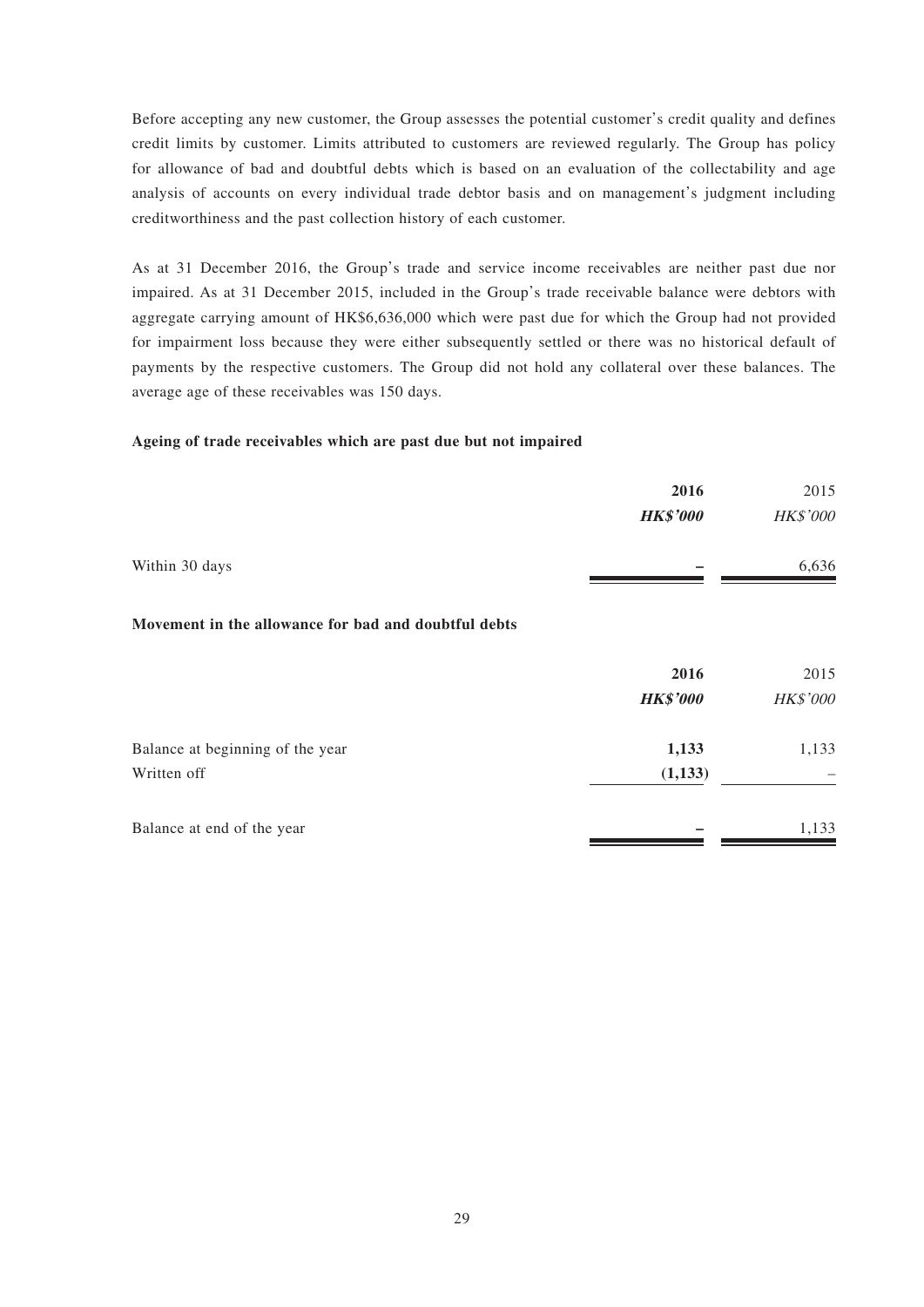The following is the breakdown of other receivables, deposits and prepayments:

| 2016            | 2015     |
|-----------------|----------|
| <b>HK\$'000</b> | HK\$'000 |
| 1,549           | 815      |
| 839             | 615      |
| 4,475           | 1,645    |
| 6,863           | 3,075    |
|                 |          |

Other receivables are unsecured, interest-free and will be settled within twelve months after the end of reporting period. Deposits mainly represented trade deposits paid to third parties.

#### **13. TRADE PAYABLES, SERVICE COST PAYABLES, AND OTHER PAYABLES AND ACCRUALS**

|                                                | 2016            | 2015     |
|------------------------------------------------|-----------------|----------|
|                                                | <b>HK\$'000</b> | HK\$'000 |
| Trade payables                                 |                 | 5,254    |
| Services cost payables                         | 28,383          |          |
| Accrual                                        | 26,259          | 14,482   |
| VAT payables                                   | 45              |          |
| Other payables                                 | 12,281          | 53,018   |
|                                                | 66,968          | 72,754   |
| Less: Amount not payable within one year shown |                 |          |
| under non-current liability                    | (8, 800)        |          |
|                                                | 58,168          | 72,754   |

Trade and other payables and accruals principally comprise amounts outstanding for trade purposes and ongoing costs.

Trade payables principally comprise amounts outstanding for trade purchases. The normal credit period taken for trade purchases is  $0 - 90$  days.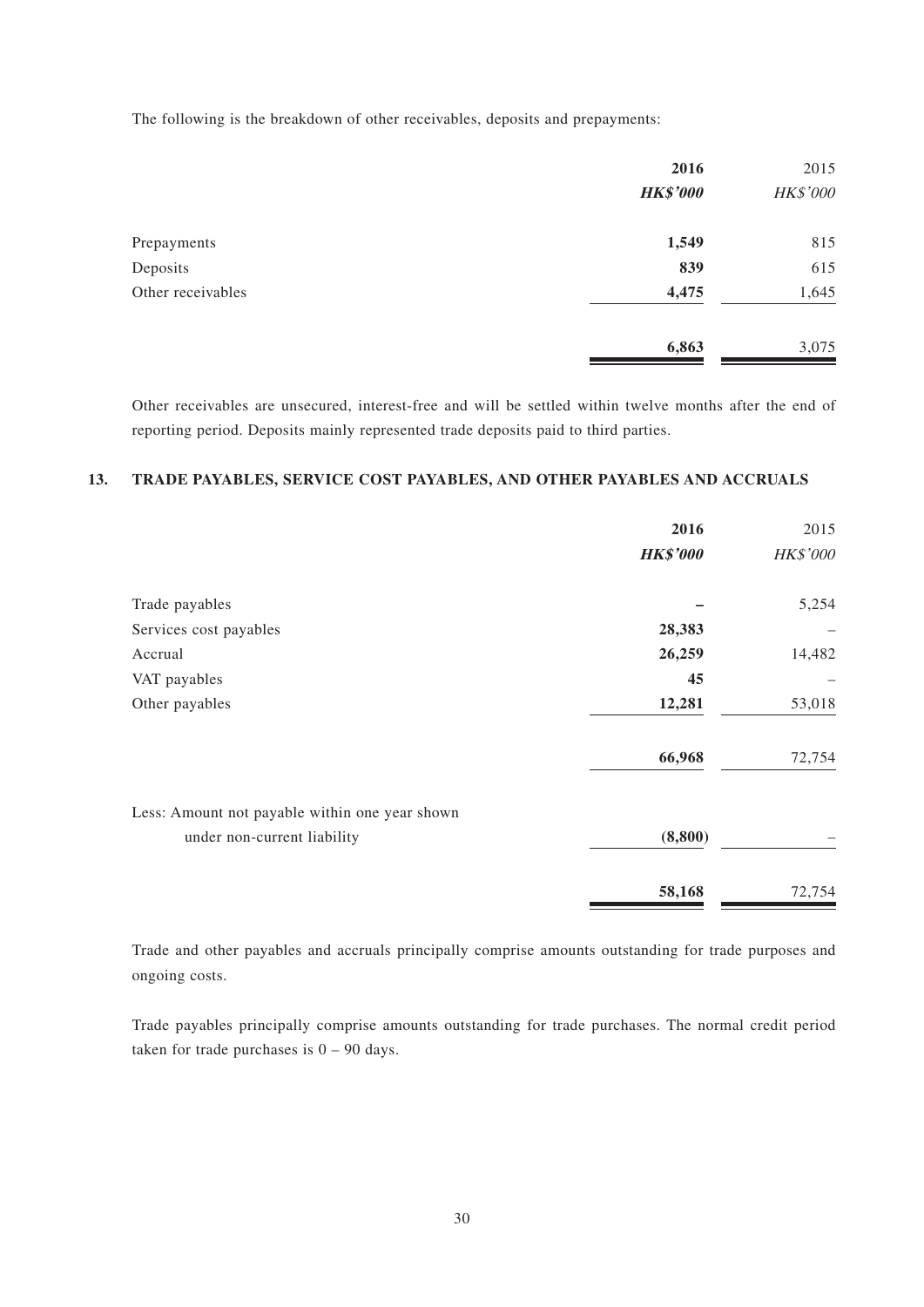An aged analysis of the Group's trade payables and service cost payable, at the end of the reporting period presented based on the invoice dates is as follows:

|                  | 2016            | 2015                     |
|------------------|-----------------|--------------------------|
|                  | <b>HK\$'000</b> | HK\$'000                 |
| $0 - 30$ days    | 4,365           | 3,398                    |
| $31 - 60$ days   | 11,597          | 927                      |
| $61 - 90$ days   |                 | 890                      |
| $91 - 180$ days  | 2,190           | 39                       |
| $181 - 365$ days | 1,431           | $\overline{\phantom{0}}$ |
| Over 365 days    | 8,800           |                          |
|                  | 28,383          | 5,254                    |

Included in trade and other payables and accruals are the following amounts denominated in currencies other than the function currency of the relevant group entity to which they relate:

|              | 2016            | 2015     |
|--------------|-----------------|----------|
|              | <b>HK\$'000</b> | HK\$'000 |
| <b>USD</b>   |                 | 66       |
| Japanese Yen | -               | 4,045    |
| Euro         |                 | 958      |
| <b>RMB</b>   | -               | 98       |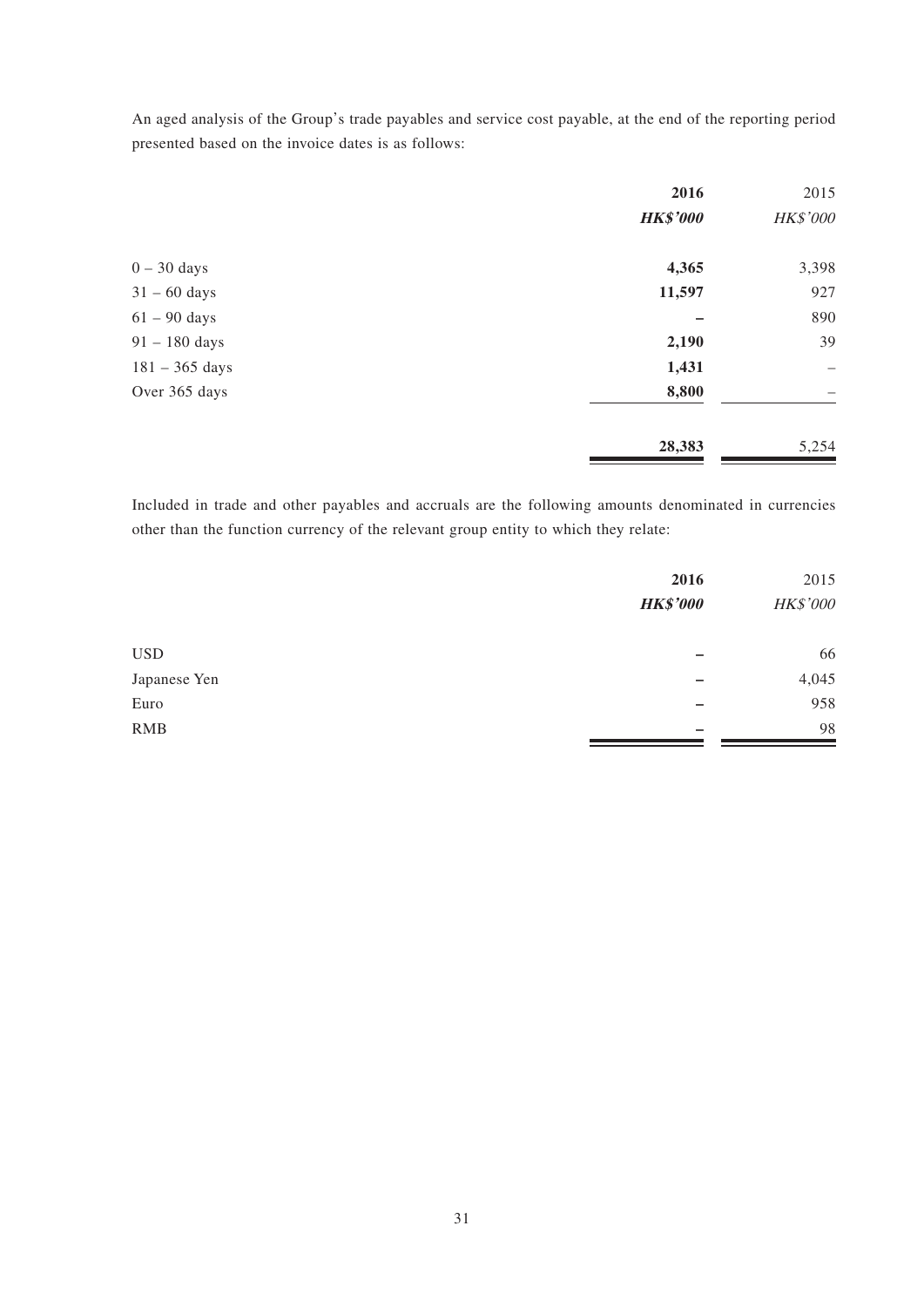#### **14. SHARE CAPITAL**

|                                         | <b>Number</b><br>of shares<br>'000 | <b>Share</b><br>capital<br>HK\$'000 |
|-----------------------------------------|------------------------------------|-------------------------------------|
| Ordinary shares of HK\$0.01 each        |                                    |                                     |
| Authorised:                             |                                    |                                     |
| At 1 January 2015, 31 December 2015 and |                                    |                                     |
| 31 December 2016                        | 40,000,000                         | 400,000                             |
| Issued and fully paid:                  |                                    |                                     |
| At 1 January 2015, 31 December 2015 and |                                    |                                     |
| 31 December 2016                        | 11,919,198                         | 119,192                             |

#### **15. OPERATING LEASE ARRANGEMENT**

#### **The Group as lessor**

At the end of the reporting period, the Group had contracted with tenants for future minimum lease payments of HK\$844,000 (2015: HK\$143,000) within one year.

#### **The Group as lessee**

At the end of the reporting period, the Group had commitments for future minimum lease payments under non-cancellable operating leases which fall due as follows:

|                                       | 2016<br><b>HK\$'000</b> | 2015<br>HK\$'000 |
|---------------------------------------|-------------------------|------------------|
| Within one year                       | 2,566                   | 1,686            |
| In the second to fifth year inclusive | 5,014                   | 519              |
|                                       | 7,580                   | 2,205            |

Leases are negotiated for an average term of two years and rentals are fixed for an average of two years.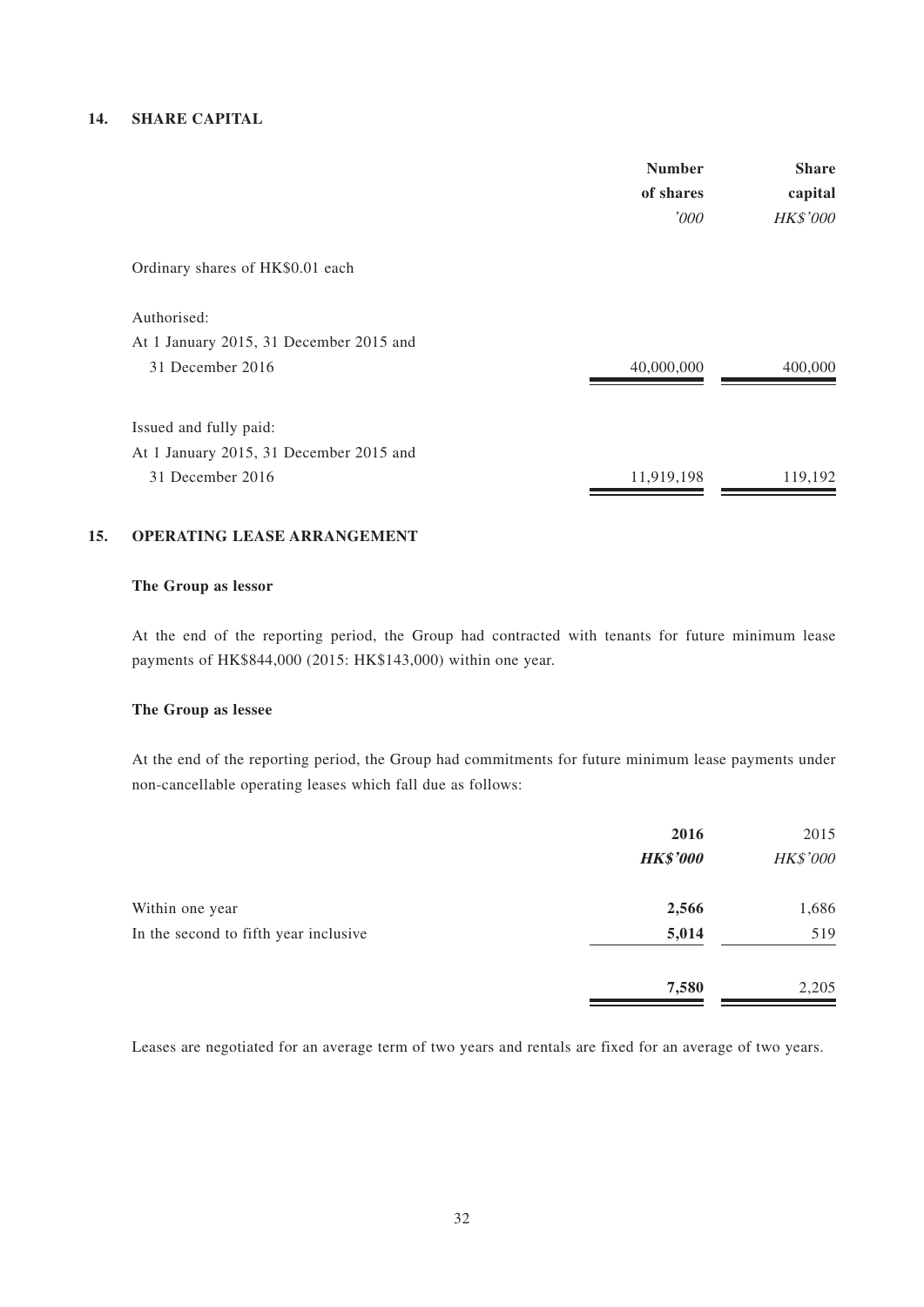## **MANAGEMENT DISCUSSION AND ANALYSIS**

## **BUSINESS REVIEW**

Upon completion of the acquisition of the entire issued share capital in China Ever Grand Capital Group Limited ("CEGCG") and completion of capital injection into Beijing Ever Grand International Finance Lease Co., Ltd. ("BEGIFL") on 7 January 2016, the Group owns 51.39% of the equity interest of BEGIFL which is principally engaged in provision of finance lease and related consultancy services in the PRC ("Financial leasing business").

On 17 November 2016, the Group entered into a disposal agreement to dispose the entire equity interest of Lucky Ride Investments Limited ("LRI"). The principal activities of LRI and its subsidiaries is manufacturing and trading of polishing materials and equipment ("Polishing segment"). The completion took place on 5 January 2017.

Accordingly, the Group has consolidated the result and financial position of the Financial leasing business for the year under review. Though completion of disposal of the Polishing segment took place after the end of reporting period, the Group has committed the disposal in the current year, and its profit or loss for current and prior years and its assets and liabilities as at the end of 2016 were classified as discontinued operation in accordance with HKFRS 5.

For the year under review, the Group regarded (i) Financial leasing business, (ii) Terminal and logistics services and (iii) Investment division as continuing operations and (iv) Polishing segment as discontinued operation.

As a result of the above changes, the continuing operations of the Group recorded revenue of HK\$221.2 million in 2016 as compared with nil in 2015, gross profit of HK\$72.5 million in 2016 against nil in 2015 and net profit of HK\$79.2 million as compared to HK\$10.0 million in 2015. The discontinued operation recorded a net loss of HK\$27.4 million in 2016 as compared with HK\$6.5 million in 2015.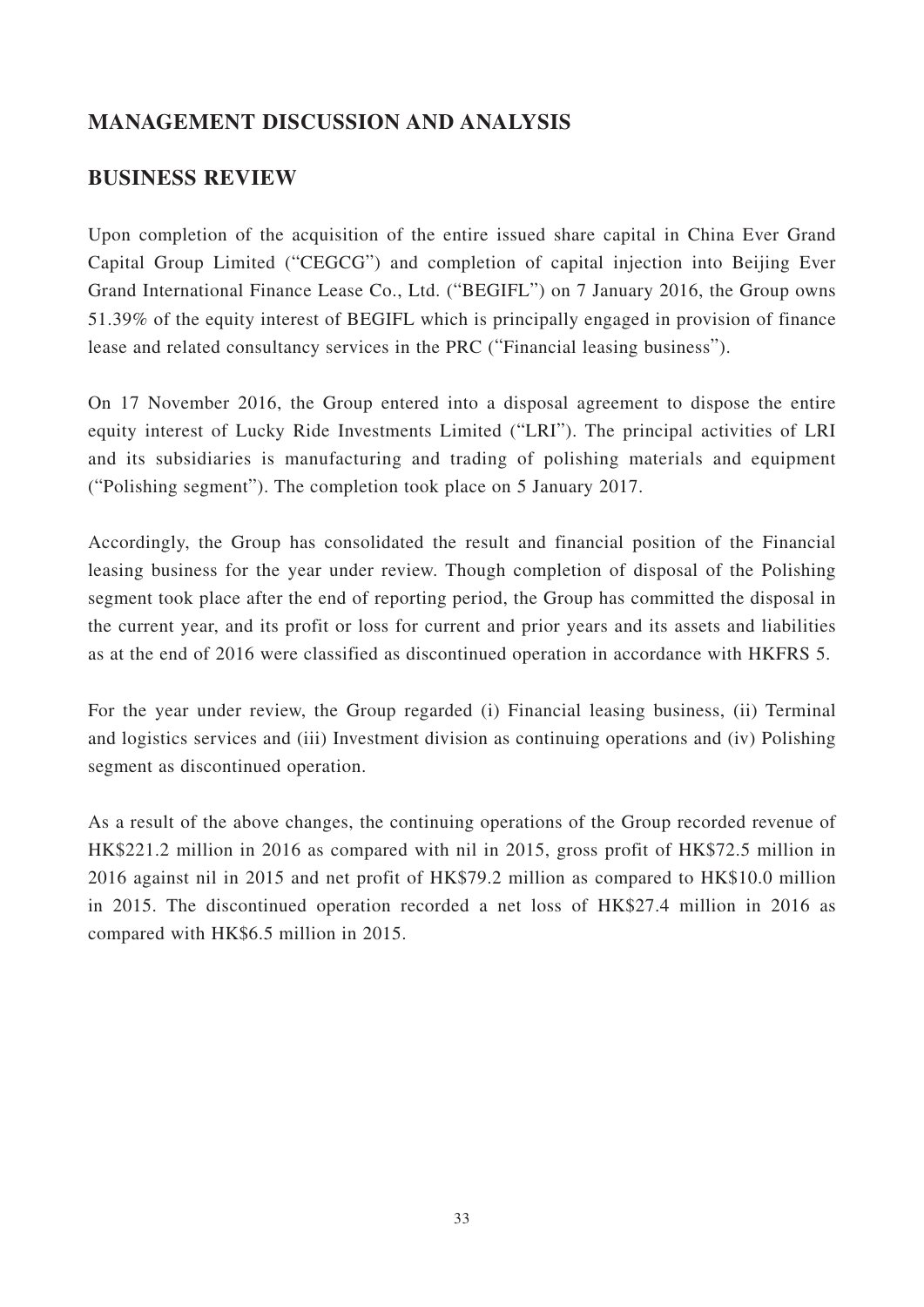For the year under review, the Financial leasing business has contributed a segment profit of HK\$61.0 million (2015: nil since consolidation of its profit or loss upon the completion of the acquisition in early 2016. The Terminal and logistic service recorded a decrease in segment profit from HK\$47.6 million in 2015 to HK\$27.5 million in 2016. The decrease is mainly due to the sluggish shipping and import and export markets in the PRC as a result of the weak global macroeconomic environment in current year. The investment division recorded a significant improvement in segment profit from HK\$9.1 million in 2015 to HK\$44.8 million in 2016. It is primarily due to an overall gain of HK\$43.3 million on a fair value gain upon conversion of all convertible bonds into shares and a loss on disposal of half of those shares. The Polishing segment, currently classified as discontinued operations, remained loss-marking at HK\$27.4 million in 2016 as compared with HK\$6.5 million in 2015. The expansion of loss is mainly due to an impairment loss of HK\$19.2 million as a result of lower-than-net asset value consideration of HK\$10.0 million in accordance with the disposal agreement on 17 November 2016.

After further considering the corporate expenses and one-off gains on disposal of subsidiaries and certain other income, the Group achieved a remarkable performance recording net profit attributable to owners of the Company of HK\$29.8 million in 2016 against that of HK\$3.4 million (restated) in 2015.

## **FINANCIAL REVIEW**

### **Continuing Operations**

### **Revenue and gross profit**

During the year, the Group's revenue and gross profit, entirely derived from the Financial leasing business, represented HK\$221.2 million and HK\$72.5 million (2015: nil and nil (restated)) respectively. The revenue represents (i) service fee income for financing arrangement for the provision of finance lease and related consultation services and (ii) finance lease interest income generated from financial leasing. The cost of services mainly represents (i) service cost to banks and other non-bank financial institutions on various kinds of factoring and consultancy services and (ii) interest expenses on borrowing to banks and other non-bank financial institutions.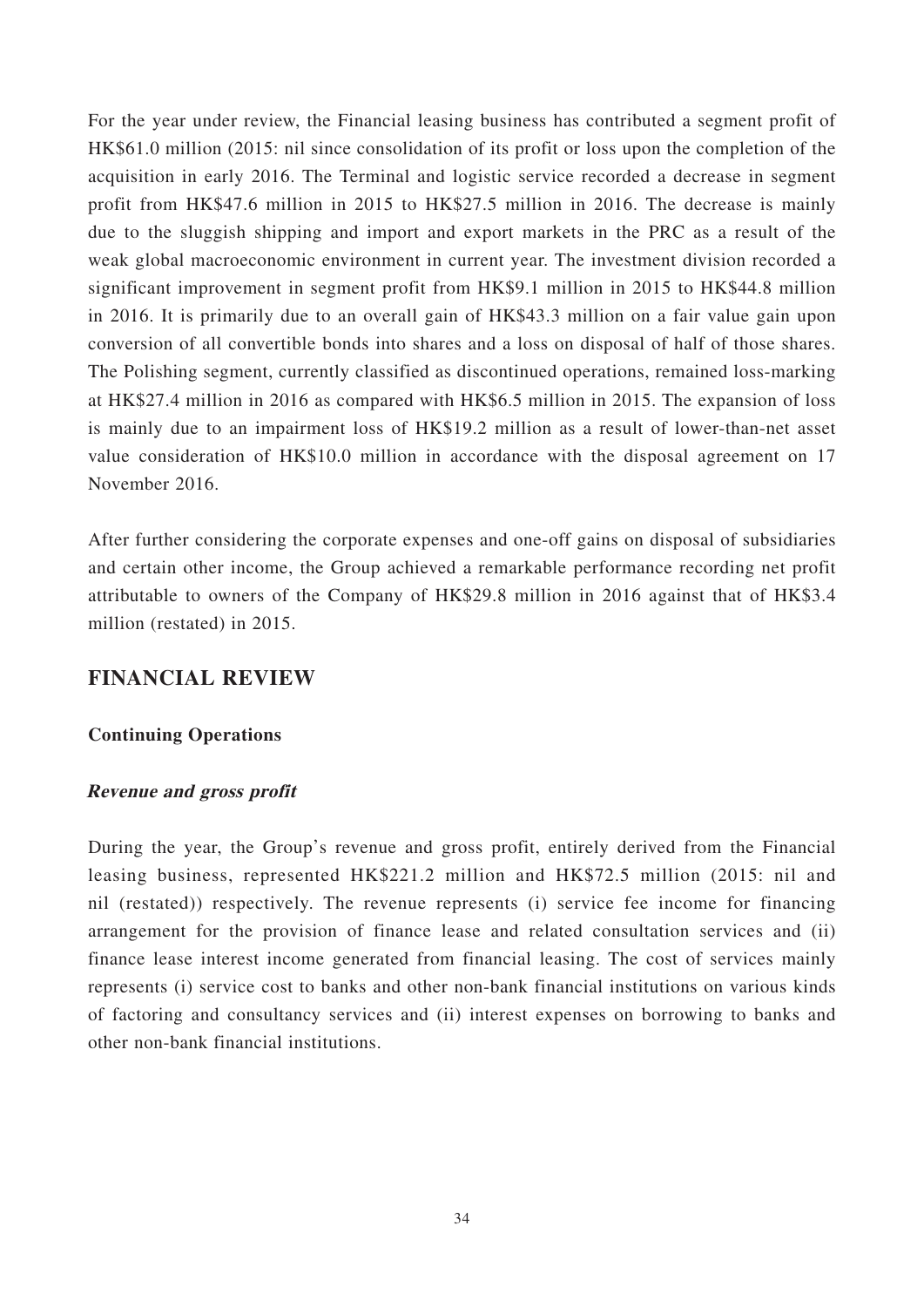During the year, the Group entered into 21 finance lease transactions. The aggregate finance lease volume is approximately RMB6.1 billion or HK\$7.1 billion. The main customer base primarily includes large corporations covering industries of energy resources, chemical, manufacturing, medical and urban infrastructure and public utility construction.

### **Other income, gains or losses**

The breakdown of other income and gains or losses are set out as below:

|                                         |        | 2016            | 2015            |
|-----------------------------------------|--------|-----------------|-----------------|
|                                         |        | <b>HK\$'000</b> | <b>HK\$'000</b> |
|                                         |        | (restated)      |                 |
| Other income                            |        |                 |                 |
| Interest income from loan receivables   | Note 1 | 4,544           |                 |
| Interest income from banks and          |        |                 |                 |
| non-bank financial institutions         |        | 1,934           | 1,982           |
| Interest income from convertible bonds  |        |                 |                 |
| designated as financial assets at FVTPL |        | 820             | 1,600           |
| Rental income                           |        | 691             | 144             |
| Government grants                       | Note 2 | 13,080          |                 |
| Sundry income                           |        | 2,764           |                 |
|                                         |        | 23,833          | 3,726           |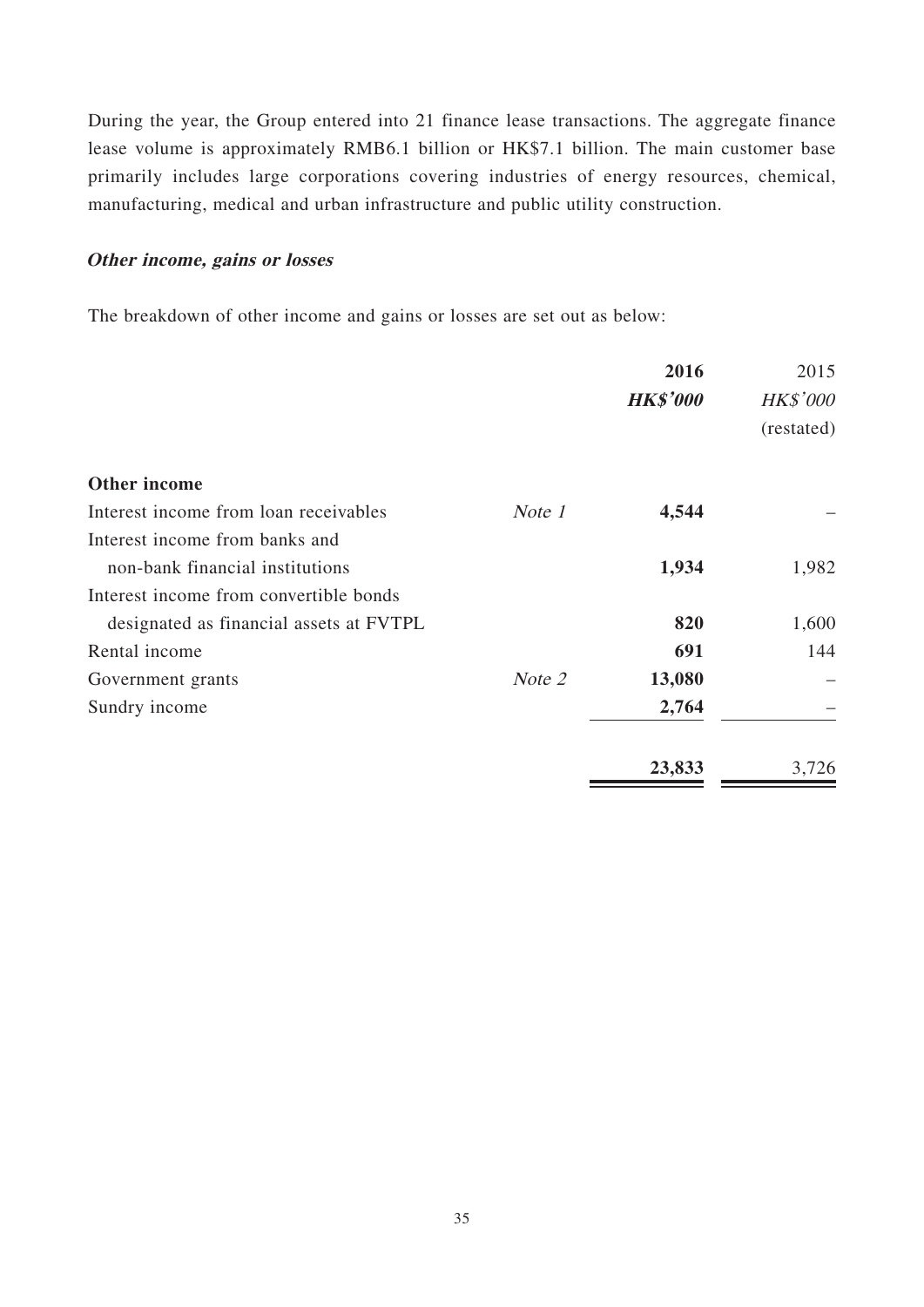|                                                             | 2016            | 2015                          |
|-------------------------------------------------------------|-----------------|-------------------------------|
|                                                             | <b>HK\$'000</b> | <b>HK\$'000</b><br>(restated) |
|                                                             |                 |                               |
| Other gains and losses                                      |                 |                               |
| Change in fair value of held for trading investments        | (5,263)         | 27,570                        |
| Net foreign exchange gains                                  | 12              |                               |
| Loss on disposal of plant and equipment                     | (8)             |                               |
| Realised gain on disposal of available-for-sale investments | 550             |                               |
| Change in fair value of investment properties               | 3,250           |                               |
|                                                             | (1,459)         | 27,570                        |

Note 1: the amount represents interest income arising from subscriptions of trust products in the PRC and money lending in Hong Kong.

Note2: the amount represents government subsidies from local finance bureau which are calculated by reference to the amount of tax paid and based on fulfilment of certain conditions in accordance with the rules and regulations issued by the local government.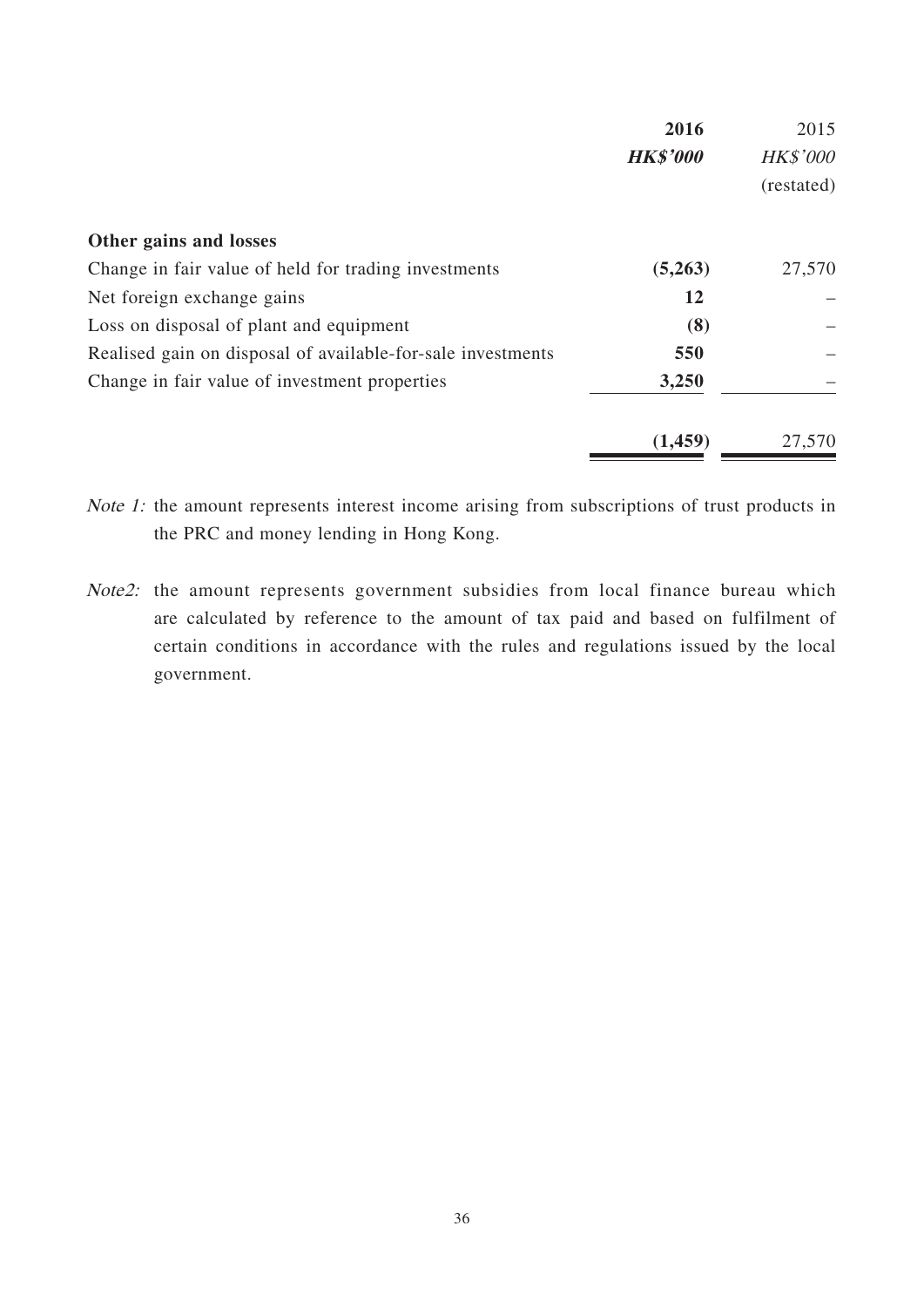### **Administrative expenses**

The Group's administrative expenses for the year mainly included staff costs (including directors' and chief executive's emoluments) of HK\$58.6 million (2015: HK\$32.0 million (restated)), legal and professional and various other administrative expenses. The increase is primarily due to consolidation of staff costs and other administrative expenses of financial leasing business of HK\$28.9 million in 2016.

## **Change in fair value of convertible bonds**

A net fair value gain of convertible bonds designated as financial assets at FVTPL of HK\$43.3 million in 2016 as compared with a fair value loss of HK\$8.8 million (restated) in 2015 is mainly due to dramatic increase in the underlying stock price by more than a double during the period.

## **Gain on disposal of subsidiaries**

A one-off gain on disposal of subsidiaries of HK\$20.5 million was resulted from entering in sale and purchase agreement with several independent third parties to dispose of the entire share capital of several subsidiaries at aggregate consideration of approximately HK\$2.1 million during the year.

## **Share of joint venture's result**

Decrease in share of joint venture's result from a profit of HK\$47.6 million (restated) in 2015 to a profit of HK27.5 million in 2016 was mainly due to the sluggish shipping and import and export markets in the PRC as a result of the weak global macroeconomic environment.

### **Income taxation**

Income tax expense for the year mainly comprised of current tax payable of HK\$16.5 primarily from the PRC and deferred tax charge on distributable profits of a PRC subsidiary, whereas income tax credit for the prior year mainly represented the overprovision of withholding tax payable and deferred tax liabilities in previous years.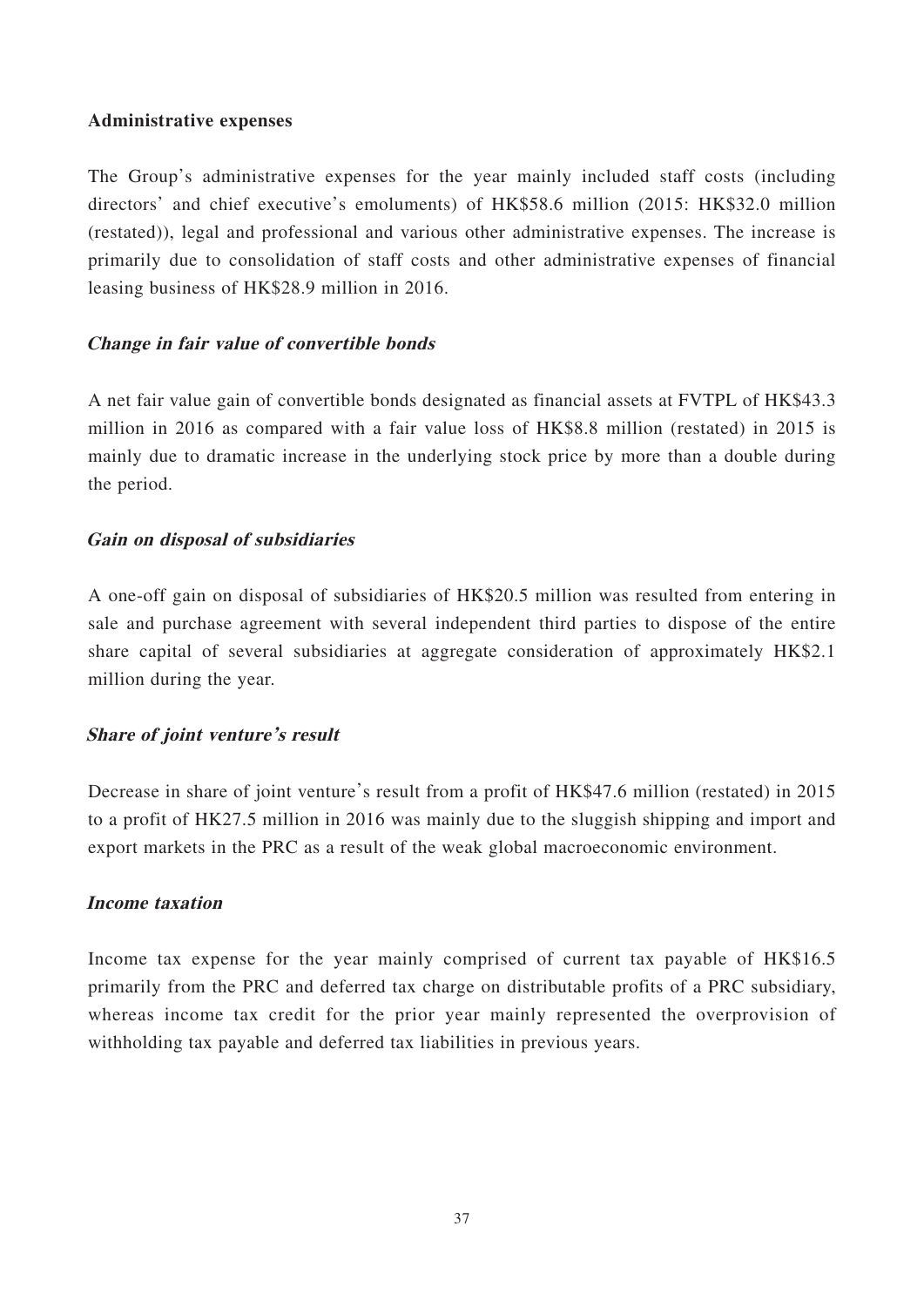#### **Discontinued operation**

During the year, the Polishing segment was struggling in low product demand and high cost profiles leading to decrease in revenue from HK\$82.8 million in 2015 to HK\$74.3 million in 2016 and increase in net loss from HK\$6.5 million in 2015 to HK\$27.4 million in 2016. The increase in net loss is also attributable to an impairment loss of HK\$19.2 million as a result of lower-than-net asset value consideration of HK\$10 million in accordance with the disposal agreement on 17 November 2016.

## **FINANCIAL POSITION**

Increase in the total asset amount of the Group as at 31 December 2016 of HK\$1,833.9 million as compared with HK\$1,336.0 million as at 31 December 2015 is mainly due to significant increase in finance lease receivables of HK\$502.3 million and goodwill relating to Financial leasing business of HK\$103.4 million as a result of acquisition of Financial leasing business. Similarly, in the year of transforming the principal business from lowleveraged manufacturing to high-leveraged financial leasing business, the total liability amount increased from HK\$127.7 million as at 31 December 2015 to HK\$494.0 million as at 31 December 2016 as a result of increase in borrowings by HK\$275.6 million and increase in deposits received from customers by HK\$93.4 million. As such, the gearing ratios (measured as total liabilities over total asset) increased from 9.6% as at 31 December 2015 to 26.9% at 31 December 2016 and the current ratios (measured as total current assets over total current liabilities after excluding the assets and liabilities classified as held for sale) decreased from 5.1 as at 31 December 2015 to 2.4 as at 31 December 2016.

### **LIQUIDITY AND FINANCIAL RESOURCES**

As at 31 December 2016, the Group had bank balances, restricted bank deposit, deposits from non-bank financial institutions and cash of approximately HK\$204.6 million (of which HK\$105.6 million was pledged to the banks to secure bank borrowings granted to the Group for Financial leasing business (2015: nil)) as compared to HK\$449.6 million as at 31 December 2015. As at 31 December 2016, the Group had bank and other borrowings amounting to HK\$135.3 million (2015: HK\$2.3million), HK\$46.8 million (2015: nil) and HK\$95.8 million (2015: nil) which are due within one year, one to two years and two to five years respectively.

For the year under review, the Group has financed its operations with facilities provided by banks and other non-bank financial institutions and internally generated cash flows.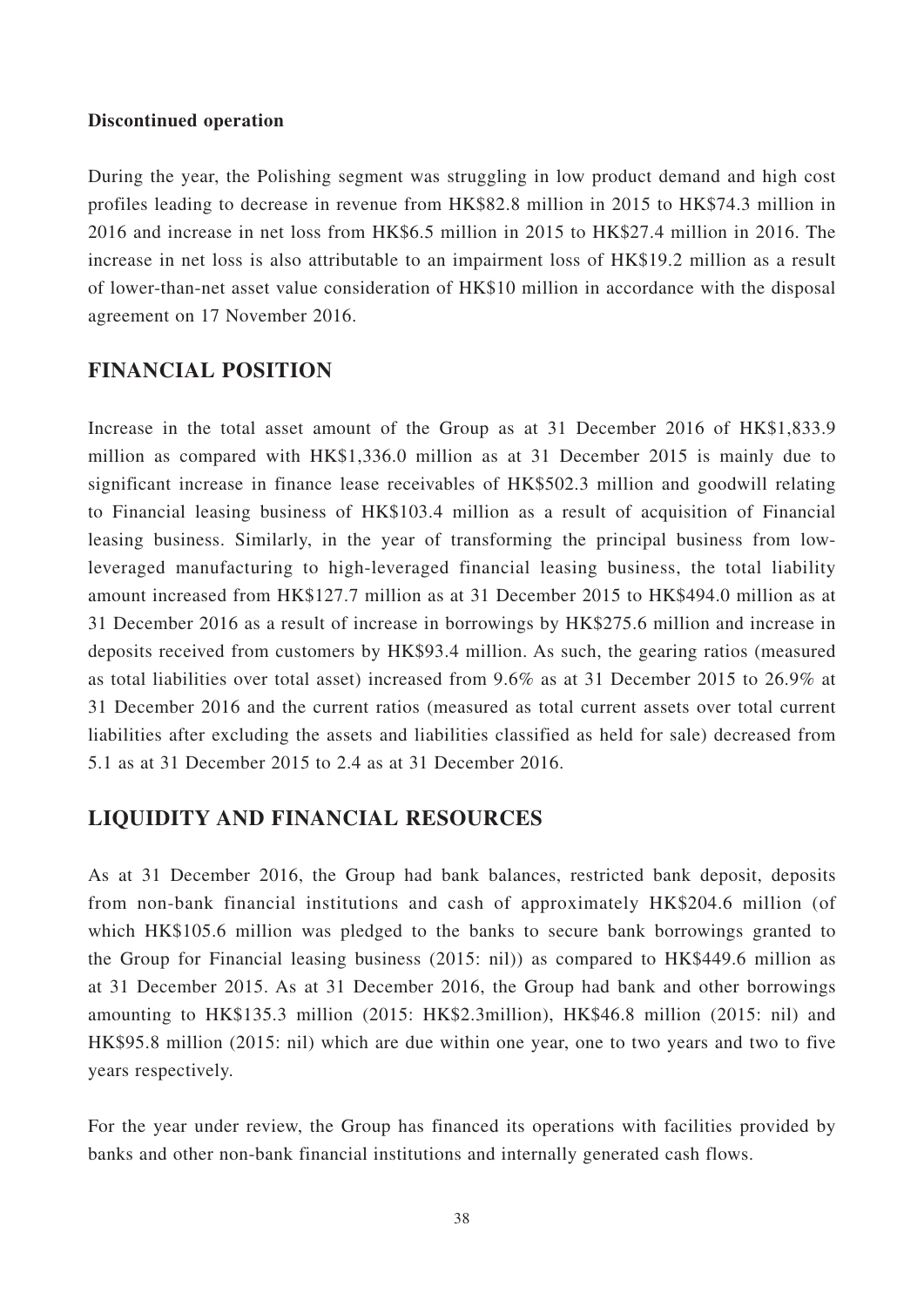## **FOREIGN EXCHANGE EXPOSURE**

During the year ended 31 December 2016, the Group had no foreign currency sales and purchases.

During the year ended 31 December 2015, several subsidiaries of the Group had foreign currency sales and purchases which exposed the Group to foreign currency risk. Approximately 49% of the Group's sales and approximately 37% of the Group's purchases were denominated in currencies other than the functional currency of the group entities making the sale.

## **CHARGE OF ASSETS**

As at 31 December 2016, the restricted bank deposit of HK\$105.6 million (2015: nil) and the finance lease receivables of RMB230.3 million or HK\$257.2 million (2015: nil) were pledged to the banks and other non-bank financial institutions for facilities granted to the Group.

As at 31 December 2016, the other loan, included in liabilities associated with assets as held for sale, of approximately HK\$2.8 million (2015: HK\$2.3 million) was secured by the life insurance policy for key management held by the Group.

## **CONTINGENT LIABILITIES**

The Group had no material contingent liabilities as at 31 December 2016 and 2015.

## **CAPITAL COMMITMENTS**

The Group had no material capital commitments as at 31 December 2016 and 2015.

## **PROSPECT**

There were two important events occurred in the year 2016. On one side, the Group gained access to the financial leasing business in the PRC through the acquisition in CEGCG and the capital injection into BEGIFL in January 2016. On the other side, the Group entered into a disposal agreement on 17 November 2016 to dispose entire equity interest in persistently loss-making Polishing segment. The disposal was completed in January 2017. The Group turns over a new leaf as an enterprise with principal activities of financial leasing, logistic and terminal and investment.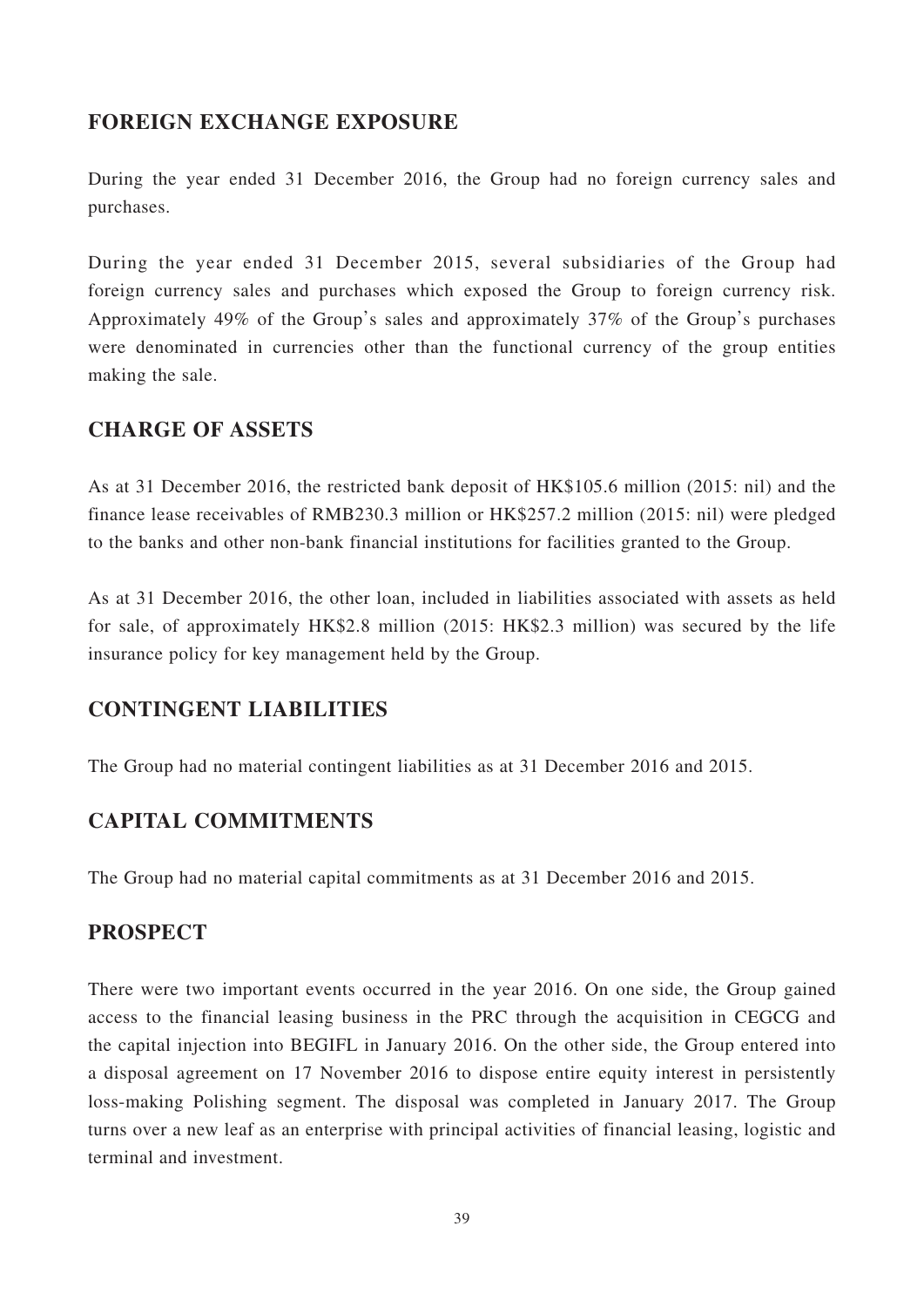In the backdrop of the slowdown of China economy and global political and economic uncertainties, the Group will continue facing difficult operating environment. On the other hand, as a result of the various stimulus policies implemented by the Chinese government, the economic growth will tend to be stable.

The finance lease business is a new alternative financing channel for the business in asset intensive industries in the PRC. It experienced a rapid growth over the past decade. The segment performance remained strong during the year and contributed segment profit of HK\$61.0 million to the Group. Given relatively low penetration rate of financial leasing in the PRC as compared with developed countries, abundant opportunities for future industry development arising from improved regulation on government support and strong demand for financial leasing driven by industrial upgrade for manufacture of high-quality and innovative products, we believe the future industry will continue to grow. Coupled with leverage on local management team with extensive knowledge and network in the industry and adoption of effective and prudent risk management policies, the segment will bring positive contribution to the Group.

Due to the sluggish China import and export markets as a result of week global macroeconomic conditions, the performance of terminal and logistics services was adversely affected, with a significant decrease in segment profit from HK\$47.6 million in 2015 to HK\$27.5 million in 2016. The Group believes the favorable effect of recent depreciation of RMB will possibly stimulate the export activities in the PRC, the segment performance will slowly improve. Meantime, disposal of terminal and logistics services experiences delay since an additional time is required by the both contracting parties to fulfil the conditions (other than the approval from the shareholders as required under the Listing Rules for the disposal agreements and the transactions contemplated thereunder having been obtained by the Vendor) for the disposal agreements taking effect. Reference is made to the announcement of the Company dated 22 January 2015 in relation to the disposal, the announcements of the Company dated 29 April 2015, 30 October 2015 , 28 April 2016 and 28 October 2016 relating to the delay in despatch of the circular for the disposal.

The investment business segment continued to improve. Due to the unstable and complicated market conditions, the Group will continue to adopt a proven investment strategy towards the investment portfolio in a prudent manner.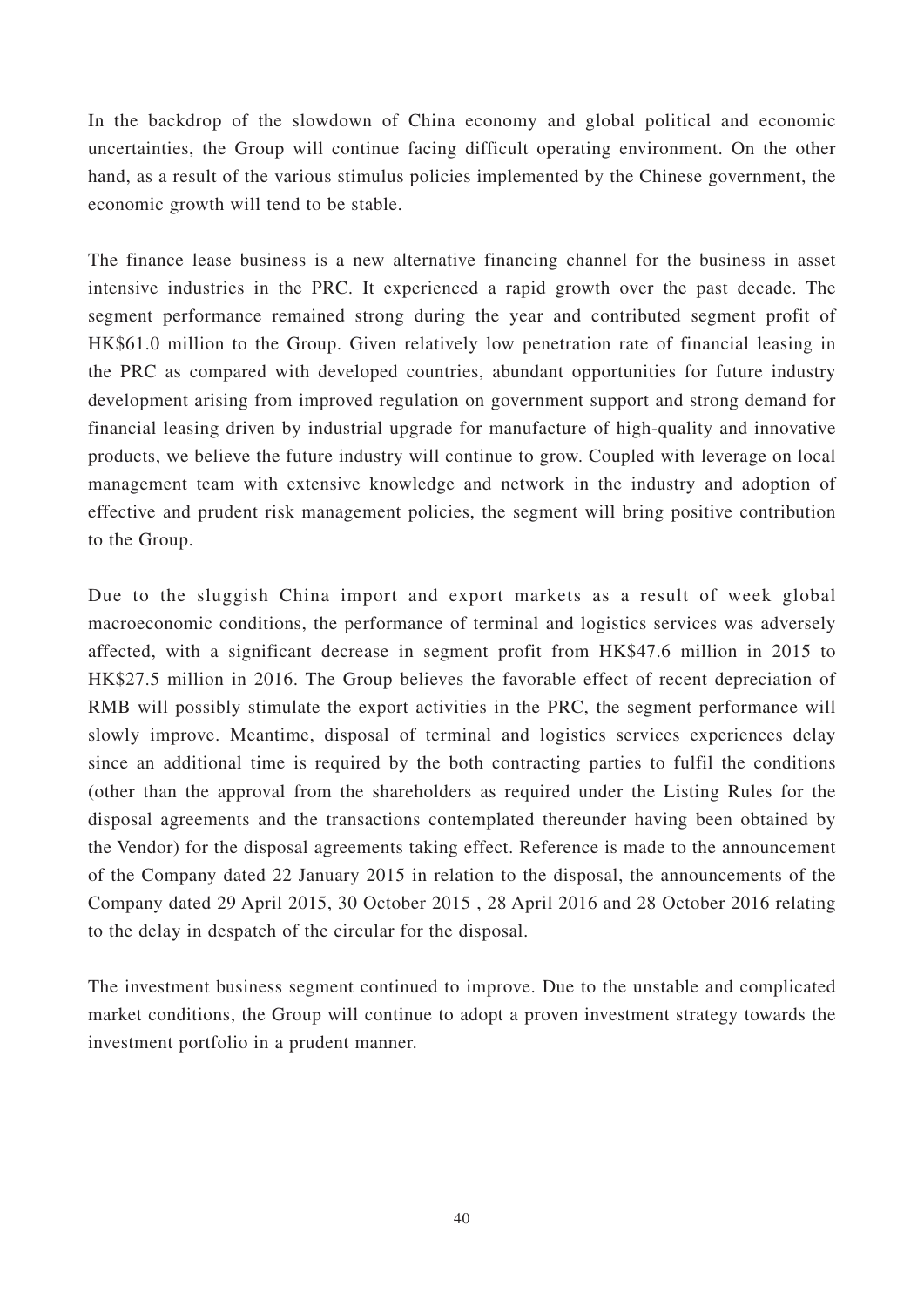The Group will face number of challenges in times of adversity. The management of the Group will embrace those challenges and will continue to optimise the business models in all Group's business segments, in particular emphasizing the development of the finance lease business newly acquired in this year. Meanwhile, the Group will look for new potential growth opportunities in a very diligent manner in order to sustain the growth and profitability and thus bringing higher value for our shareholders, business partners, all employees and the public over the long term.

## **SIGNIFICANT INVESTMENTS**

At 31 December 2016, the Group held loan receivables of HK\$69.1 million (2015: nil), available-for-sale investments of HK\$22.3 million (2015: HK\$2.0 million) and held for trading investments of approximately HK\$113.0 (2015: HK\$44.1 million).

During the year, the Group recorded loan interest income from loan receivables amounting to HK\$4.5 million (2015: nil).

The available-for-sale investment of HK\$22.3 million represents unlisted equity securities issued by private entities established in the PRC newly acquired during the year. As their fair value cannot be measured reliably, it is accounted for at cost.

With fair value loss of HK\$5.3 million during the year (2015: a fair value gain of HK\$27.6 million (restated)), the increase in held for trading investments of approximately HK\$68.8 million was mainly due to remaining additional shares after conversion of all convertible bonds into shares and disposal of half of those shares.

During the year, the Group acquired an office premise, classified as investment property, in Hong Kong through acquisition of a subsidiary, Multi Kingdom Limited, subsequently changed the name to Multi Kingdom Investment Limited, at consideration of approximately HK\$22.9 million in March 2016. Other than the investment properties, there are no significant assets and liabilities owned by this subsidiary at the date of completion of acquisition. The office was leased to a third party and generated rental income of approximately HK\$0.7 million during the year.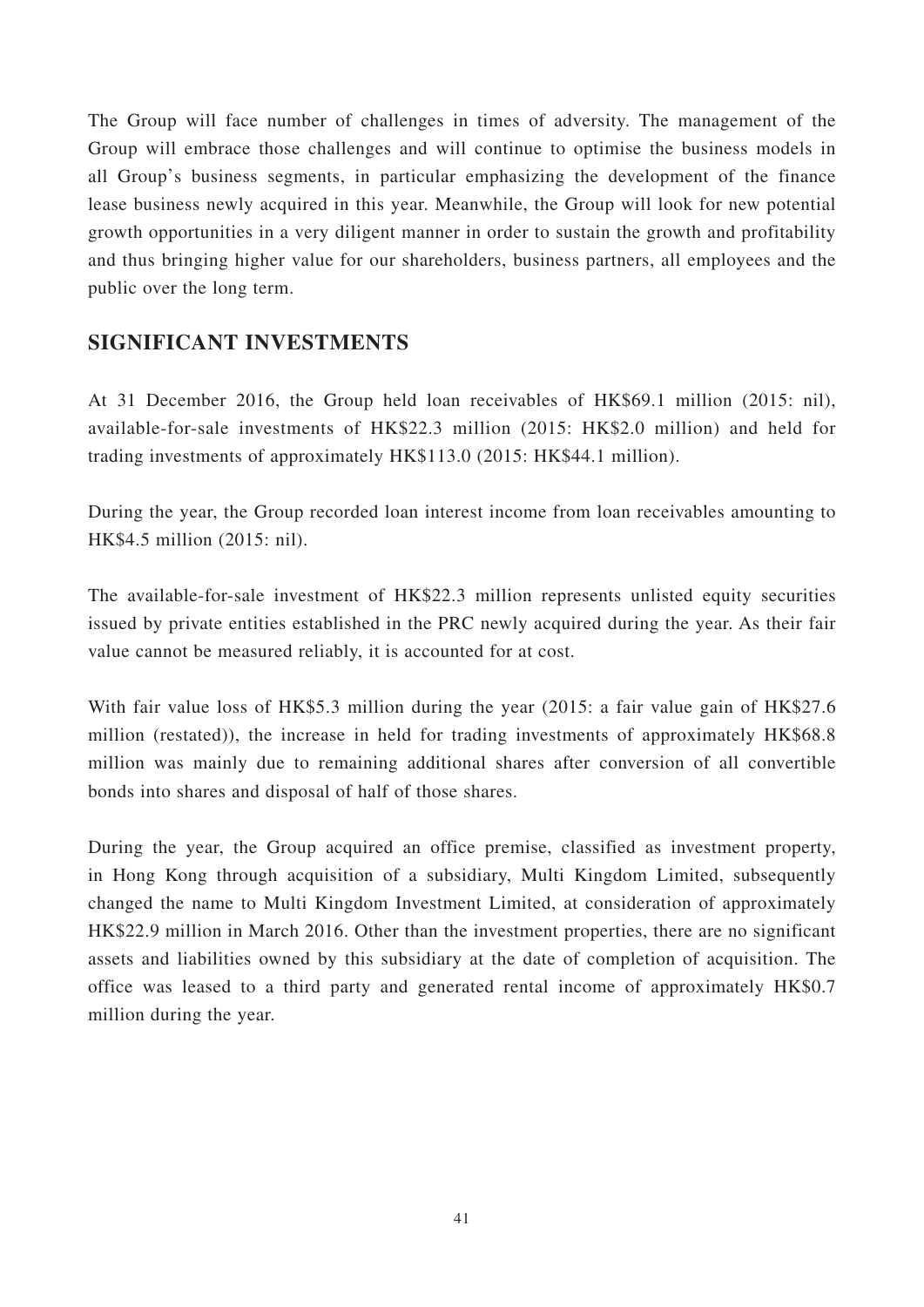## **MATERIAL ACQUISITION AND DISPOSALS**

Following the acquisition of the entire issued share capital in CEGCG and capital injection into BEGIFL both took place on 7 January 2016, the Group owns 51.39% of the equity interest of BEGIFL which is principally engaged in Financial leasing business in the PRC and has become a non wholly-owned subsidiary of the Company. Further details of the acquisition are set out in the Company's announcements dated 21 July 2015, 26 October 2015 and 7 January 2016.

On 17 November 2016, one of the subsidiaries of the Group, Lucky Ride Investments Limited entered into a disposal agreement with Harmonic Lead Limited, for transferring the entire issued share capital of Teamcom Group Limited, the subsidiary of the Group which holds the polishing business, at a consideration of HK\$10,000,000. Further details of the disposal are set out in the Company's announcements dated 17 November 2016 and 9 January 2017.

During the year, the Group entered into sale and purchase agreements with several independent third parties to dispose of the entire share capital of several of its subsidiaries at total cash considerations of approximately HK\$2.1 million.

## **EMPLOYEE AND REMUNERATION**

As at 31 December 2016, the Group had approximately 75 (2015: 42) employees (excluding employees of the Company's joint ventures) in Hong Kong and the PRC. The employees are remunerated with basic salary, bonus and other benefits in kind with reference to industry practice and their individual performance.

A new share option scheme was adopted on 29 July 2016. As at 31 December 2016, a total number of 145,500,000 share options were granted to the eligible employees, including directors of the Company. Details of the share options granted are set out in the announcement of the Company dated 8 December 2016.

## **PURCHASE, REDEMPTION OR SALE OF LISTED SECURITIES**

Neither the Company, nor any of its subsidiaries purchased, sold or redeemed any of the listed securities of the Company during the year.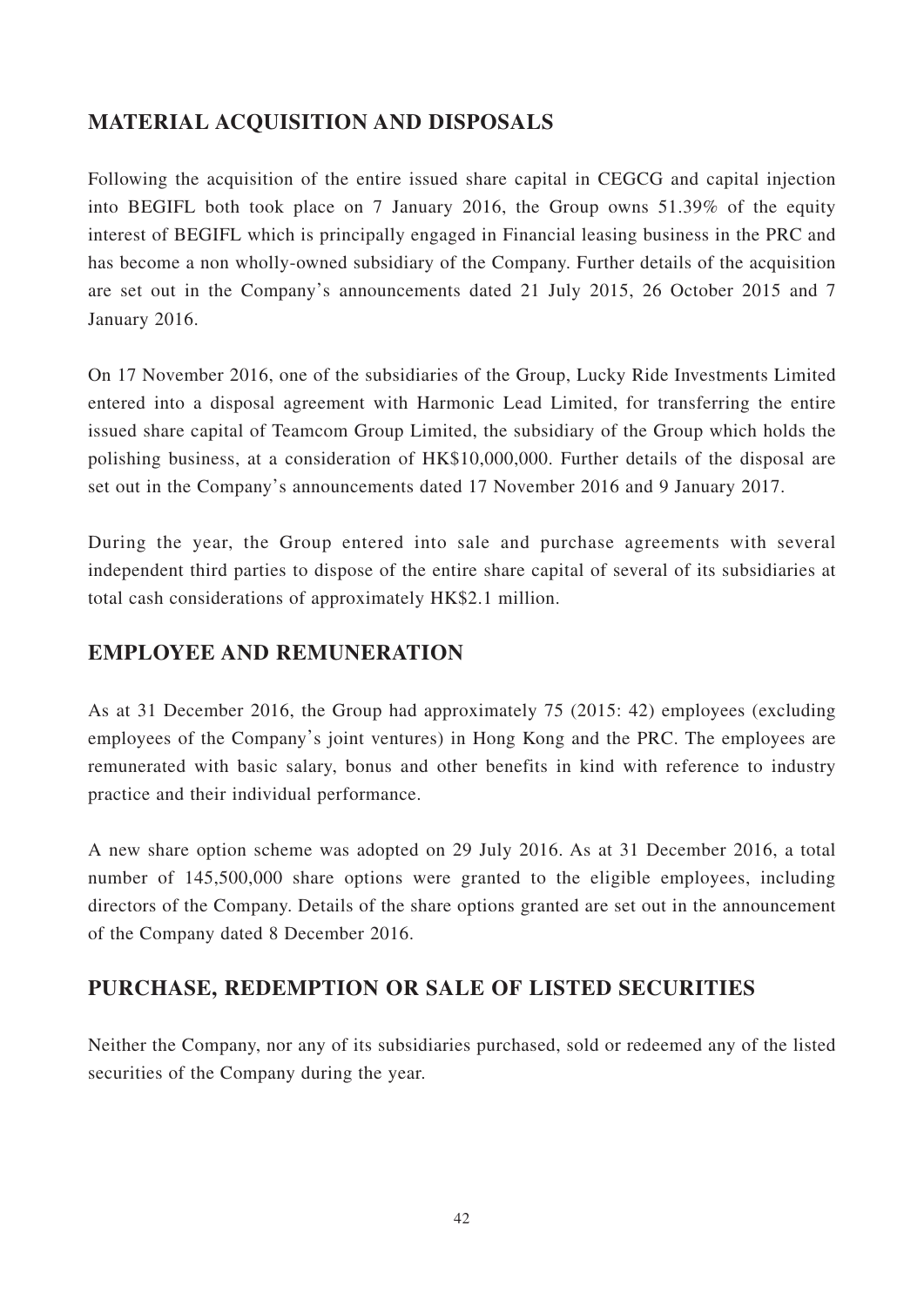## **CLOSURE OF REGISTER OF MEMBERS**

For the purposes of ascertaining shareholders' entitlement to attend and vote at the coming annual general meeting, the register of members of the Company will be closed from 26 May 2017 to 1 June 2017 (both days inclusive), during such period no transfer of shares in the Company will be effected. In order to qualify for entitlement to attend and vote at the forthcoming annual general meeting, all transfer forms accompanied by the relevant share certificates must be lodged with the Company Hong Kong Branch Share Registrar, Tricor Secretaries Limited, at Level 22, Hopewell Centre, 183 Queen's Road East, Hong Kong, for registration not later than 4:30 p.m., 25 May 2017.

## **CORPORATE GOVERNANCE PRACTICE**

The Board considers that good corporate governance of the Company is crucial to safeguarding the interests of the shareholders and enhancing the performance of the Group. The Board is committed to maintain and ensure high standards of corporate governance. The Company has applied the principles and complied with all the applicable code provisions of the Corporate Governance Code ("CG Code") as set out in Appendix 14 of the Listing Rules for the year ended 31 December 2016, except for the following deviations:

### **Code Provision A.2.7**

During 2016, the Chairman did not hold any formal meeting with independent non-executive directors without the presence of executive directors (as provided under code provision A.2.7 of the CG Code) due to the tight schedule of the Chairman and independent nonexecutive directors. Nevertheless, the Board continues to maintain a culture of openness and constructive relations between executive and non-executive Directors (including independent non-executive directors). In the absence of the Chairman, the CEO is in the position to facilitate the effective contribution of non-executive directors, and ensure their views are communicated and heard by the Board.

#### **Code Provision A.6.7**

Under Code Provision A.6.7 of the CG Code, the non-executive directors and independent non– executive directors should attend the annual general meetings of the Company. Ms. Yeung Sau Han Agnes and Mr. Cheng Kwok Woo, both are non-executive directors of the Company were unable to attend the annual general meeting of the Company held on 15 June 2016 due to their other business commitments.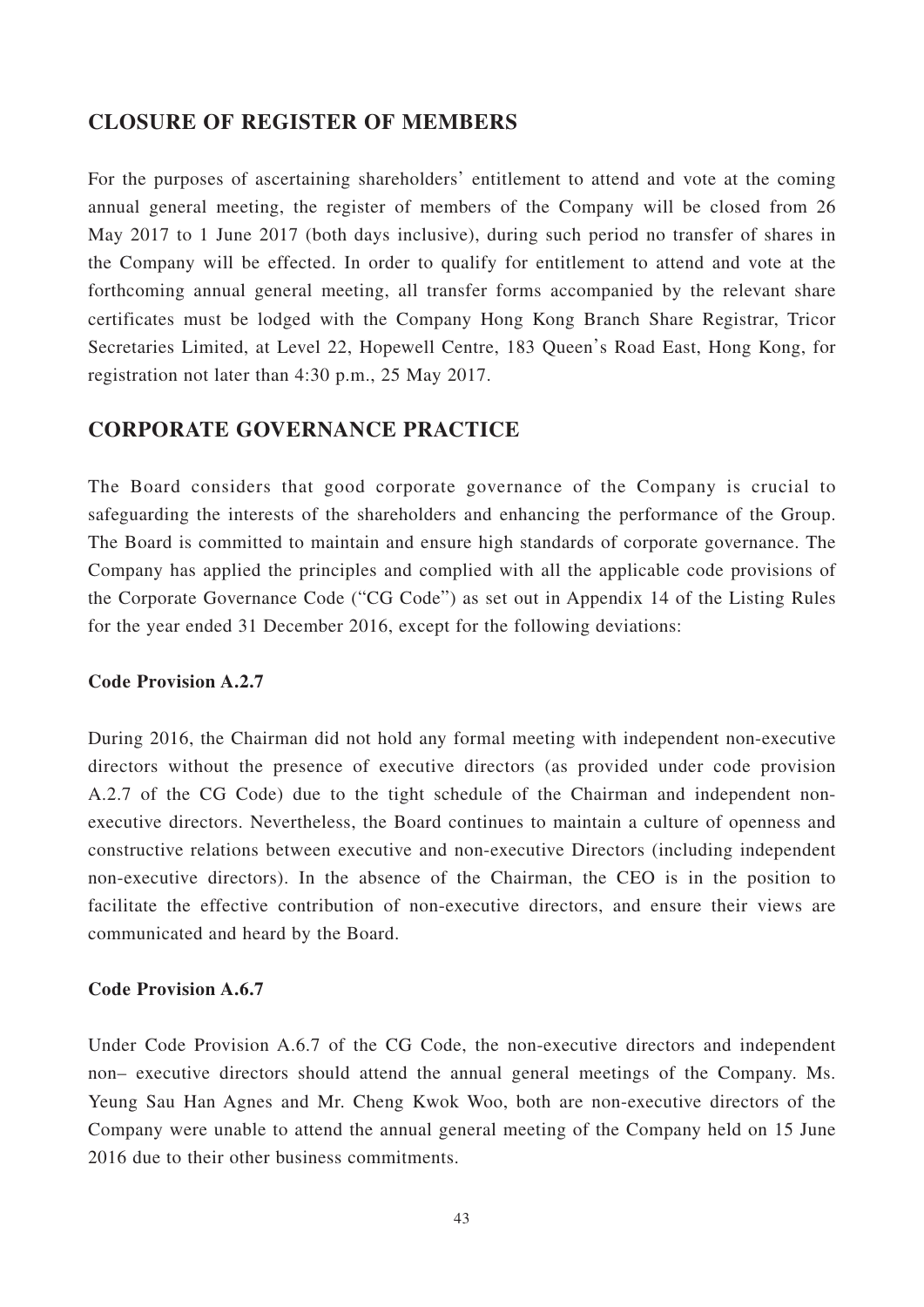### **Code Provision B.1.2**

The terms of reference of the Remuneration Committee exclude review of and making recommendations to the Board in relation to senior management remuneration as in the Board's opinion, it was more appropriate for the executive directors to perform these duties.

### **Code Provision E.1.2**

Under Code Provision E.1.2 of the CG Code, the Chairman of the Board should attend the annual general meeting. Mr. Wong Lik Ping, Chairman of the Board was unable to attend the annual general meeting of the Company held on 15 June 2016 due to his other important commitment.

## **MODEL CODE FOR SECURITIES TRANSACTIONS**

The Company has adopted the Model Code for Securities Transactions by Directors of Listed Issuers ("Model Code") as set out in Appendix 10 of the Listing Rules as its code of conduct for dealings in securities of the Company by the directors. On specific enquires made, all directors of the Company confirmed that they have complied with the required standards set out in the Model Code throughout the year ended 31 December 2016.

## **AUDIT COMMITTEE REVIEW**

The Company has an audit committee which was established in accordance with the requirements of the CG code, for the purposes of reviewing and providing supervision over the financial reporting process and internal controls of the Group. The audit committee comprises 3 independent non-executive directors of the Company. The audit committee has adopted terms of reference which are in line with the CG Code. The Group's consolidated financial statements for the year ended 31 December 2016 have been reviewed and approved by the audit committee.